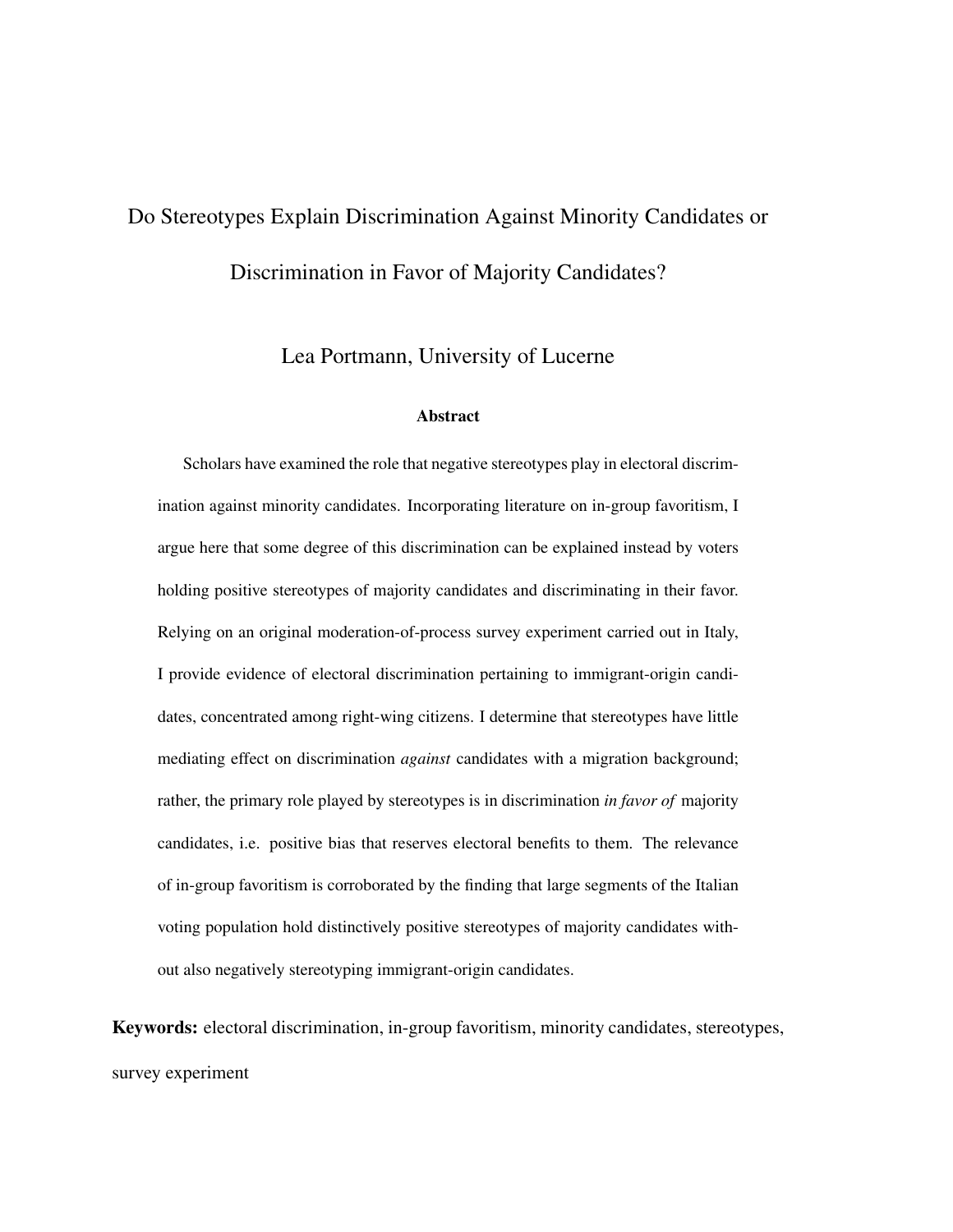# Introduction

Individuals of immigrant origin in European democracies are increasingly being granted legal citizenship and thereby full rights to run as candidates for political office. A burgeoning literature shows that a considerable segment of voters, predominantly on the political right, is reluctant to vote said candidates into office (Besco [2020;](#page-36-0) Fisher et al. [2015;](#page-38-0) Portmann and Stojanović [2019;](#page-41-0) Street [2014;](#page-43-0) Thrasher et al. [2017\)](#page-43-1). Such electoral discrimination on the part of voters contributes to the enduring underrepresentation of the population with a migration background (Dancygier et al. [2015;](#page-37-0) Sobolewska [2013\)](#page-42-0), and challenges the premise of political equality that lies at the heart of liberal democracies (Dahl [2006\)](#page-37-1).

As there is growing evidence of discrimination against immigrant-origin candidates across contexts, understanding the nature of electoral discrimination and voters' underlying psychological-cognitive processes is fundamental to advancing this field of research (see also Sobolewska [2017\)](#page-42-1). I take a step toward this goal by incorporating literature on ingroup favoritism from social psychology into the study of electoral discrimination. This literature shows that "discrimination occurs more often as differential favoring than as differential harming" (Greenwald and Pettigrew [2014,](#page-38-1) 670). Specifically, I analyze the explanatory role of stereotypes in two distinct forms of discrimination, one rooted in outgroup hostility (discrimination *against* immigrant-origin candidates) and the other arising from in-group favoritism (discrimination *in favor of* majority candidates). The latter form of discriminatory behavior is expressed by reserving electoral benefits to candidates and is expected to arise from voters who positively stereotype majority candidates.

It is "one of the most well-supported psychological findings" that people tend to be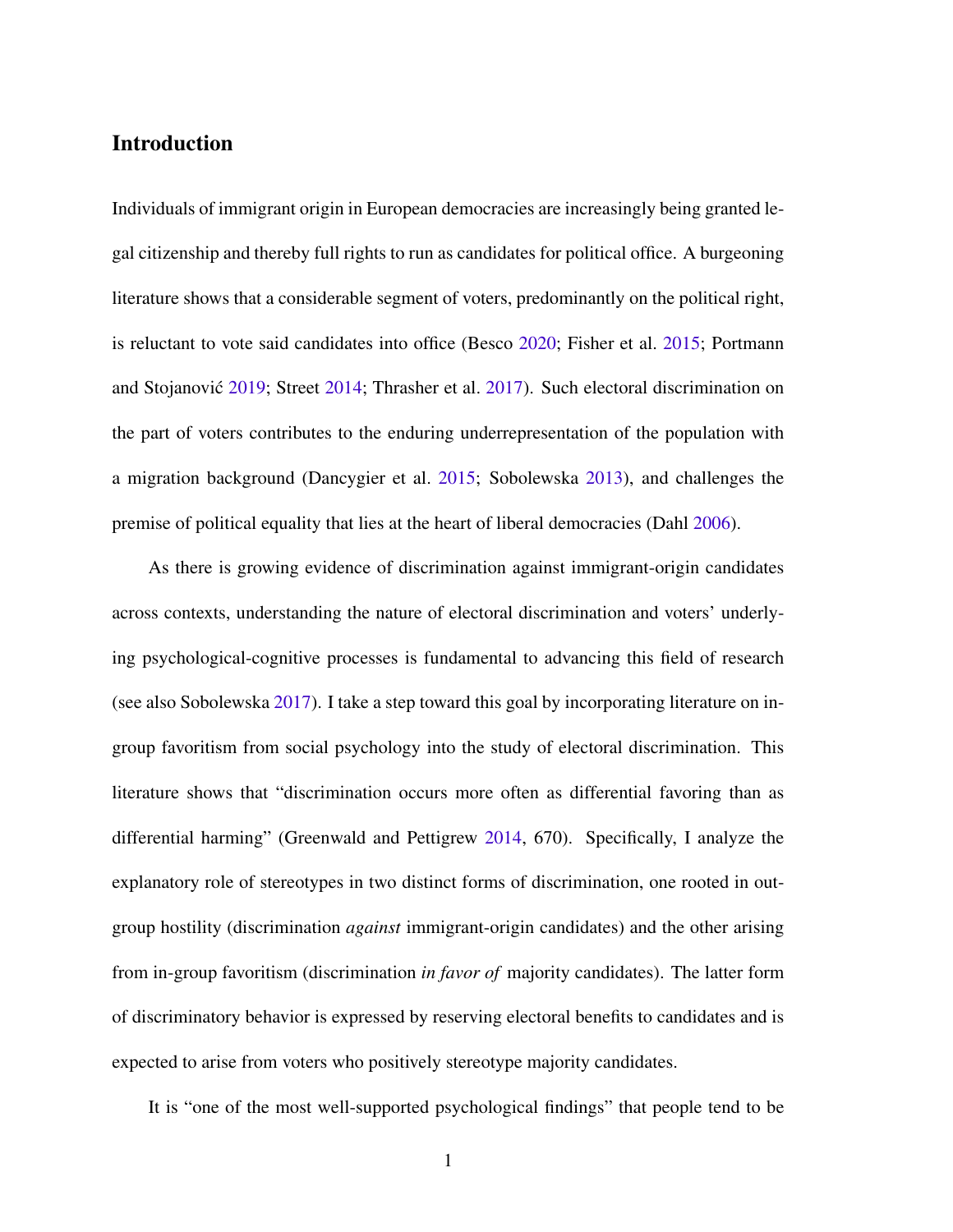positively biased toward members of their own group (Fischer and Derham [2016,](#page-38-2) 1; Brewer [2017;](#page-36-1) Greenwald and Pettigrew [2014;](#page-38-1) Jardina [2020;](#page-39-0) Tajfel [1970;](#page-43-2) see Balliet, Wu, and De Dreu [2014](#page-35-0) and Mullen, Brown, and Smith [1992](#page-41-1) for meta-analyses). Hundreds of studies on in-group favoritism have revealed the prevalence of such a positive bias regarding attitudes as well as with respect to behaviors (Brewer [2017,](#page-36-1) 90). In terms of attitudes, empirical research shows that stereotypes—beliefs about the characteristics and attributes of social groups—often consist of associating positive characteristics more with an in-group (e.g., in the US, white Americans) than with an out-group (e.g., African Americans) (Dovidio, Mann, and Gaertner [1989;](#page-38-3) Gaertner and McLaughlin [1983;](#page-38-4) Hamley et al. [2020\)](#page-39-1). Regarding behavior, individuals tend to allocate more resources (e.g., monetary endowments) to in-group compared to out-group individuals; that is, they discriminate *in favor of* in-group members (e.g., De Dreu [2010;](#page-37-2) Shah, Brazy, and Higgins [2004\)](#page-42-2). Social psychological research furthermore suggests that in-group favoritism is not only more prevalent than out-group hostility (Greenwald and Pettigrew [2014\)](#page-38-1), but that the two forms of biases are also theoretically and empirically distinguishable. Specifically, this literature shows that they form at different stages in the development process, with in-group favoritism forming first (Buttelmann and Böhm  $2014$ ); correlate with specific individual-level characteristics (Bizumic et al. [2009;](#page-36-2) De Dreu [2010;](#page-37-2) Shah, Brazy, and Higgins [2004\)](#page-42-2); and tend to exist independently from each other (Brewer [2017;](#page-36-1) Buttelmann and Böhm [2014\)](#page-37-3).

Electoral behavior literature has largely ignored the role of in-group favoritism (for important recent exceptions in the US context see Jardina [2019,](#page-39-2) [2020;](#page-39-0) Petrow, Transue, and Vercellotti [2018\)](#page-41-2). Instead, explanations for electoral discrimination have focused on negative attitudes and behaviors directed toward out-group minority candidates. In line with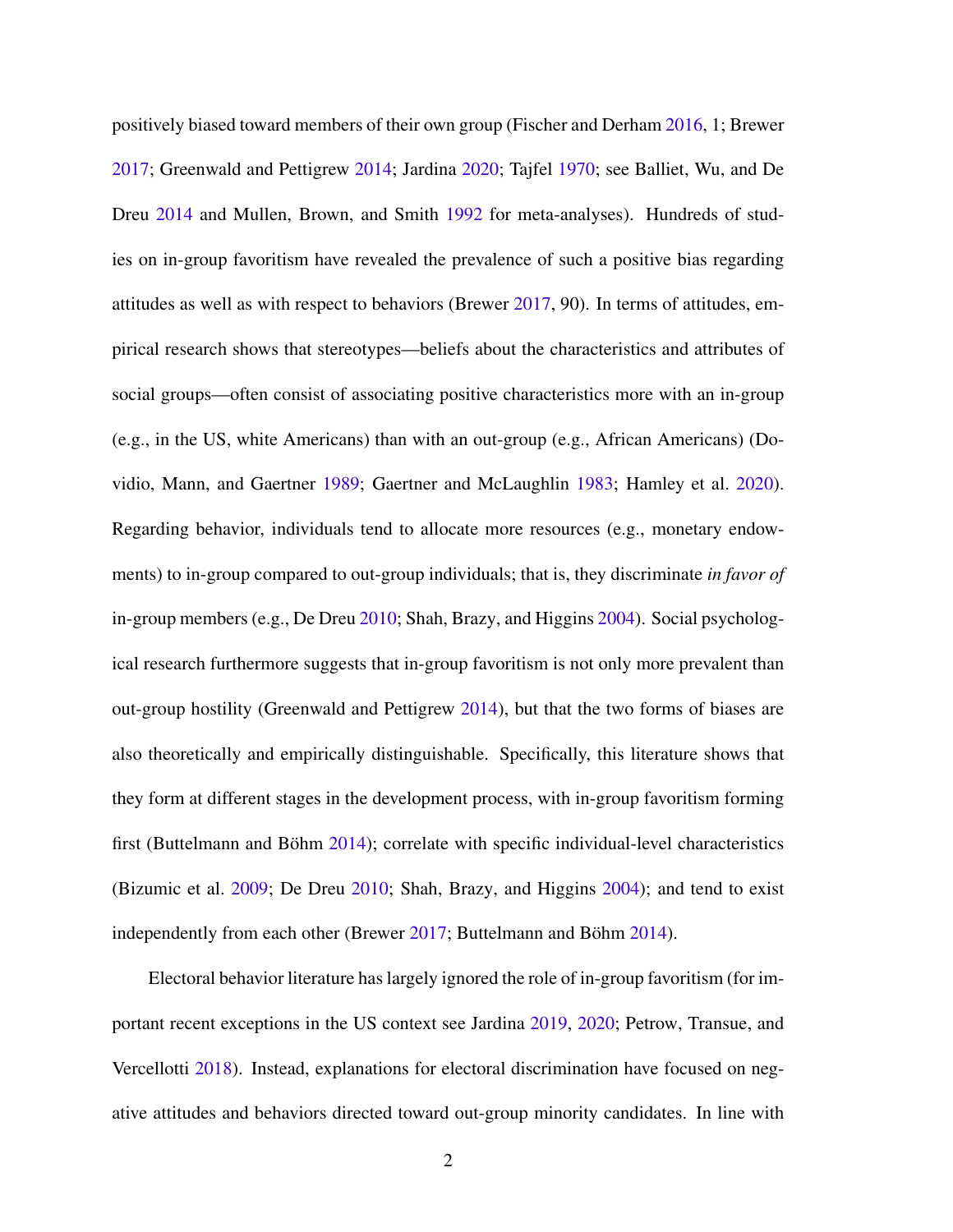this view, an impressive amount of literature suggests that negative stereotypes of minority candidates' traits, beliefs and expected behavior in office can motivate discrimination (e.g., McDermott [1998;](#page-40-0) Piston [2010;](#page-41-3) Van Trappen, Devroe, and Wauters [2020\)](#page-43-3).

With an original survey experiment fielded among Italian voters  $(N=1,943)$ , I investigate how stereotypes mediate two types of discrimination, one attributed to in-group favoritism and one rooted in out-group hostility. Italy represents an interesting case for analysis considering the significant rise in immigration in the last thirty years. A notable spike in negative attitudes toward immigrants in Italy has coincided with the sharp increase in immigration from the Middle East that began with the so-called "European refugee crisis" in 2015. Although immigrant-origin individuals are increasingly visible as candidates on Italian party ballots, they remain notably underrepresented in political offices (Vintila and Morales [2018\)](#page-43-4).

While the standard approach of similar studies is to measure stereotypes as a mediator (see, e.g., Piston [2010;](#page-41-3) Van Trappen, Devroe, and Wauters [2020\)](#page-43-3), I opted for a moderationof-process experiment that randomly manipulates candidate names (Italian or Algerian) as well as the mediator (see also Campbell et al. [2019\)](#page-37-4). The latter is manipulated by presenting information about the candidates that contradicts stereotypical characteristics regarding personal traits and civic citizenship. According to stereotype-based explanations, this information should override inferences drawn by voters based on stereotypes, thereby decreasing the effect of candidate names. Following advice in the literature on in-group favoritism, I measure discrimination not only in terms of the probability that respondents will vote for a candidate, but also via a second measurement that includes an important tweak, capturing favorable, neutral and hostile behavior toward candidates (see Greenwald and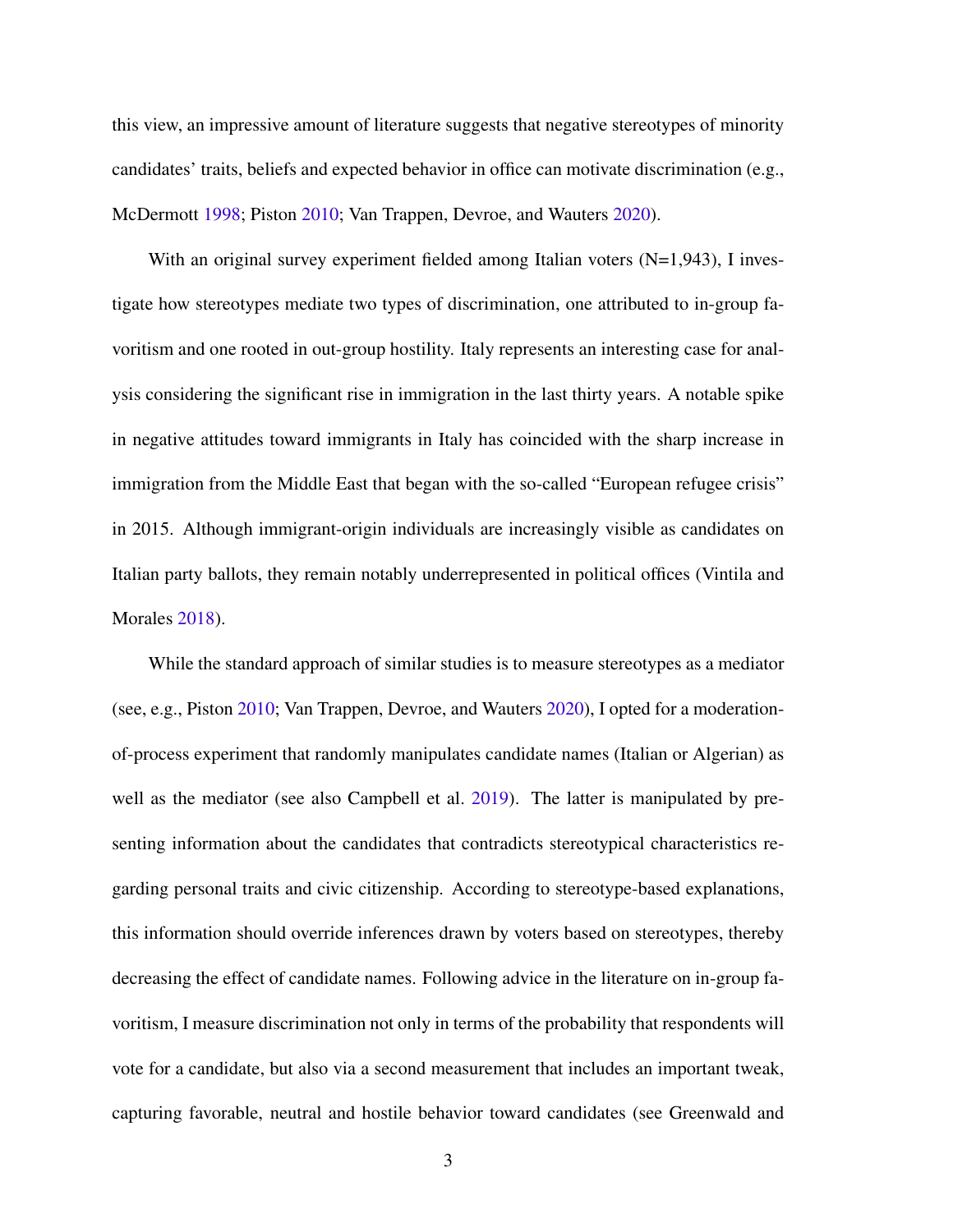Pettigrew [2014,](#page-38-1) 676; Hewstone, Rubin, and Willis [2002\)](#page-39-3). Specifically, respondents were provided three options with regards to the candidate: allocating a positive rating (connoting "discrimination in favor of"), allocating a negative rating ("discrimination against"), or refraining from giving a rating. Furthermore, I use latent profile analysis to disentangle the relationship between positive and negative stereotypes and their prevalence in the Italian population.

Results from the experiment show, in line with previous studies in other countries (Besco [2020;](#page-36-0) Portmann and Stojanovic´ [2019;](#page-41-0) Street [2014\)](#page-43-0), that electoral discrimination occurs, albeit mainly concentrated among right-wing Italian citizens. Contrary to what has previously been assumed, I find no evidence that stereotypes mediate discrimination *against* candidates with a migration background. Strikingly, among the ideologically rightwing voters who are the main locus of discrimination, stereotypes primarily mediate discrimination *in favor of* majority candidates. This pattern suggests what has previously been overlooked: that while stereotypes matter in elections, they mostly explain voters' tendency to reserve benefits to majority candidates. The significance of in-group favoritism is further highlighted by the results from a latent profile analysis revealing that a large share of Italian citizens hold positive stereotypes of majority candidates without negatively stereotyping immigrant-origin candidates.

The findings of this study have major implications regarding strategies to reduce discrimination in elections, pointing to the importance of measures that tackle not only outgroup bias, but also voters' reluctance to extend favorable evaluations and behavior to minority candidates. Parties and the media can contribute to alleviating in-group electoral favoritism by priming positive characteristics of immigrant-origin candidates or propagat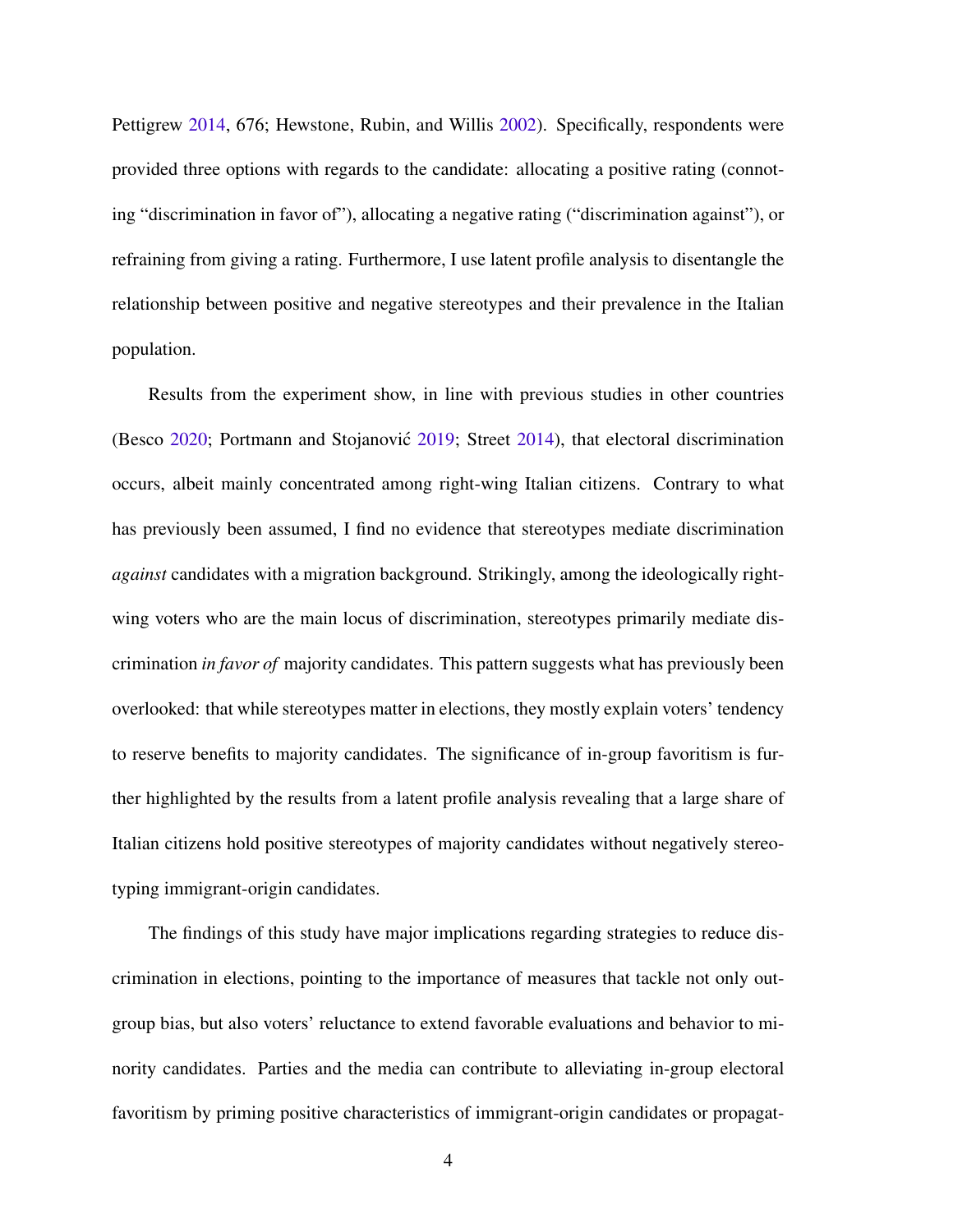ing an inclusive definition of who belongs to the in-group.

# Stereotypes and voter behavior

I follow an extensive body of literature which considers voters who stereotype candidates based on their social group (e.g., gender, race, ethnicity) as an explanation for discrimination in elections (e.g., Piston [2010;](#page-41-3) Van Trappen, Devroe, and Wauters [2020;](#page-43-3) Visalvanich [2017;](#page-43-5) for an overview see Block [2019\)](#page-36-3). While stereotypes refer to attitudes, discrimination captures behavior. Stereotypes are defined as widely shared beliefs and attitudes about the characteristics of a given social group and individuals associated with that group (Dovidio et al. [2010,](#page-37-5) 8; Lippmann [1922\)](#page-40-1). Discrimination means "differential treatment" based on an individual's membership in a "socially salient group" (Lippert-Rasmussen [2018,](#page-40-2) 2; see also Allport [1954;](#page-35-1) Oskooii [2020\)](#page-41-4). The focus of this study is on minority candidates belonging to the population with a migration background.

#### Positive in-group stereotypes and discrimination in favor of majority candidates

Many scholars have focused on negative stereotypes about minority candidates, assuming that stereotypes "represent prejudice in its cognitive aspect" (Kinder [2013,](#page-40-3) 822). But stereotypes may be more "complex": not necessarily an expression of hostility, and "less overtly negative" than has often been assumed (Gaertner and McLaughlin [1983,](#page-38-4) 30). An extensive literature in social psychology (mostly focusing on the USA) shows that stereotypes predominantly take the "mild form" of in-group favoritism, rather than out-group hostility (Hewstone, Rubin, and Willis [2002,](#page-39-3) 579; see also Gaertner et al. [1993;](#page-38-5) Greenwald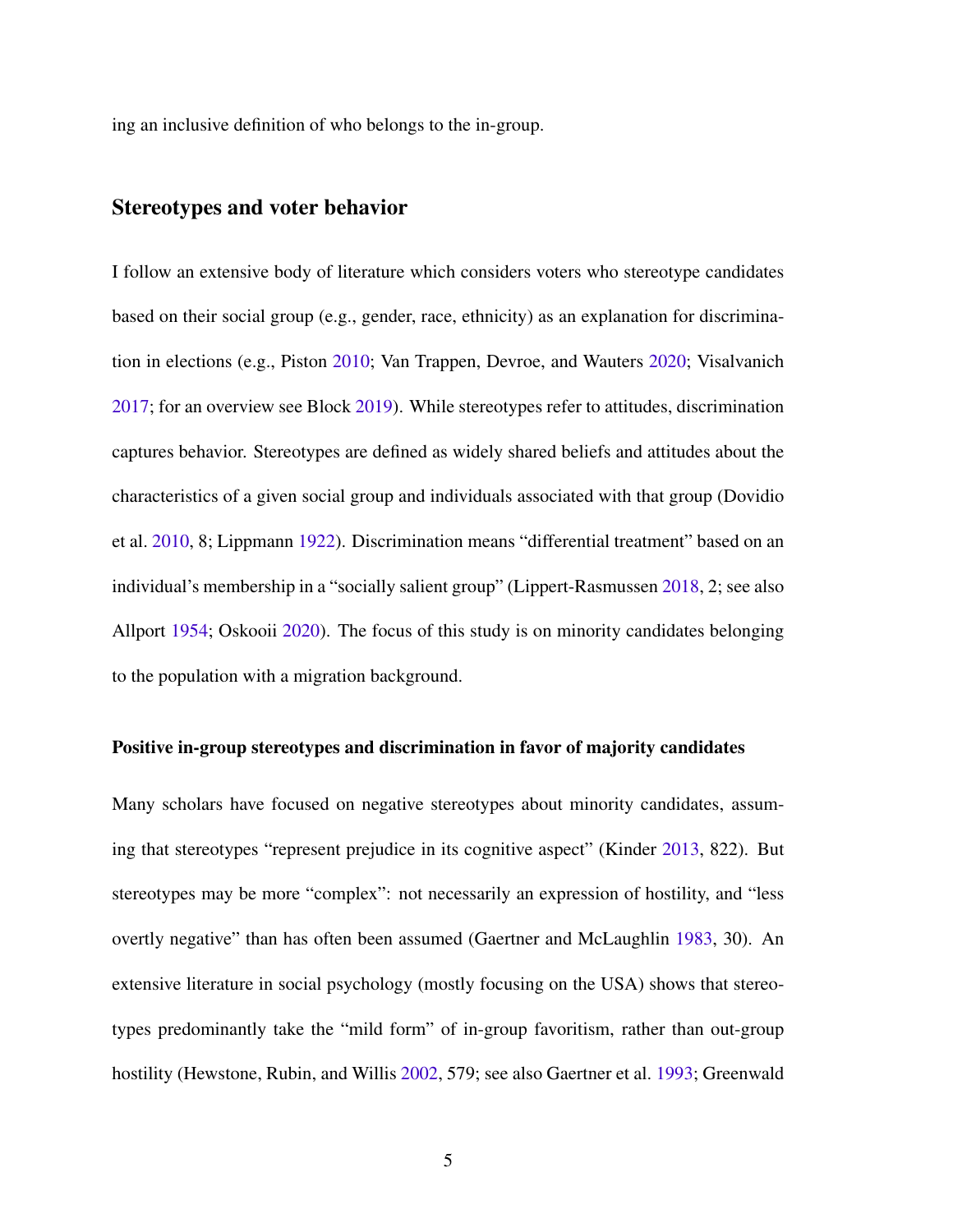and Pettigrew [2014;](#page-38-1) Hamley et al. [2020\)](#page-39-1). This is compatible with findings from Europe suggesting that today "evaluative attitudes toward minorities have a positive as well as negative pole" and that many "think well of minorities" (Sniderman et al. [2014,](#page-42-3) 121, 140; Sniderman and Stiglitz [2008\)](#page-42-4). However, people with a migration background may still receive *less positive* evaluations than those without a migration background.

Applied to the electoral context, these findings suggest that positive stereotypes of ingroup majority candidates may be more prevalent than negative stereotypes of out-group minority candidates. At this point, it is important to emphasize that I am not assuming that these stereotypes are limited to majority voters; individuals of immigrant-origin can hold positive in-group or negative out-group stereotypes as well. However, candidates with a migration background, because of their minority status in the population, will be most detrimentally affected by these stereotypes.

Positive stereotypes of majority candidates (in-group favoritism at the attitudinal level) are expected to lead voters to discriminate in favor of said candidates (in-group favoritism at the behavioral level) (Brewer [2017;](#page-36-1) Greenwald and Pettigrew [2014;](#page-38-1) Hewstone, Rubin, and Willis [2002\)](#page-39-3). Such discrimination in favor of majority candidates occurs when voters reserve benefits (e.g., actions that express explicit support) to candidates of their in-group (Brewer [2017;](#page-36-1) Greenwald and Pettigrew [2014;](#page-38-1) Magni [2020\)](#page-40-4). Minority candidates, therefore, face a disadvantage not only because majority voters discriminate against them, but because voters discriminating in favor of majority candidates effectively penalize them. Most research on voter behavior has not distinguished between the two forms of discrimi-natory behavior (for a recent exception, see Portmann and Stojanović [2020\)](#page-42-5). This is surprising, given the extensive literature in social psychology which shows that "much intergroup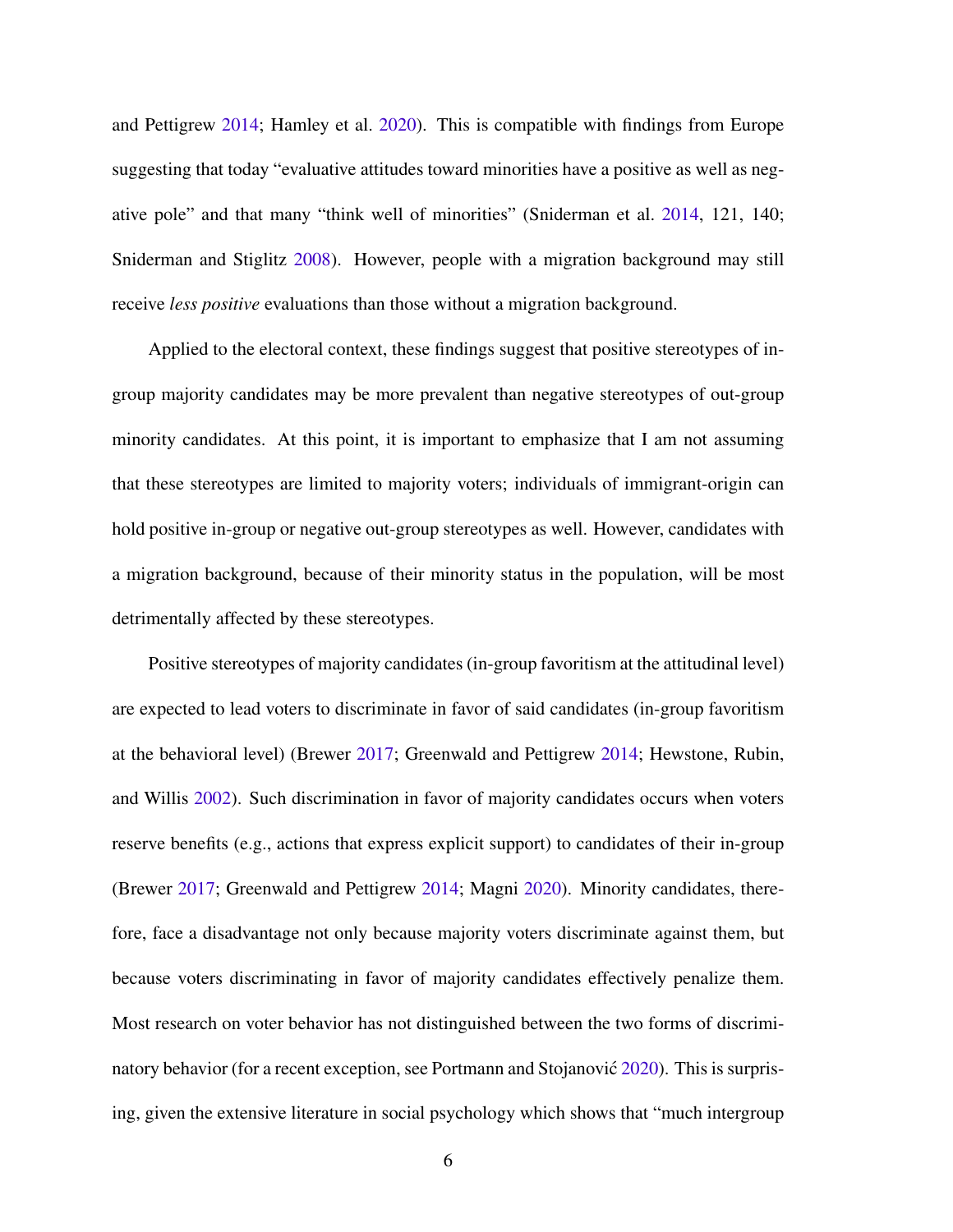discrimination takes the form of ingroup favoritism" (Brewer [2017,](#page-36-1) 90). Hence, in this article I assess the impact of stereotypes on pro-in-group behavior separately from their influence on action against candidates of the out-group. These arguments yield the following hypotheses:

*Hypothesis 1*: Voters discriminate *in favor of* majority candidates relative to candidates with a migration background.

*Hypothesis 2*: Stereotypical beliefs mediate discrimination *in favor of* majority candidates.

To what extent are in-group favoritism (positive stereotypes and discrimination in favor of majority candidates) and out-group hostility (negative stereotypes and discrimination against candidates with a migration background) different phenomena? Sniderman et al. [\(2000,](#page-42-6) 146) note that "[e]thnocentrism, classically conceived, yokes together outgroup hostility and ingroup identification. Perhaps the two terms should be uncoupled." In line with this claim, Brewer [\(2017\)](#page-36-1) argues that intergroup biases can (theoretically) be divided into the portion which is due to relative favorability toward in-group members and the share that stems from negativity toward members of the out-group. This theoretical claim is corroborated by extensive empirical research (e.g., De Figueiredo and Elkins [2003;](#page-37-6) Dovidio, Mann, and Gaertner [1989;](#page-38-3) Gaertner and McLaughlin [1983;](#page-38-4) Greenwald and Pettigrew [2014;](#page-38-1) Hamley et al. [2020\)](#page-39-1). For instance, based on a series of studies, Mummendey and Otten [\(1998,](#page-41-5) 117) note that "[p]ositive comparisons, which result in the ingroup being 'better than' the outgroup, seem to be different from those which mean being 'less bad'." Other research emphasizes the conditional relationship of these two intergroup biases and argues that only under certain circumstances does in-group favoritism lead to out-group hostility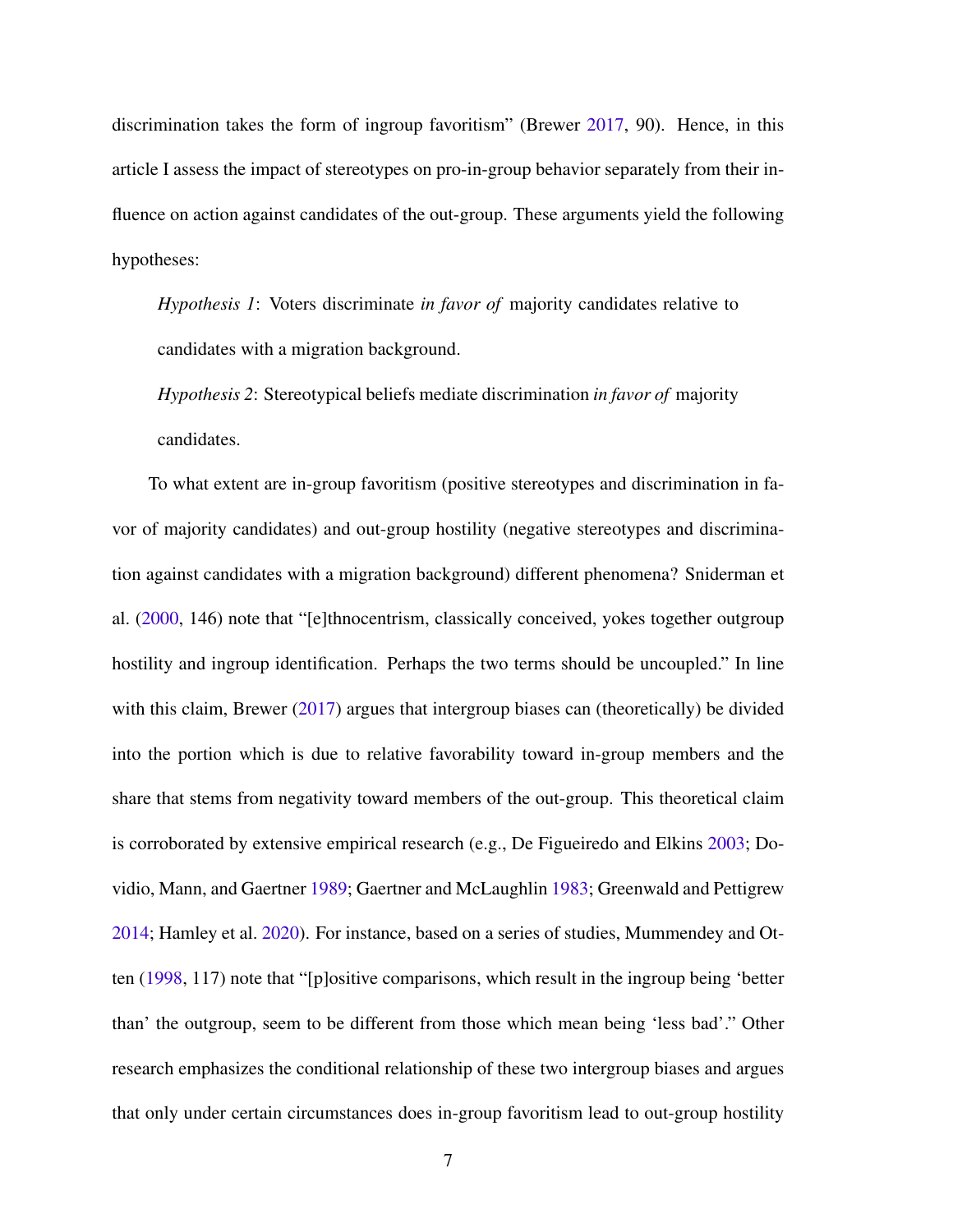(Brewer [1999,](#page-36-4) 430). This may occur in a situation where losses for the out-group are perceived as beneficial to the in-group. Moreover, in-group favoritism even occurs when the out-group is not explicitly specified (Brewer [2017\)](#page-36-1). Taken together, we may conclude that in-group favoritism can under certain conditions lead to out-group hostility but it far from implies it. Based on this literature, I argue that an in-group favoritism toward majority candidates can—and should be—distinguished from out-group hostility targeted at minority candidates.

The importance of this distinction is further highlighted by findings showing that individual-level characteristics that correlate with in-group favoritism are quite different from those related to out-group hostility (Brewer [2017;](#page-36-1) Hamley et al. [2020\)](#page-39-1). Specifically, research reveals that a social value orientation and devotion are associated with in-group favoritism, but are not related to out-group hostility and intergroup conflict (Bizumic et al. [2009;](#page-36-2) De Dreu [2010;](#page-37-2) Shah, Brazy, and Higgins [2004\)](#page-42-2). By contrast, individuals' belief in the superiority of their own group and desire for security predict out-group hostility, yet are not linked to in-group favoritism (Bizumic et al. [2009;](#page-36-2) Shah, Brazy, and Higgins [2004\)](#page-42-2). These findings indicate that strategies aimed at tackling in-group favoritism must address other aspects of bias than those focusing on combating out-group hostility.

Three recent and notable studies incorporate in-group favoritism within an explanation of electoral behavior, with a focus on the US context (Jardina [2019,](#page-39-2) [2020;](#page-39-0) Petrow, Transue, and Vercellotti [2018\)](#page-41-2). The core theoretical argument of the studies is that a common white identity—activated when white voters see their status as members of a dominant group threatened—is prevalent in the electorate. Voters with a strong white in-group identity tend to support policies and candidates that, in their view, stand for the interests of the white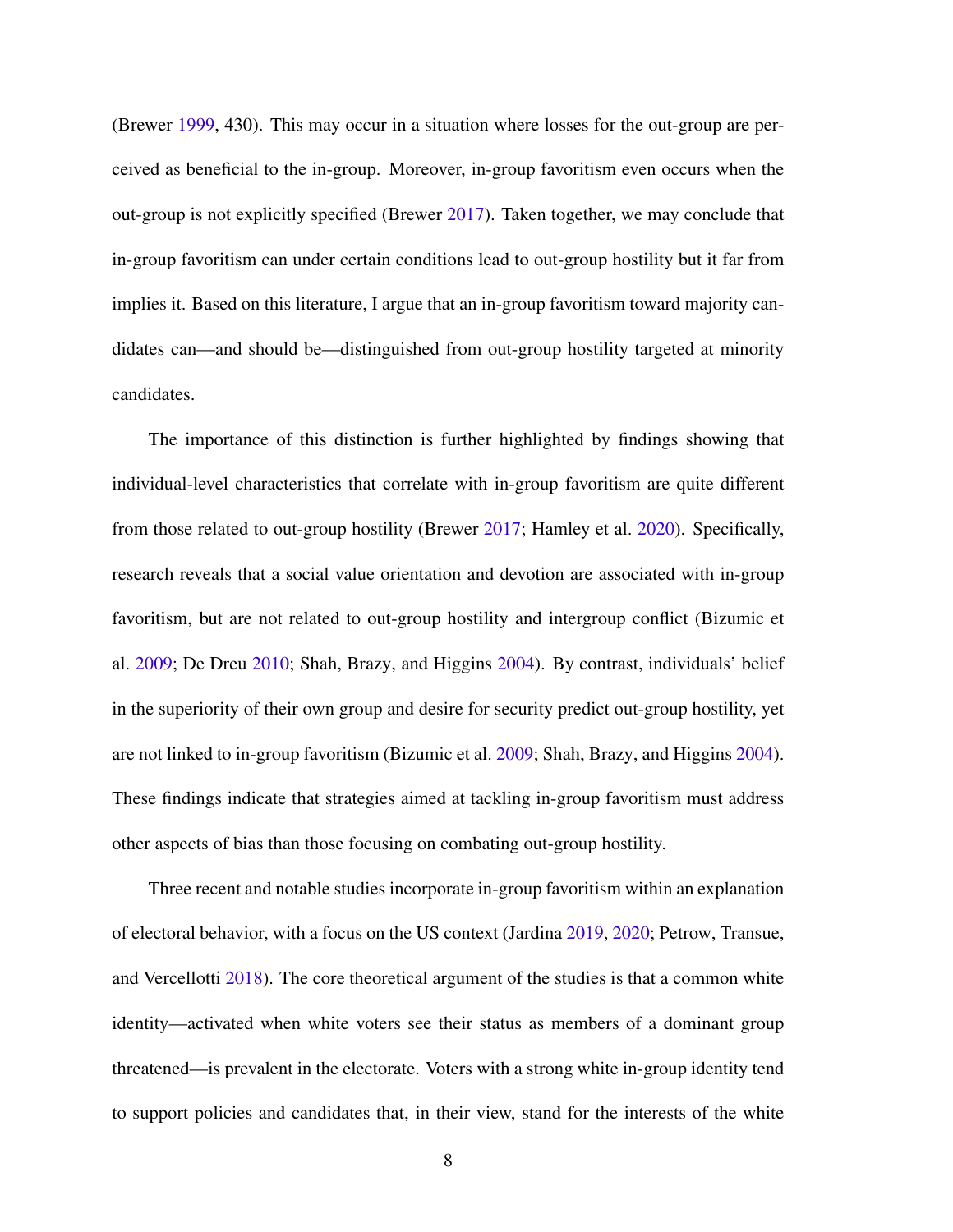population—primarily, candidates who themselves belong to this social group. In contrast to these existing studies, I assess positive stereotypes that voters hold of the in-group as an explanation for discrimination in favor of majority candidates.

#### Electoral discrimination and voters' ideological position

Recent studies suggest that different blocs of voters contribute to varying degrees to discrimination against immigrant-origin candidates. In particular, electoral discrimination differs according to the party preference and ideological positioning of a voter. Empirical studies show that candidates with a migration background face negative consequences mainly when appearing on right-wing party lists (Besco [2020;](#page-36-0) Janssen [2020;](#page-39-4) Portmann and Stojanović [2019;](#page-41-0) Street [2014\)](#page-43-0). This can presumably be explained by the prevalence of negative attitudes toward minorities among right-wing parties and their supporters (Besco  $2020$ , 2; Ivarsflaten, Blinder, and Bjånesøy  $2020$ ). Insights from this research are incorporated in the analysis of this article by analyzing discrimination and the mediating effect of stereotypes separately for different groups based on the ideological position of voters.

# The Italian context

Immigration to Italy has—in comparison to many western or northern European countries—been a relatively recent phenomenon. In particular in the last thirty years, the country has experienced a considerable rise in the number of immigrants, mostly from Eastern Europe (Romania, Albania, Poland), North Africa (Morocco, Egypt, Algeria), Asia (China, Philippines), and Latin America (Brazil, Argentina) (Levy [2018,](#page-40-5) 51; Venturini [2004\)](#page-43-6). Since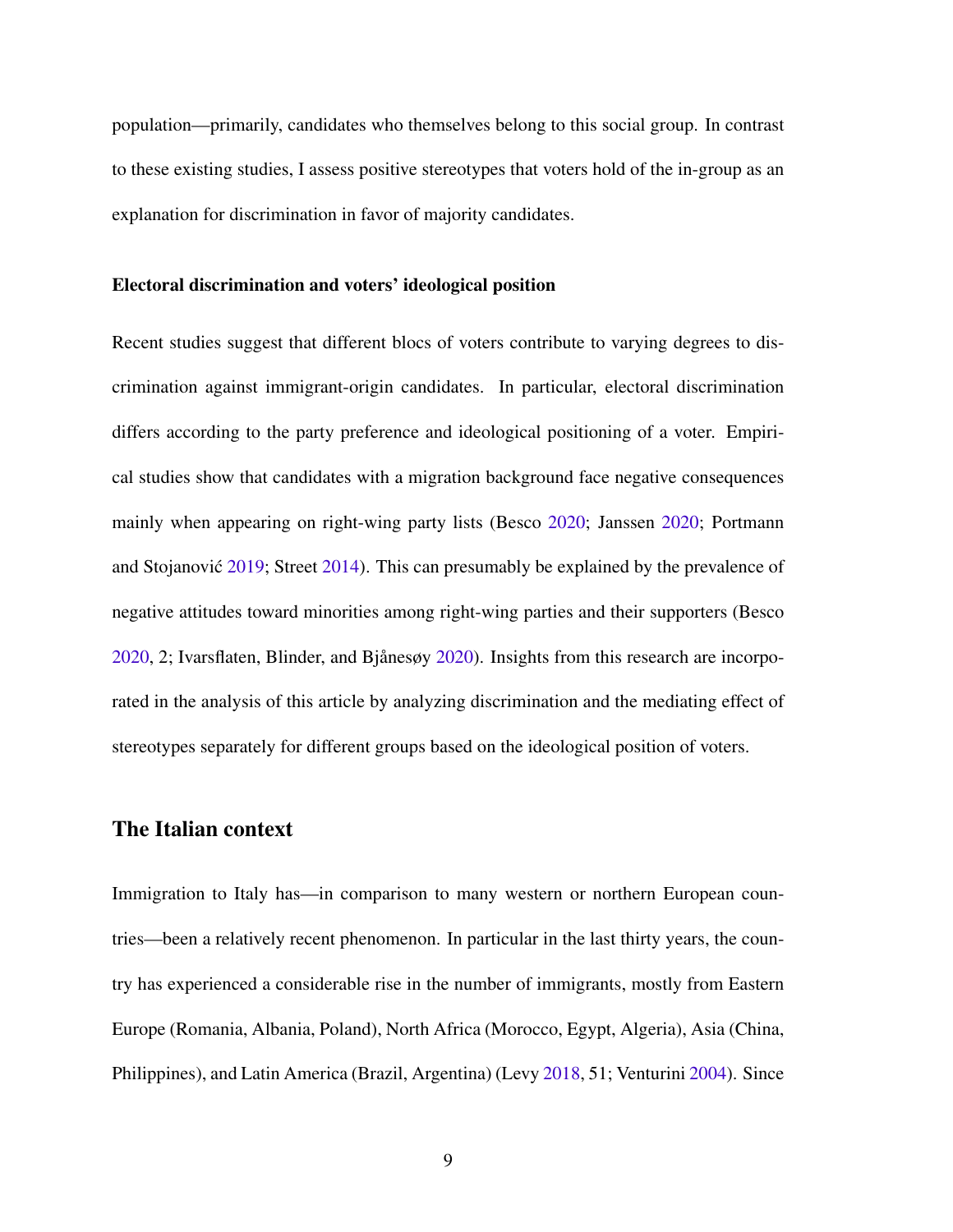the beginning of the so-called "European refugee crisis" in 2015, immigration has further increased, notably from the Middle East and Africa (Castelli Gattinara [2017,](#page-37-7) 318). Today, Italy is a multicultural country in which people from all corners of the world live, including over one million Muslims (Levy [2018,](#page-40-5) 49). As a result, both the foreign-born share of the population (10.4 per cent) and the number of naturalizations in Italy (1.9 per 1,000 residents in 2018 and more than 2 per cent of the resident population since 1998) are rapidly growing. $1$ 

Several indicators in different public opinion surveys suggest that anti-immigrant attitudes in Italy are comparable to or, since the onset of the "refugee crisis," slightly more widespread than in other European countries (Castelli Gattinara [2017,](#page-37-7) 322–4). Yet a large share of the Italian population is also supportive of policies concerning citizenship and voting rights for foreigners that facilitate the political inclusion of people with a migration background (Vintila and Morales [2018,](#page-43-4) 533).

Are Muslim immigrants perceived as particularly problematic? Contrary to what one might expect, Muslim immigrants (from North Africa in particular) are in socio-cultural terms comparatively well integrated in Italy (Fokkema and Haas [2011,](#page-38-6) 13). Nevertheless, the hostility toward Muslim immigrants that has increased across Europe in recent years is also prevalent in Italy (Castelli Gattinara [2017,](#page-37-7) 324). This may be explained in part by the fact of the Catholic Church's still relatively strong presence in Italian society and politics, which may contribute to the persistence of a common Italian self-perception or national identity as white and Catholic (Levy [2018,](#page-40-5) 49).

 $1$ <sub>see</sub> [https://data.oecd.org/migration/foreign-born-population.htm,](https://data.oecd.org/migration/foreign-born-population.htm) [https://ec.europa.eu/eurostat/](https://ec.europa.eu/eurostat/statistics-explained/index.php/Acquisition_of_citizenship_statistics) [statistics-explained/index.php/Acquisition](https://ec.europa.eu/eurostat/statistics-explained/index.php/Acquisition_of_citizenship_statistics) of citizenship statistics, and [http://dati.istat.it/?lang=en#.](http://dati.istat.it/?lang=en##)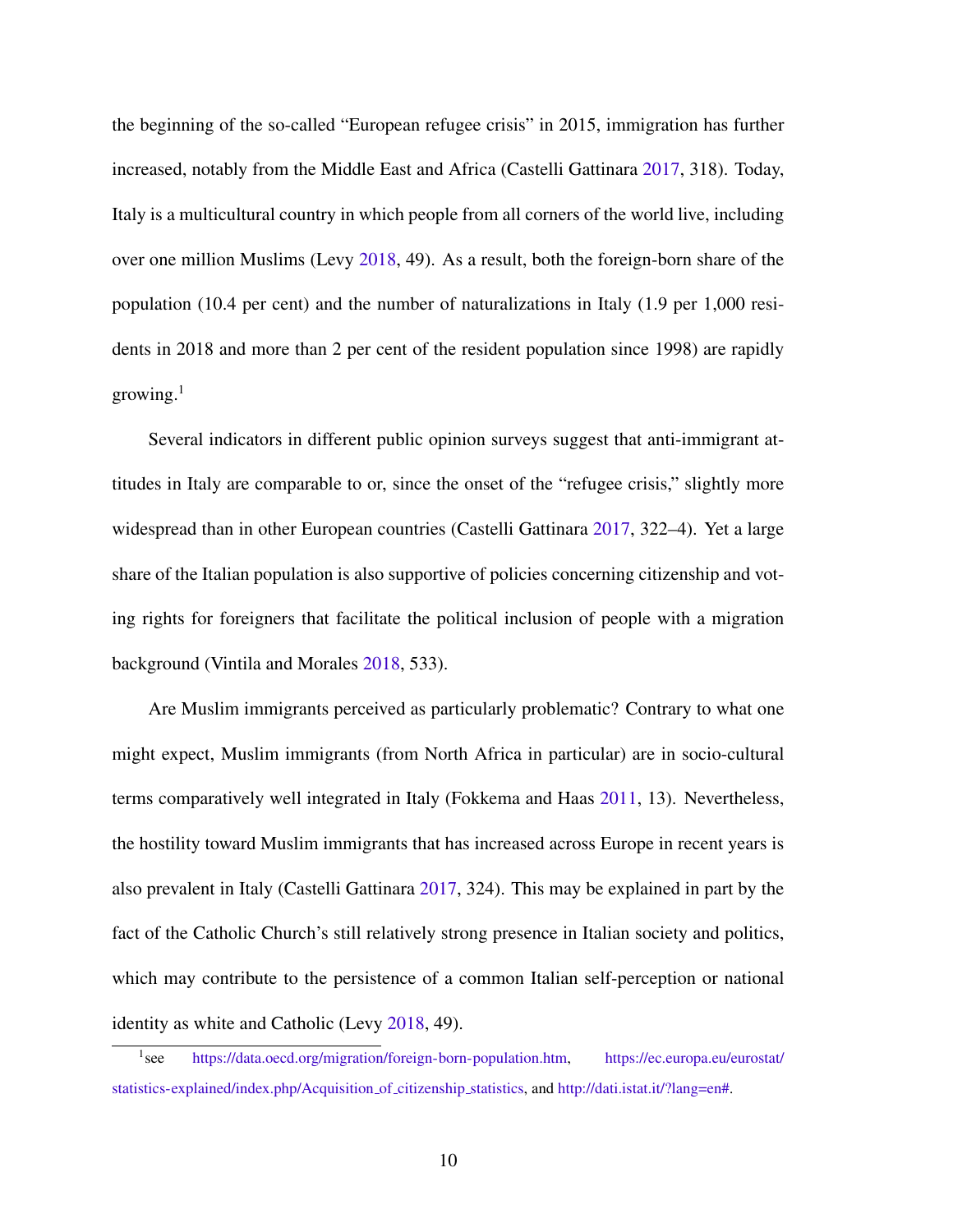The population with a migration background is significantly underrepresented in Ital-ian politics (Vintila and Morales [2018\)](#page-43-4).<sup>[2](#page-0-0)</sup> In the legislative period from 2008 to 2013, only 1.5 per cent of the members of the national parliament had a migration background, as com-pared to an estimated 6.7 per cent of the population.<sup>[3](#page-0-0)</sup> For the period from 1993 to 2016, figures show that most parliamentary representatives of immigrant-origin came from other European countries (e.g., France, Greece, Spain), followed by people from Latin America (Argentina and Dominican Republic) and African countries (mainly Algeria, Congo, and Morocco), with the latter two groups being increasingly represented in the Italian parliament in the last 15 years (Vintila and Morales [2018\)](#page-43-4).

## Moderation-of-process survey experiment

To test my theoretical arguments, I carried out an online survey experiment (see, e.g., Mutz [2011\)](#page-41-6). My theoretical arguments imply causal processes: to what extent can electoral discrimination toward candidates with a migration background be explained by the cognitive process of stereotyping? In other words, (how) do stereotypes mediate discrimination in elections? Measuring the causal mechanisms through which a treatment affects an outcome is challenging. My experimental approach is based on Spencer, Zanna, and Fong [\(2005\)](#page-43-7)

<sup>&</sup>lt;sup>2</sup>Only recently have figures on immigrant-origin members of parliament been gathered systematically for a number of European countries as part of the project *Pathways to Power* (Morales et al. [2017\)](#page-40-6). In this project, on which Vintila and Morales [\(2018\)](#page-43-4) rely, members of parliament of immigrant-origin are defined as those who a) were born abroad as foreign nationals and who (may) have acquired the citizenship of the resident country (1st generation), or b) have/had one parent of foreign nationality at birth (2nd generation) (Morales et al. [2017,](#page-40-6) 3).

<sup>&</sup>lt;sup>3</sup>The share of immigrant-origin individuals in the population refers to Italian residents (including Italian citizens and foreigners).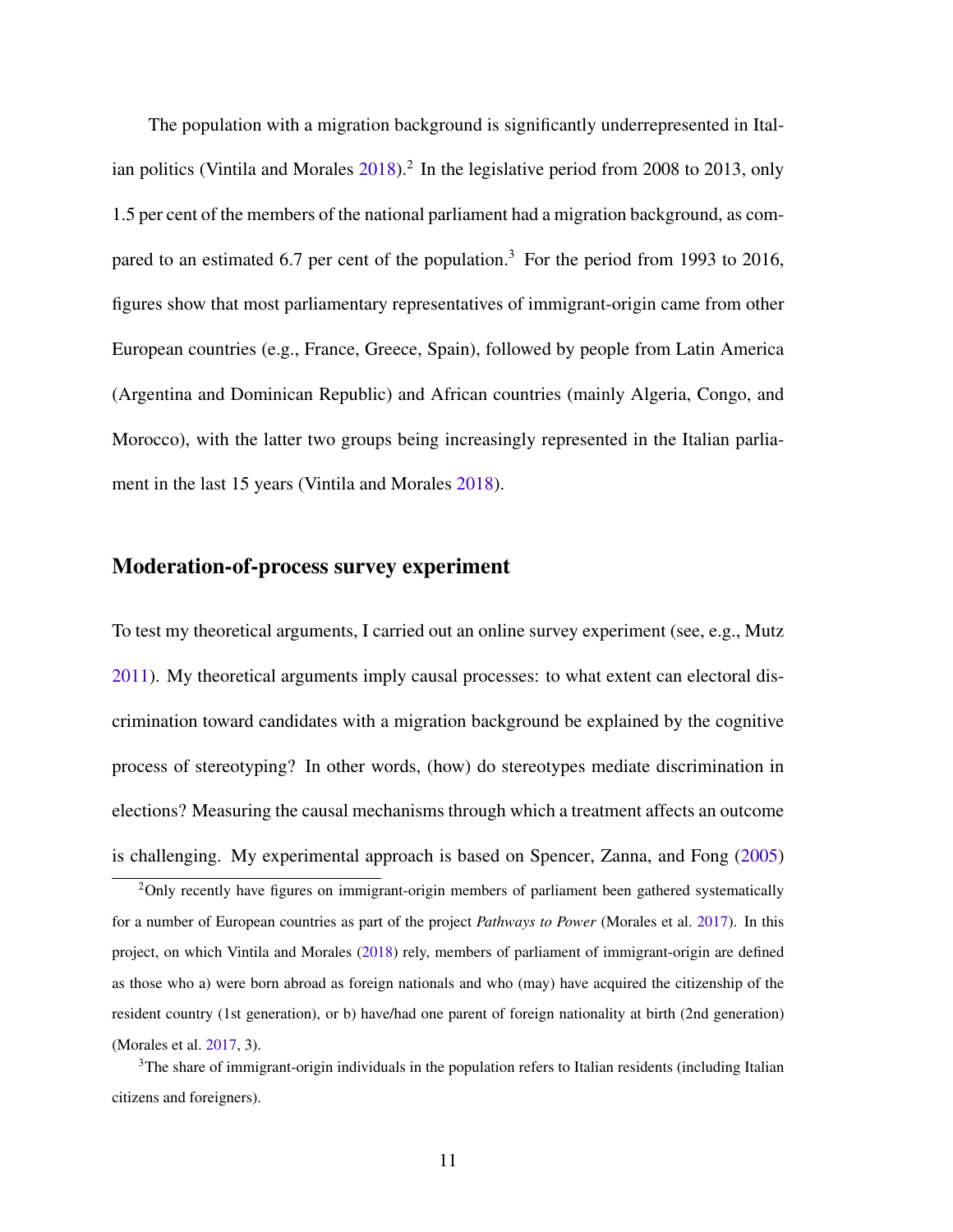and Acharya, Blackwell, and Sen [\(2018\)](#page-35-2) who propose an experimental design that provides some respondents with information on mediating variables while withholding such information from other respondents.

## **Participants**

The survey experiment was administered to a sample of 1,943 Italian citizens recruited by Dynata (formerly Research Now SSI) from 25 May through 3 June 2019. The sample is approximately representative of the general Italian population with respect to gender and age and includes only enfranchised Italian citizens. Since recent studies show that the leftright ideology or party preference of voters is related to electoral discrimination (Besco [2020;](#page-36-0) Portmann and Stojanovic´ [2019;](#page-41-0) Street [2014\)](#page-43-0), I assign subjects to the experimental conditions by blocking within strata defined by respondents' ideological position (see Imai, King, and Stuart [2008\)](#page-39-6). Furthermore, because subjects were asked to evaluate a candidate of their preferred party, I focus my analysis on respondents who indicated a party they "feel close to," i.e. on partisan respondents.<sup>[4](#page-0-0)</sup> As a result, out of the 1,943 respondents, 346 dropped out of the study and 1,597 observations are considered for the analysis (for an overview of the number of observations in the experimental groups see Table 1 in the online appendix). $5$ 

<sup>4</sup>By excluding respondents who did not feel close to any party/movement, the results of this study can only be generalized to the entire electoral population to a limited extent. I expect that my estimates are rather conservative in that discrimination might be more prevalent among non-partisans, who may be more willing to switch parties in order to support a preferred candidate.

<sup>&</sup>lt;sup>5</sup>In my sample there are 49 respondents (approximately 3 per cent) who reported having a migration background. For these respondents, the candidate with a migration background may not always constitute an out-group candidate. The number of individuals with a migration background in my survey may only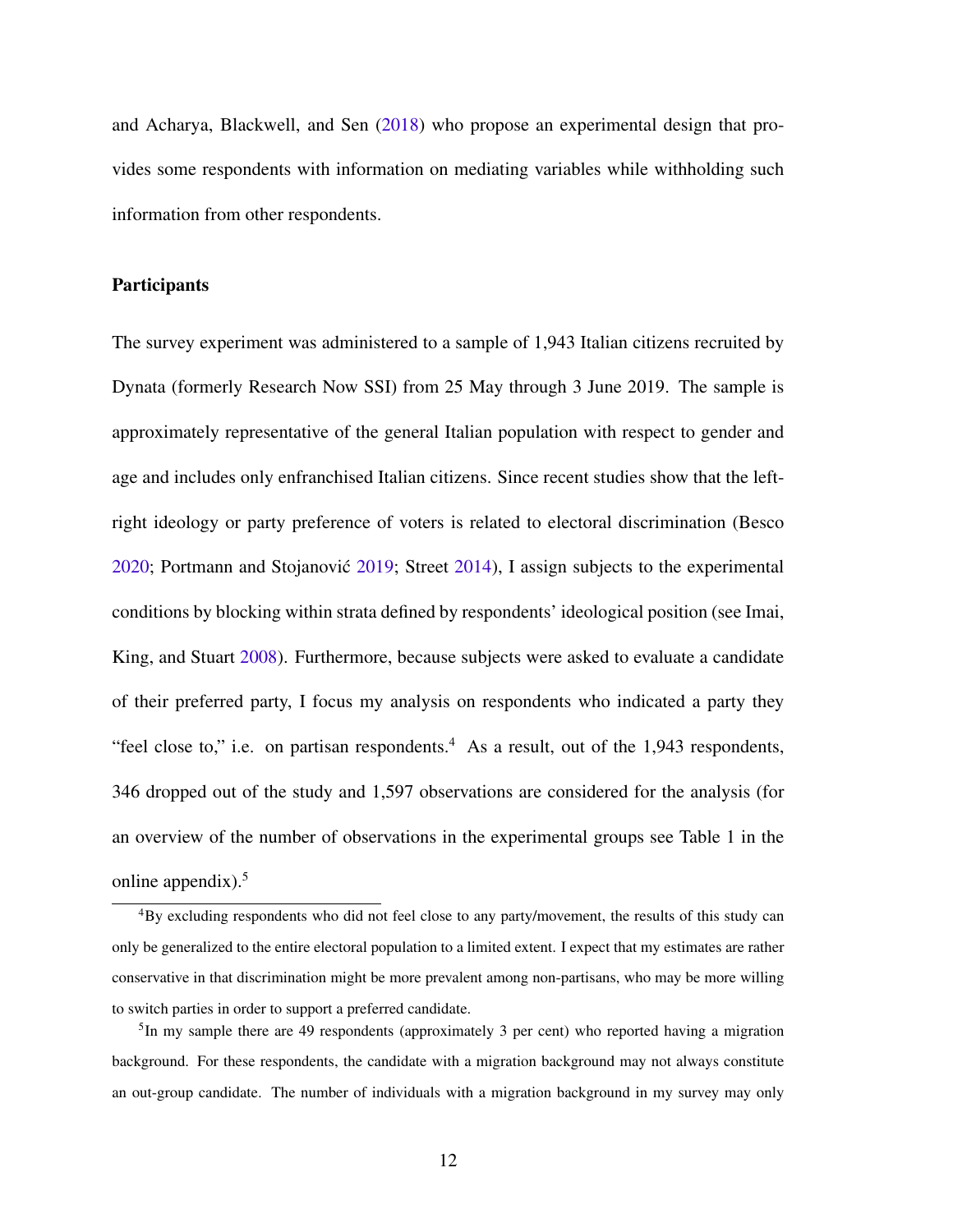#### Research design and procedure

In the experiment, subjects are instructed to read a brief description of a person whom the party they feel closest to (henceforth labeled "preferred party") is considering nominating (putatively based on the opinion of experts) as a candidate for upcoming national parliamentary elections (for the sake of simplicity, I sometimes refer to these "potential candidates" simply as "candidates").

An observable implication of stereotype-based theories is the following: If voters infer candidate characteristics based on a candidate's migration background, then voters should take the migration background less into account when they receive explicit information about the inferred characteristics (see also Campbell et al. [2019\)](#page-37-4). Put differently, providing voters with information—counter-stereotypical information in particular—is expected to significantly override the inferences made by voters (Conroy-Krutz [2013\)](#page-37-8). Hence, to test the mediating effect of stereotypes, I analyze whether the effect of the candidate's name is smaller under conditions in which positive information on the candidate is provided (when stereotyping should be disrupted), compared to situations in which such information is absent (for a similar approach see Bor [2020](#page-36-5) and Campbell et al. [2019\)](#page-37-4). Therefore, I manipulate in the vignettes (a) the treatment, by altering the name of the candidates, and (b) the mediator, through either providing or withholding a positive characterization of the approximately reflect their actual share among the enfranchised Italian population (persons who hold Italian citizenship and who are of voting age) where they account for minimum 1 per cent according to a conservative estimate by Vintila and Morales [\(2018\)](#page-43-4). The fact that the proportion of persons with a migration background in Italy is (still) relatively low both in the survey and in the enfranchised population suggests that any bias resulting from a potential imbalance regarding the inclusion of immigrant-origin individuals in this survey can be expected to be fairly small (for a discussion see Barreto et al. [2018\)](#page-36-6).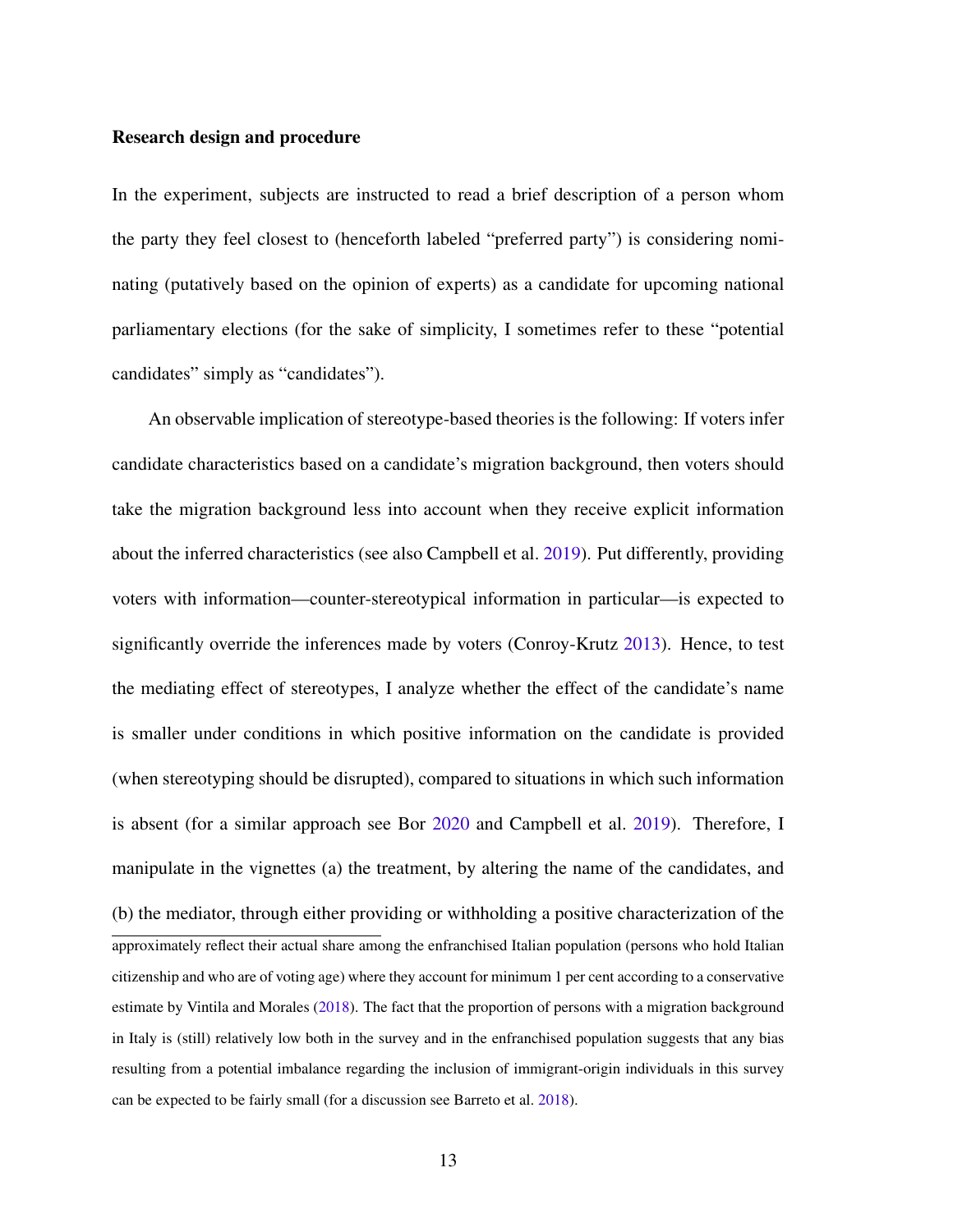candidate. The positive information about the candidate is counter-stereotypical in that it contradicts prevalent perceptions of immigrant-origin individuals.

I consider two sets of stereotypes: first, those capturing traits, and second, stereotypes regarding "civic citizenship." The literature in social psychology has predominantly focused on stereotypes regarding character traits ("Trait stereotypes"). This research shows that sizable segments of the populations in European countries do not believe that immigrants act honestly and are law-abiding, and perceive them as intrusive, lazy, and even (to some extent) prone to act violently (Lee and Fiske [2006;](#page-40-7) Sniderman et al. [2000;](#page-42-6) Sniderman and Hagendoorn [2007\)](#page-42-7). Sociological research on boundary making and citizenship has highlighted the importance of ascriptions that portray immigrants as "outsiders" who lack loyalty to their nation of residence (Bail [2008,](#page-35-3) 38; Simonsen and Bonikowski [2020;](#page-42-8) Sniderman and Hagendoorn [2007\)](#page-42-7). These stereotypes propagate the notion in the electoral sphere that immigrant-origin candidates fail to live up to the civic culture that is constitutive for the nation ("Civic citizenship stereotypes").

Based on this literature, I manipulate the purported mediating variable "stereotyping" in the vignettes by positively describing the candidates' traits (as sincere, honest, respected and with a high level of expertise) and/or civic citizenship (as someone who promotes local and national Italian interests, values Italian culture and has a deep understanding of the Italian political system). As described above, the positive information about the candidates (in terms of traits and/or civic citizenship) is expected to override stereotypes in the minds of voters and decrease electoral discrimination. In the control condition (where stereotypes are not manipulated) the participants do not receive this positive description and see only basic background information about the candidate, which is included in all vignettes. All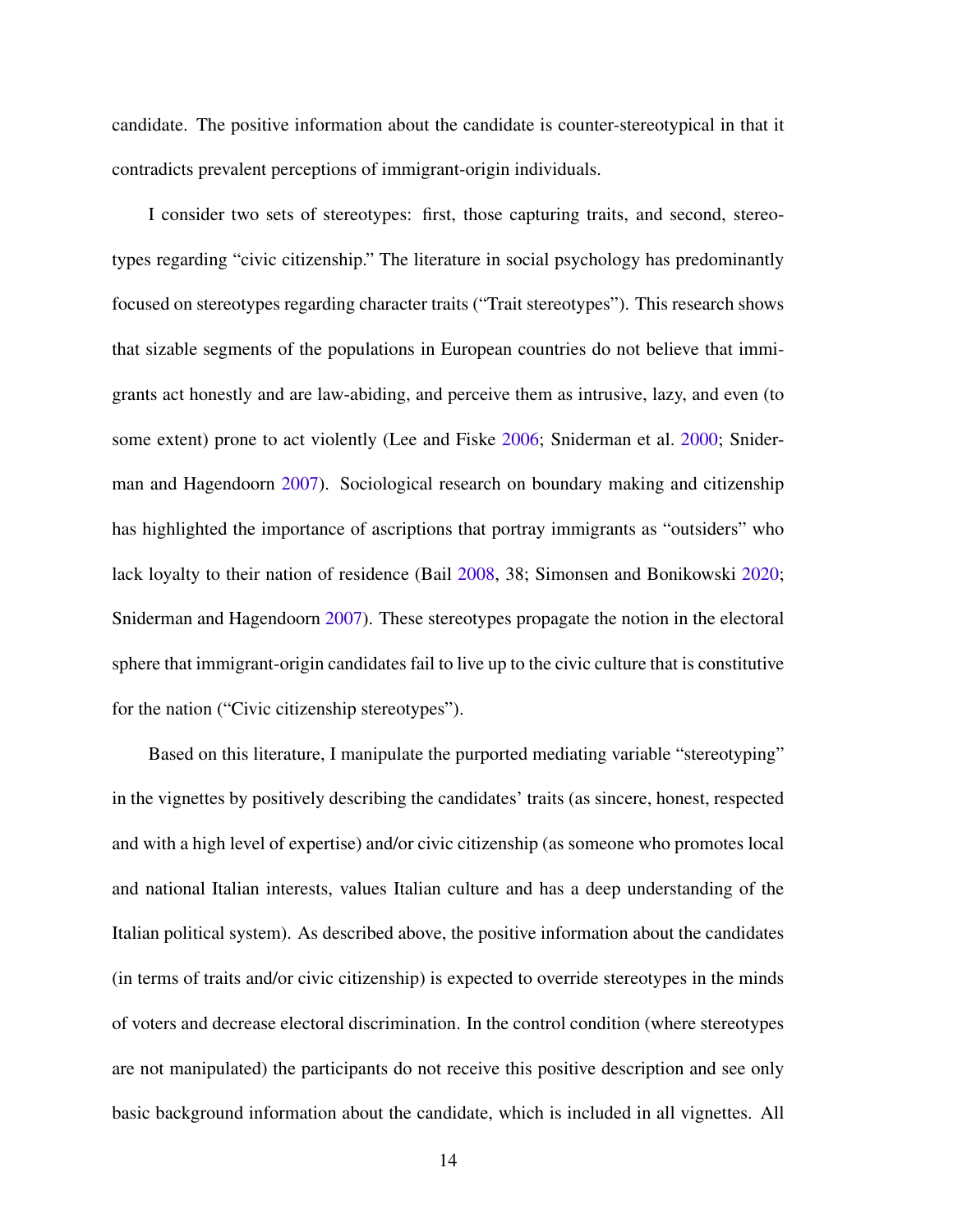four candidate descriptions are provided in the online appendix in Section B.1.

I manipulate the migration background of the fictitious candidate by presenting a name that is either typically Italian (Giuseppe Martinelli) or foreign (Ahmed Haddou). An Algerian name was chosen for the foreign name because a) I expect that the name can be easily identified as foreign, and b) people from northern Africa make up a significant share of the immigrant-origin population in Italy, which has resulted in individuals of this group being referred to as the prototypical immigrant (Kosic, Mannetti, and Sam [2005\)](#page-40-8). In recent years, such individuals have started to gain access to both national and regional parliaments (Vintila and Morales [2018\)](#page-43-4).

Two pilot studies conducted via Dynata from 18 April through 19 April 2019 (N=442) and from 3 May through 8 May 2019 (N=242) confirmed that my treatment (candidate name) and manipulations of information are effective (for a more extensive discussion of the results from the pretests see online appendix section B.2).

In sum, my experimental design manipulates both the treatment, by describing a candidate with either an Italian (T<sub>0</sub>) or a foreign (T<sub>1</sub>) name (T  $\in \{0, 1\}$ ), and the mediator  $(M_i \in \{m_0, m_1, m_2, m_3\})$ , by either providing or withholding information about candidates. While the baseline condition describes the potential candidate only with his name, age, and party affiliation  $(m_0)$ , other respondents receive in addition a description that includes information about the candidate's positive character traits  $(m_1)$ , positive civic citizenship (m<sub>2</sub>), or both (m<sub>3</sub>). Hence, I employ a 2 x 4 factorial design that results in eight conditions and which permits assessment of discrimination by comparing responses between subjects (see also Greenwald and Pettigrew [2014,](#page-38-1) 678). After reading these vignettes, respondents answer questions about the degree to which they support or oppose the potential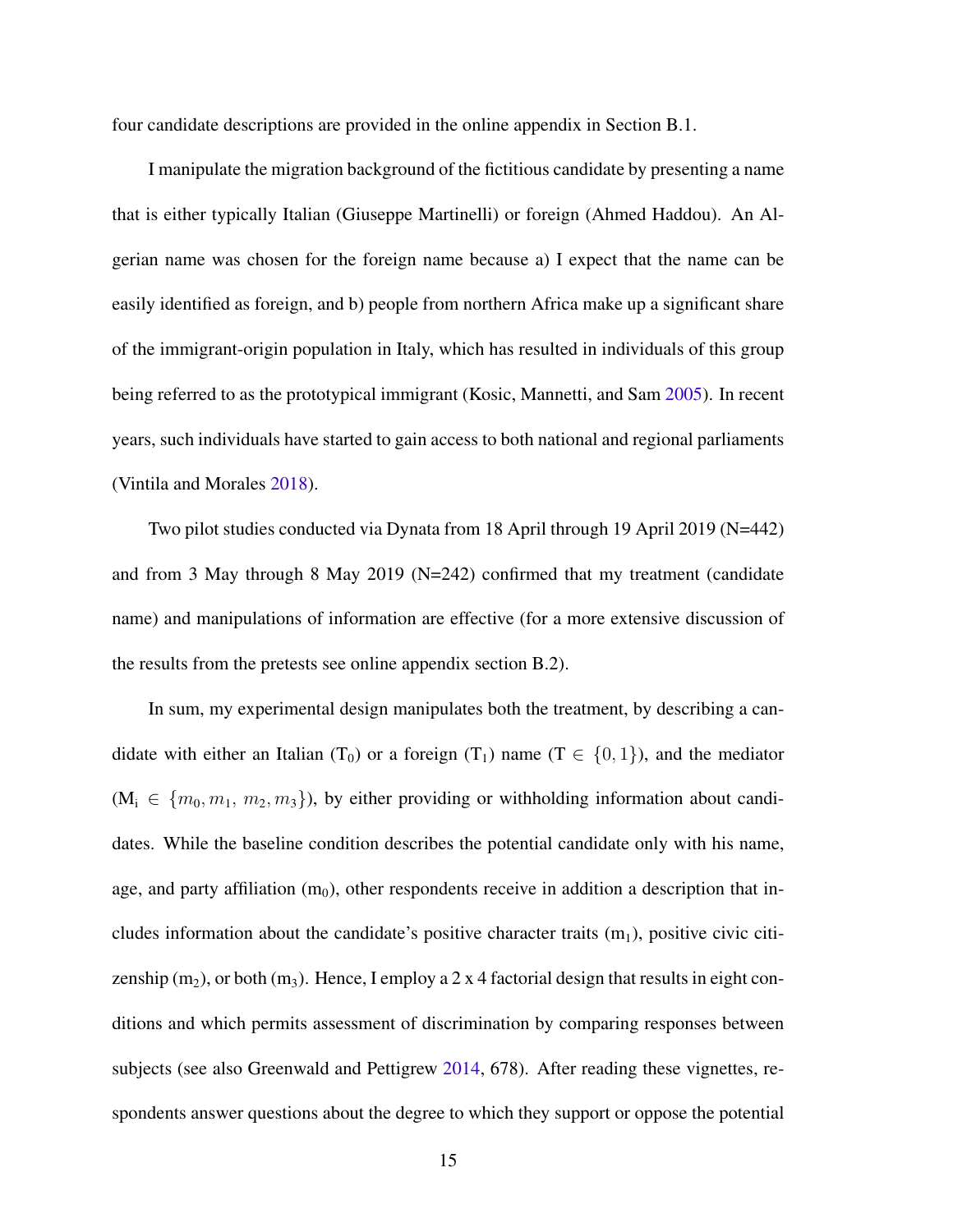candidate  $(Y_i)$ .

The indicated difference in electoral support between the candidate with an Algerian name and the candidate with an Italian name—absent any other information—corresponds to the average baseline effect of a candidate's migration background: ABE  $(t_0, t_1, m_0)$  =  $E[Y_i(t_0,m_0) - Y_i(t_1,m_0)]$ . Electoral discrimination is evident if the average baseline effect is non-zero—that is, if respondents treat the candidate with the Italian name differently from the candidate with the Algerian name.<sup>[6](#page-0-0)</sup>

#### Measurement of dependent variables

As my first dependent variable, I measure (on a 11-point scale) how likely the respondent is to vote for the candidate in (putative) upcoming Italian national elections if he is nominated by the respondent's preferred party. Italy employs a parallel voting system, in which 37 per cent of the seats are allocated using a first-past-the-post system (FPTP) in single-member districts and 63 per cent via a proportional representation system in multi-member districts (see Garzia [2019\)](#page-38-7). In the experiment I indicated that the potential candidate would run for a seat elected via FPTP. Because Italians can only cast their vote for a candidate if they vote for the candidate's party, they may face a trade-off between voting for their preferred party and for a specific candidate. That is why I include another dependent variable for the purpose of checking the robustness of the results (again measured on a 11-point scale), which captures the extent to which the respondent supports the proposition that his or her

<sup>&</sup>lt;sup>6</sup>Power analyses confirm that the sample size of the group  $M_i = m_0$  (n >= 202 in each experimental group) and considering the experimental groups within subgroups based on the ideological position of respondents (left, center, right) ( $n \geq 50$  in each experimental group) yield sufficient levels of power to detect moderate effect sizes (Cohen [1988\)](#page-37-9).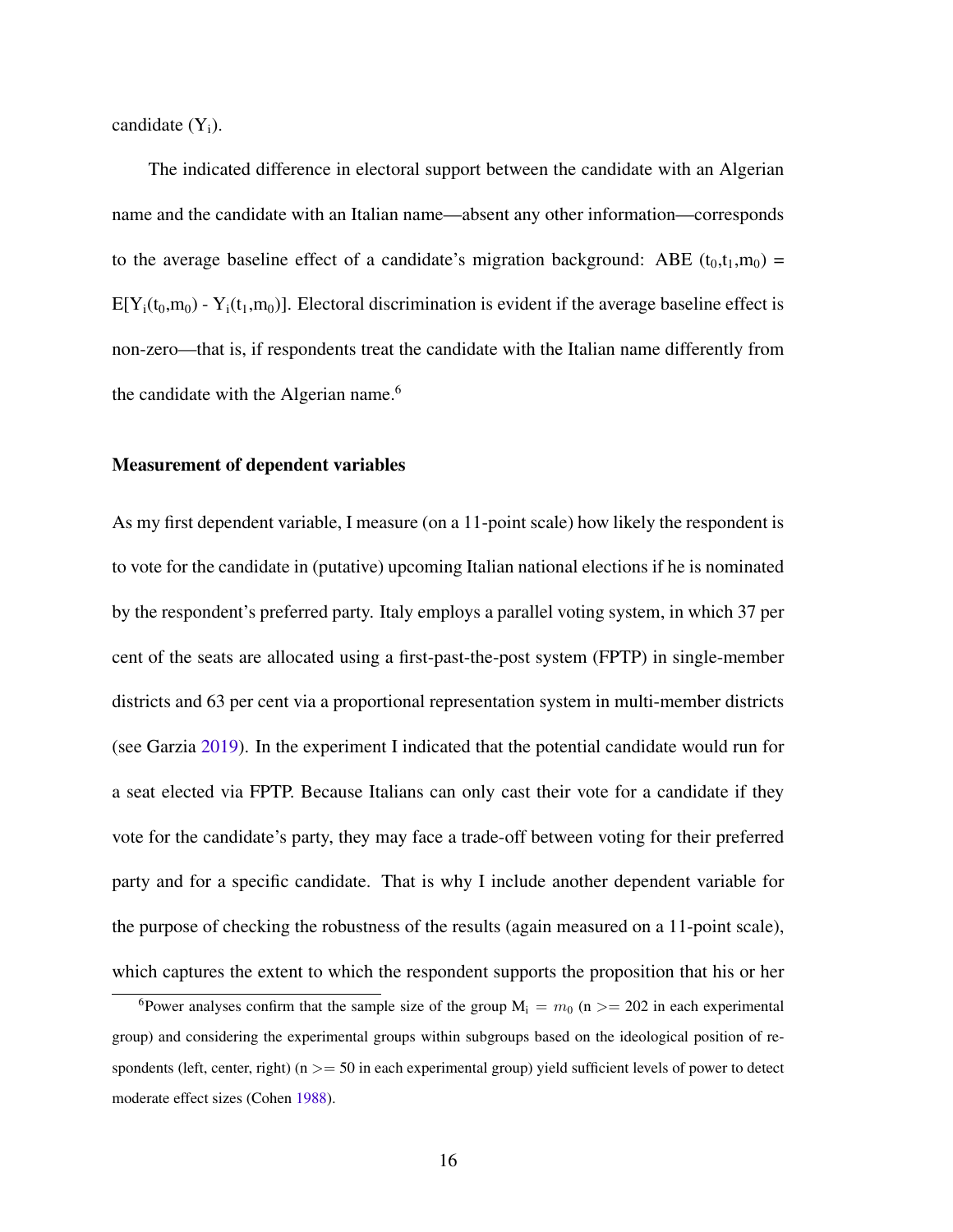preferred party should nominate the candidate.

Refinements in the measurement of the dependent variables are needed in order to distinguish between "discrimination against" and "discrimination in favor of" candidates. Specifically, such measures should be designed by "including positive-, negative- and neutral-outcome conditions" (Hewstone, Rubin, and Willis [2002,](#page-39-3) 579; see also Greenwald and Pettigrew [2014\)](#page-38-1). Typically, studies that aim to disentangle in-group favoritism from out-group hostility provide the option to allocate positive stimuli to in-group members (e.g., make monetary endowments), withdraw positive stimuli or allocate negative ones to the out-group (e.g., take away monetary endowments), and a neutral option (e.g., refrain from allocating and withdrawing monetary endowments) (see Buttelmann and Böhm [2014;](#page-37-3) De Dreu [2010;](#page-37-2) Halevy, Bornstein, and Sagiv [2008\)](#page-39-7). Accordingly, in the experiment, respondents were told that the researchers would forward an overall evaluation of the potential candidate to the party. They had the opportunity to give the potential candidate a positive, neutral, or negative rating. The positive rating would increase the overall evaluation of the candidate, the negative rating would decrease it and the neutral rating would not influence the overall evaluation. For the analysis, these responses were collapsed into two binary indicators. The first variable captures whether a respondent assigned a positive (1) or a non-positive (that is, a negative or neutral) (0) rating. Likewise, the second variable takes the value  $(1)$  for a negative rating and the value  $(0)$  for those who cast a non-negative (a positive or neutral) rating (descriptive statistics of the dependent variables are provided in Table 2 in the online appendix and Section C in the online appendix reports the question wording for all the dependent variables).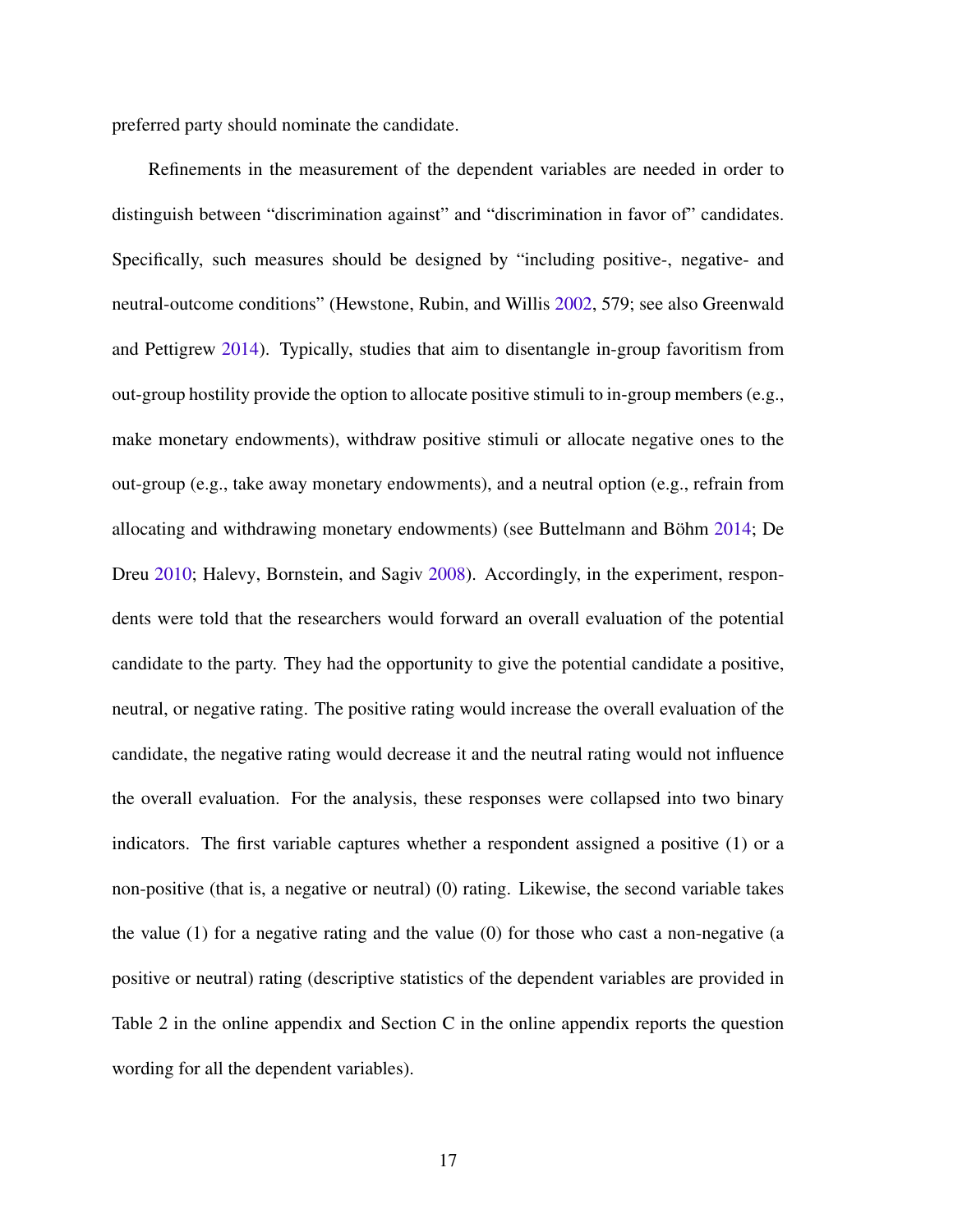# **Results**

In this section I first explore whether there is, in fact, evidence of electoral discrimination. Previous studies on electoral discrimination against candidates with a migration background suggest that discrimination occurs mainly among right-wing party voters (Besco [2020;](#page-36-0) Portmann and Stojanovic´ [2019\)](#page-41-0). Therefore, I analyze discrimination separately for different groups of respondents according to their ideological position (left, center, right). This inquiry is the basis for the subsequent section, which is dedicated to the analysis of the mediating effect of stereotypes on this discrimination. Finally, I assess the prevalence and relationship of negative and positive stereotypes in the Italian population. All estimates in this article are obtained from linear regression models, while online appendix E provides results from logit models. Dependent variables are rescaled to a scale from 0 to 1 to facilitate interpretation of the results.

## The effect of candidate names

In order to explore electoral discrimination, I subset the data by only including respondents in the control condition who did not receive any further information about the candidate's character traits or civic citizenship. I consider that the effect of the candidate's name may depend on the ideological position of the respondent by including an interaction effect between the respondent's ideological position (left, center, right) and the name of the candidate (see Equation 1). Results on overall discrimination regardless of respondents'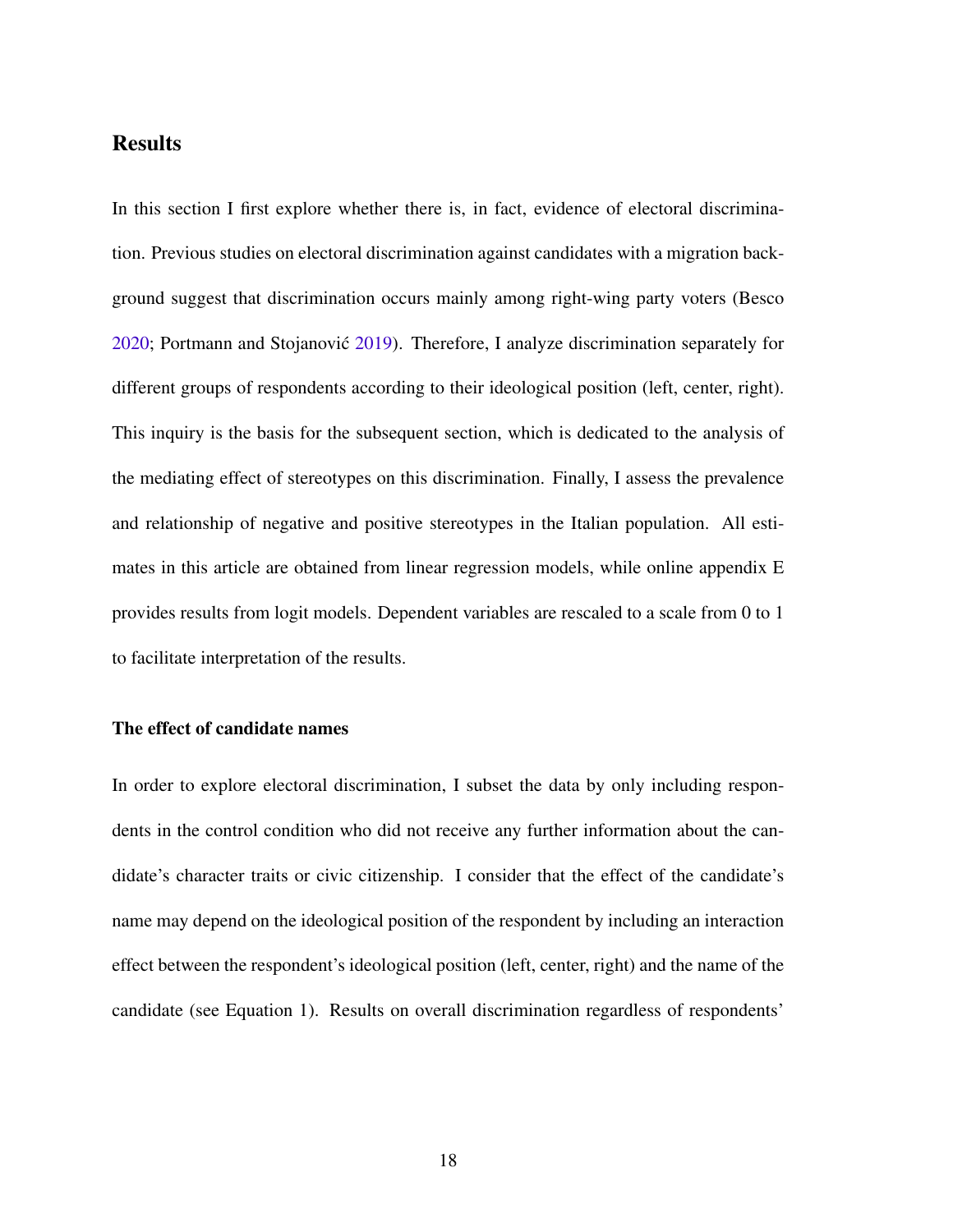ideological position are discussed in Section D of the appendix.[7](#page-0-0)

$$
Y_i = \beta_0 + \beta_1 Cand.name_i + \beta_2 Ideol._i + \beta_3 Cand.name_i XIdeol._i + \beta_4 (M_i = Control) + \epsilon_i \tag{1}
$$

Figure 1 presents estimates of the effect of candidate name on electoral support (and opposition) by ideological position of respondents. Following Brambor, Clark, and Golder [\(2006\)](#page-36-7) and Pepinsky [\(2018\)](#page-41-7), I report predicted values of the dependent variables in the figure and provide regression output tables in the online appendix (Tables 7 and 8). In line with previous studies, results provide strong evidence that electoral discrimination is related to a citizen's ideological position. Findings in Figure 1 show that, in fact, it is primarily citizens who place themselves ideologically on the Right who discriminate against the candidate with the Algerian name. This manifests itself in their providing less approval for their party nominating the potential candidate with the Algerian name and their being less likely to vote for this candidate should he run under the party's banner. Furthermore, results in Figure 1 indicate that discrimination *against* the candidate with an Algerian name is prevalent among right-wing voters, although left and center voters show a tendency in this direction as well. Finally, I find that it is mainly right-wing respondents who *discriminate in favor of* the candidate with the Italian name. In fact, citizens who position themselves ideologically on the left tend to discriminate slightly *in favor of* the candidate with the Algerian name (p=0.030).

<sup>&</sup>lt;sup>7</sup>Further analyses in this section of the appendix provide evidence that results regarding electoral discrimination are robust if generalized linear (instead of linear) models are estimated and when respondents of immigrant-origin are excluded from the analyses.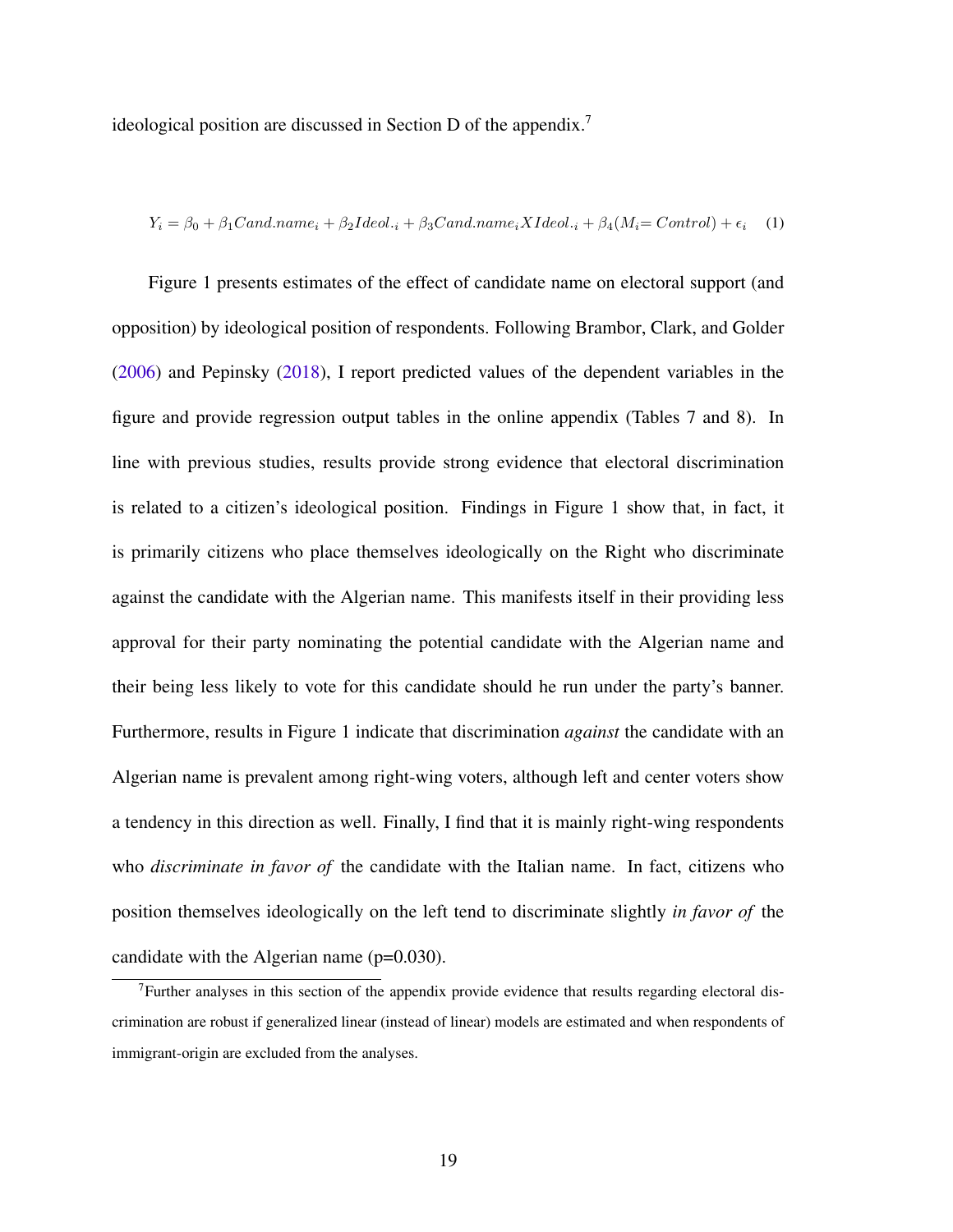

Figure 1: The effect of candidate names on electoral support and opposition, by ideological position of respondents

*Note*: Mean predicted values of the dependent variables and 95 per cent confidence intervals. All the dependent variables are re-scaled to a range [0,1].

Overall, results in Figure 1 strongly support the notion that the phenomenon of electoral discrimination is driven by citizens with a right-wing ideological attitude. Ideologically right-wing Italian citizens not only discriminate against immigrant-origin candidates, but they also—as suggested by Hypothesis 1—clearly discriminate *in favor of* majority candidates.

## Do stereotypes explain electoral discrimination?

In order to assess the mediating effect of stereotyping, I again use linear regression and include a dummy for the treatment  $(T_i)$  which captures the name of the candidate, a variable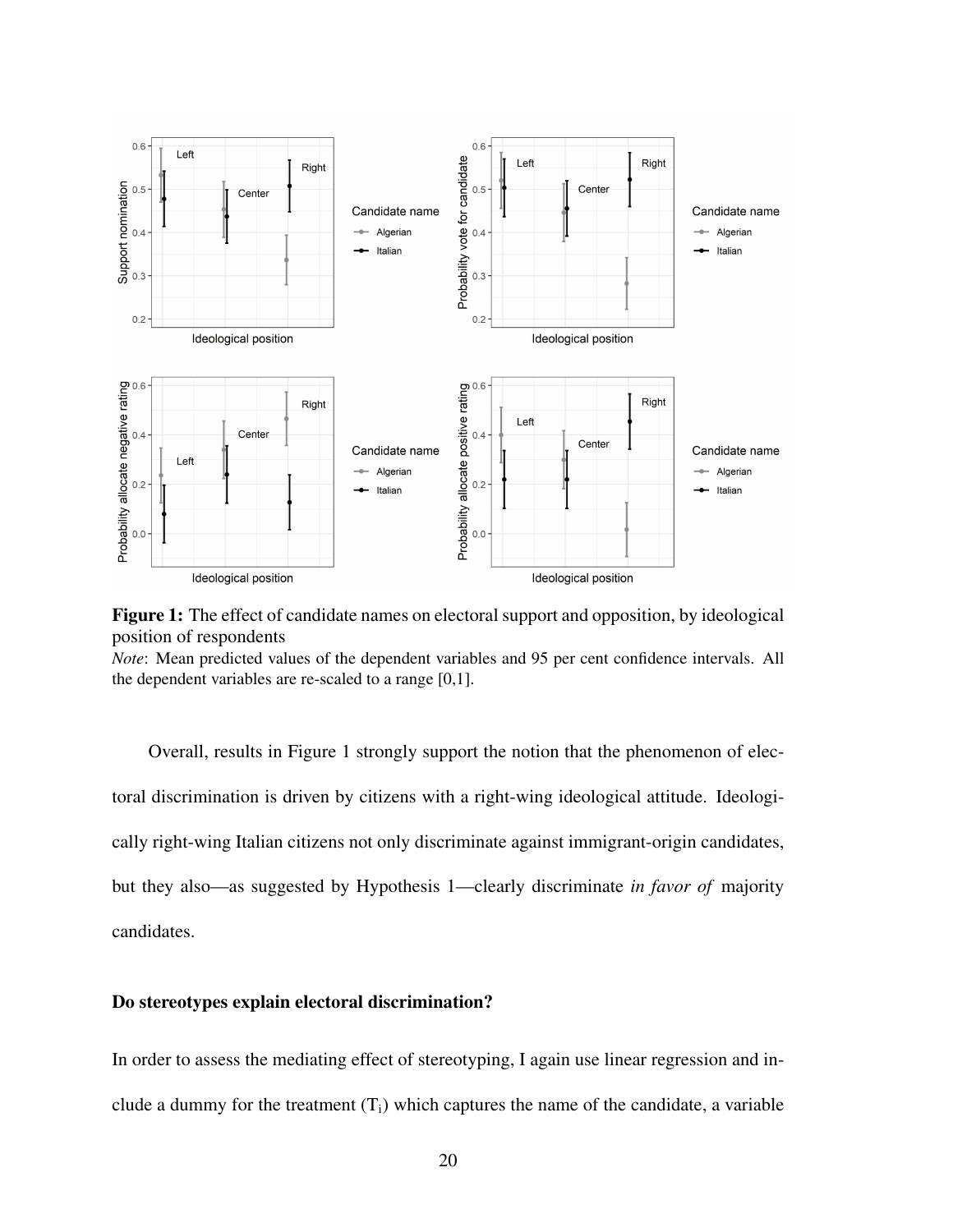indicating the manipulation of the mediator  $(M<sub>i</sub>)$  and an interaction between the treatment and the manipulation of the mediator  $(T_iM_i)$ . The interaction effect indicates whether the effect of the candidate's name depends on the manipulation of information about the candidate (see Equation 2). I expect that differences in dependent variables between candidates with an Algerian and those with an Italian name diminish in the treatment conditions—that is, when positive information about candidates is provided.

#### $Y_i = \beta_0 + \beta_1 CandidateName_i + \beta_2 Information_i + \beta_3 CandidateName_iXInformation_i + \epsilon_i$  (2)

Based on the finding that electoral discrimination differs considerably between respondents depending on their ideological position, I estimate the mediating effect of stereotypes for each subgroup (left, center, right) separately. Specifically, as discrimination seems to a large extent to be driven by right-wing citizens, it is of particular relevance to determine whether stereotypes mediate electoral discrimination among those respondents.

Figure 2 reports predicted values of the dependent variables for each of the experimental conditions, focusing on respondents with ideologically center and left positions. The results indicate that, overall, stereotypes do not mediate the effect of the candidate's name among center and left-wing respondents. This is evident from the difference between the two candidates being largely stable across experimental conditions. In fact, in all experimental conditions, there is no evidence that respondents treat the candidate with the Algerian name differently than they do the one with the Italian name. In other words, whether or not positive information about the candidates is provided, results do not indicate electoral discrimination among left-wing and center respondents. This is the case for all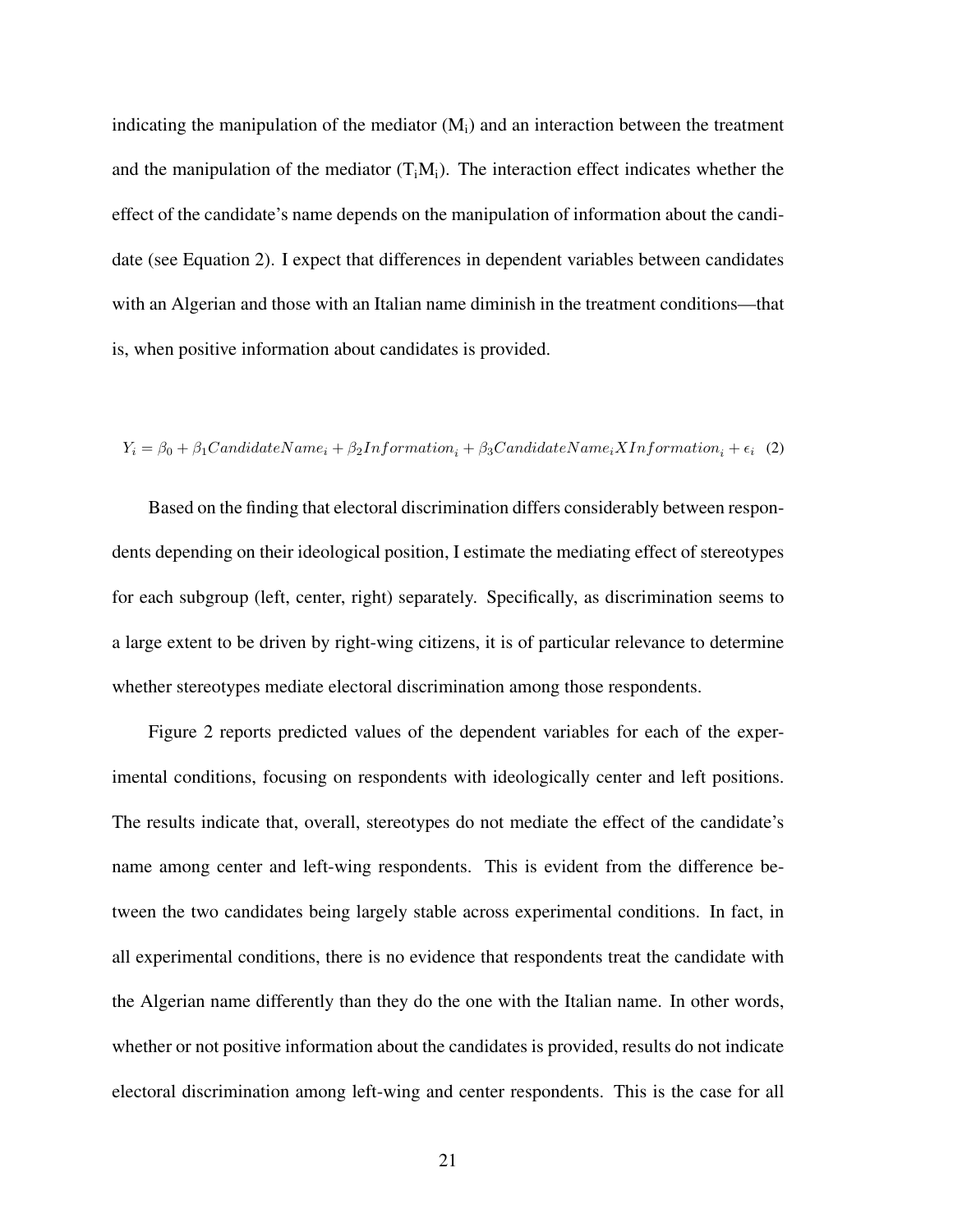dependent variables. Tables 9 and 10 in the online appendix confirm that the interaction effects do not reach the level of statistical significance. The only significant interaction effect in the models suggests that, among left-wing citizens, the candidate with the Algerian name seems to benefit somewhat less from a positive description regarding character traits with respect to the likelihood to being allocated a positive rating (p=0.039). Concretely, left-wing voters tend to adjust their tendency to *discriminate in favor of the immigrantorigin candidate* if candidates are described with positive traits. Overall, since left-wing and center citizens, on average, did not discriminate against the immigrant-origin candidate in the first place, these results are rather unsurprising.



## Figure 2: The mediating effect of stereotypes on electoral discrimination, ideologically left and center respondents

*Note*: Mean predicted values of the dependent variables and 95 per cent confidence intervals for the different experimental conditions. Center and left-wing respondents are included in the estimations. All the dependent variables are re-scaled to a range [0,1].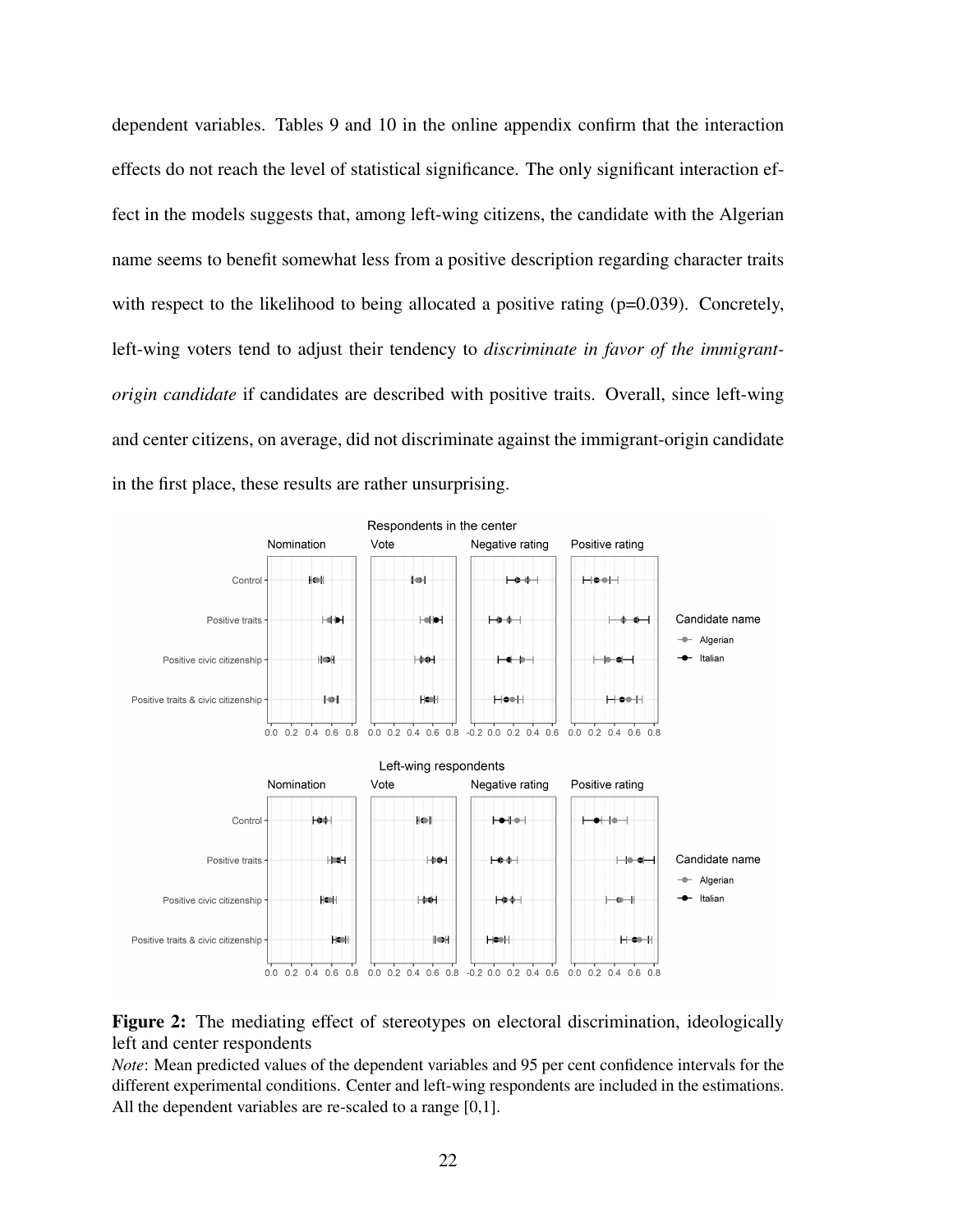More interesting are the results concerning voters who position themselves on the right in the ideological spectrum. It is among this group of voters that discrimination in elections mainly occurs, as demonstrated in the previous section. Figure 3 reports the results on the mediating effect of stereotypes for respondents who hold right-wing ideological positions.

Interestingly, positive information about character traits and civic citizenship does not substantially influence electoral discrimination with respect to the likelihood that rightwing citizens will approve of nominating or vote for the candidate with a migration background. This is observable from the difference between the two candidates being largely comparable between the control and treatment conditions regarding these dependent variables. There is only a slight tendency for respondents to discriminate somewhat less if the candidates are positively described regarding civic citizenship, although the interaction effects do not reach the level of statistical significance regarding both support for nomination ( $p=0.350$ ) and likelihood to vote for the candidate ( $p=0.175$ ; see also Table 11 in the online appendix). Regardless of how the candidates are described, right-wing voters tend to approve of nominating the potential candidate with an Italian name more than they do the candidate with an Algerian name and would be more likely to vote for him were he to be nominated. The results speak against the widespread assumption that stereotypes serve as an explanation for discriminatory behavior among right-wing voters in elections. This finding is surprising, given that a broad literature has argued that stereotypes explain discrimination against racial minority candidates (see, e.g., Piston [2010;](#page-41-3) Visalvanich [2017\)](#page-43-5).

In the next step, I explore the mediating effect of stereotypes concerning discrimination *in favor of* and discrimination *against* the candidates separately. Again, Figure 3 shows that in the scenario where these candidates are described positively regarding char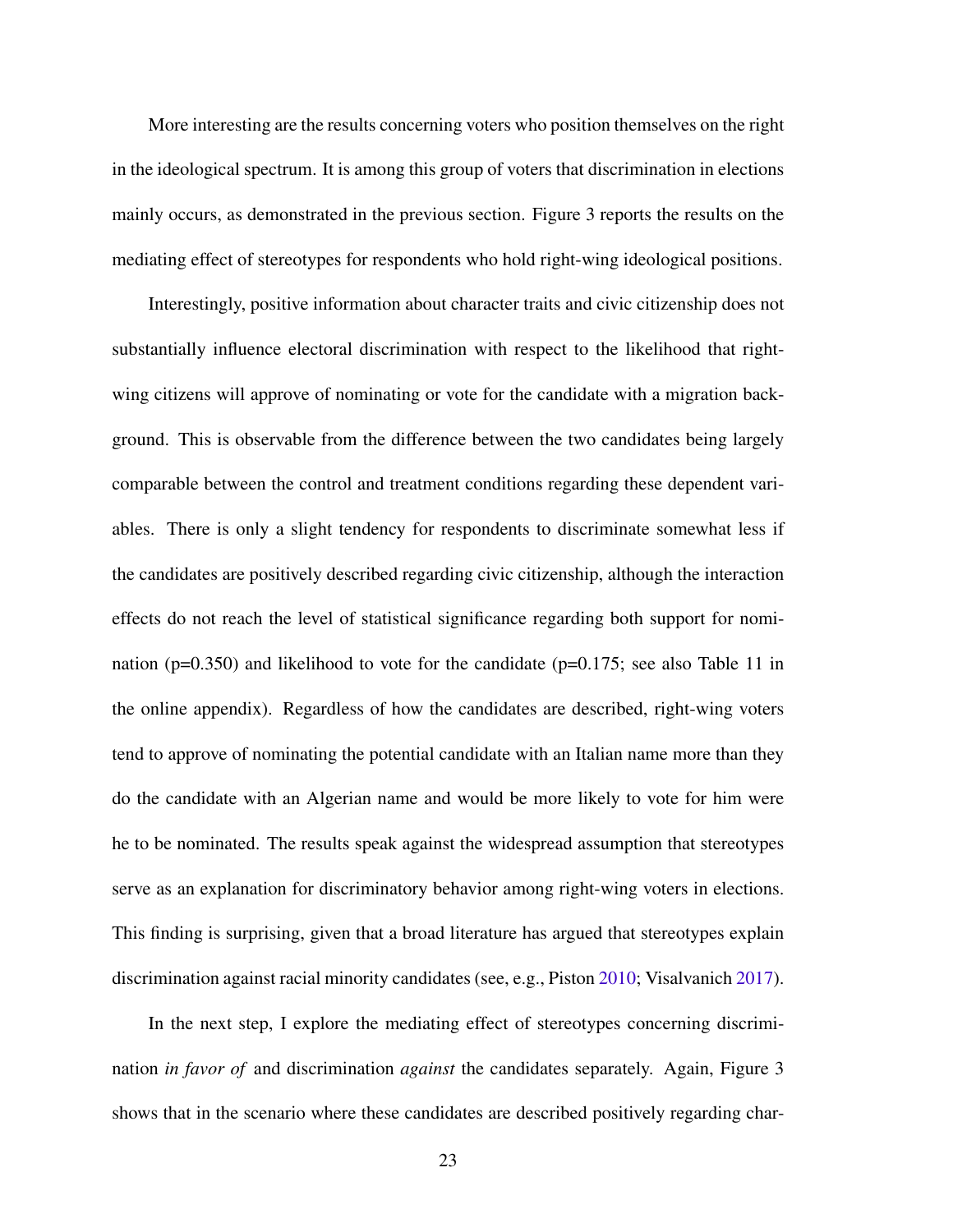acter traits and/or civic citizenship, citizens who place themselves ideologically on the right only slightly (not substantially) adjust their discriminatory tendency regarding allocation of a negative rating (p-values  $> 0.1$ ). In all the experimental conditions, they are more willing to allocate a negative rating to the potential candidate who has an Algerian name compared to one with an Italian name (see also the interaction effects which are not significant in Table 11 in the online appendix).

By contrast, respondents are significantly more willing to *also* allocate a positive rating to potential candidates with an Algerian name if they have further positive information on the candidates. Indeed, the discrimination *in favor of* majority candidates is considerably reduced or even eliminated in the experimental conditions which positively describe the candidates. Put another way: Absent any further information about the two candidates, Italian voters are more likely to give a positive rating to the candidate with the Italian name as compared to the one with an Algerian name, i.e. they discriminate in favor of the majority candidate. However, when they are provided with further positive information about the candidates, they adjust their pro-in-group behavior, because then right-wing voters *disproportionately* increase their willingness to allocate a positive rating to the candidate with the migration background compared to the one with the Italian name. In fact, this information does not change respondents' likelihood of allocating a positive rating to the candidate with an Italian name, but it considerably impacts their likelihood of doing so if the candidate has an Algerian name. Providing positive information about candidates, therefore, counters a pro-in-group bias, and consequently, decreases discrimination *in favor of* the majority candidates. This finding is further corroborated by the result which shows that all three stereotypical manipulations mediate discrimination *in favor of* majority candidates in this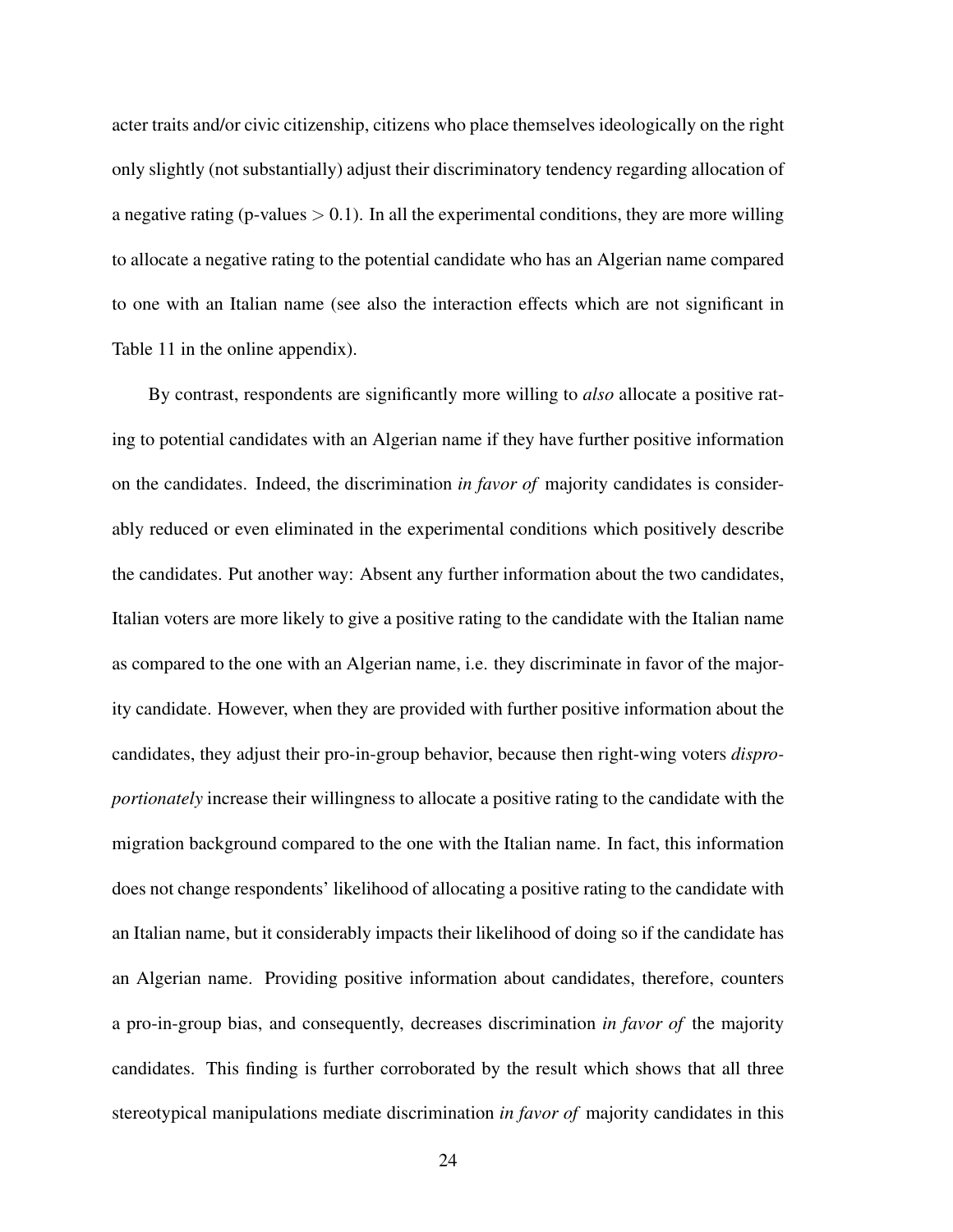way (see Figure 3 and Table 11 in the online appendix). The mediating effect is clearest and most pronounced in conditions in which only traits  $(p=0.018)$  and civic citizenship  $(p=0.026)$  are manipulated; the interaction effect regarding the group with both positive character traits and civic citizenship information is statistically significant at the 0.1 level with a p-value=0.099. Overall, this means that right-wing Italian citizens in experimental conditions with positive descriptions of the potential candidate adjusted their reluctance to allocate a positive rating to the immigrant-origin candidate compared to those in the control condition. These findings regarding right-wing citizens support Hypothesis 2, which expects that stereotypes mediate discrimination *in favor of* majority candidates.

Taken together, although overall stereotypes have little mediating effect on discrimination against immigrant-origin candidates in elections, they go some way toward explaining the stronger positive support for majority candidates (as compared to candidates with a migration background) among right-wing Italian citizens. This suggests that other factors that remain largely immune to changes in the information environment (e.g., deeply rooted prejudices) may better explain discrimination *against* immigrant-origin candidates. However, the results also indicate that by providing positive information about candidates, right-wing parties can foster extra support for candidates with a migration background among some of their voters.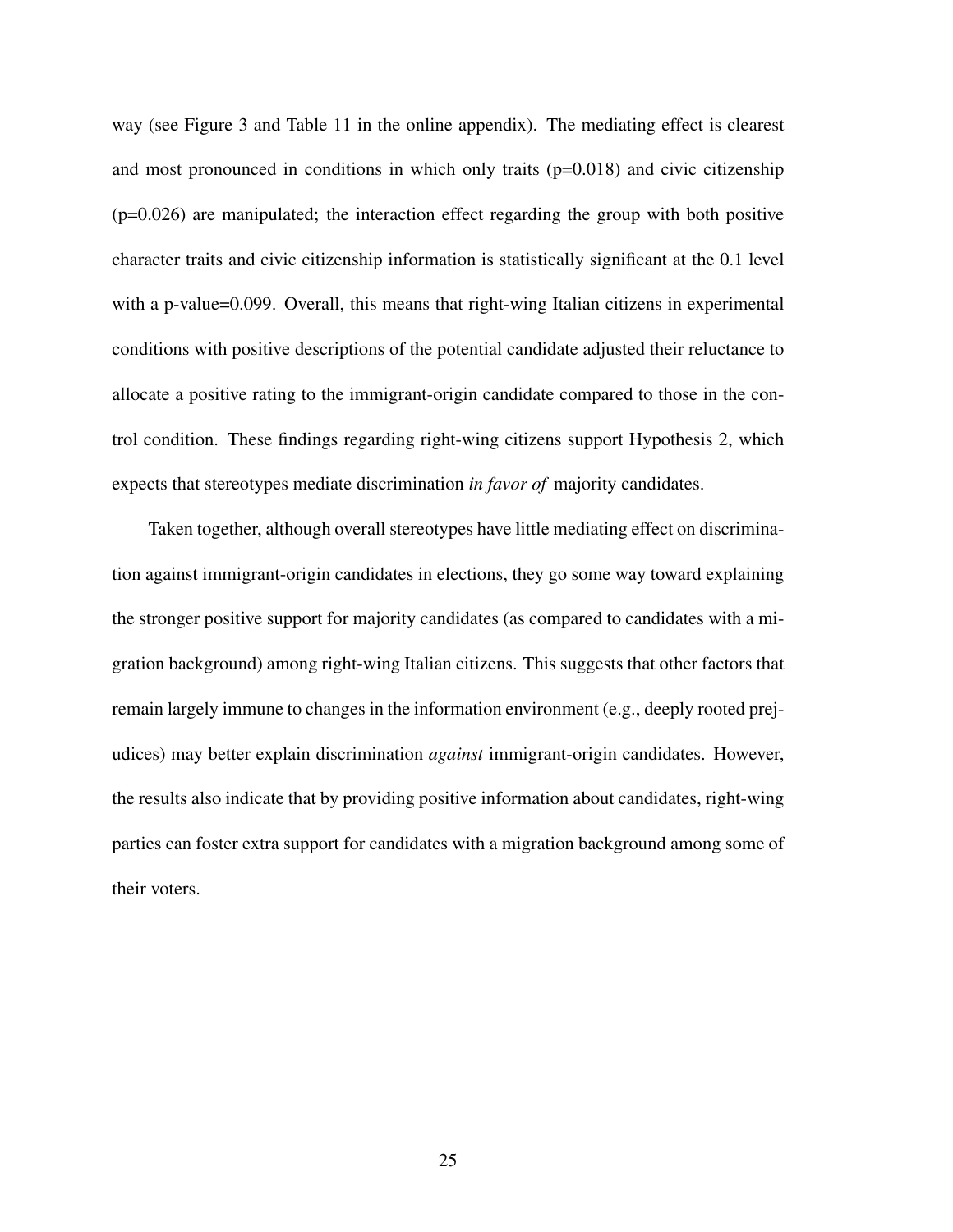



*Note*: Mean predicted values of the dependent variables and 95 per cent confidence intervals for the different experimental conditions. Right-wing respondents are included in the estimations. All the dependent variables are re-scaled to a range [0,1].

## The prevalence of positive and negative stereotypes

My theoretical reasoning implies that positive stereotypes of the in-group support discrimination in favor of majority candidates, while negative ones of the out-group explain discrimination against minority candidates. How prevalent are these different forms of stereotypes?

The analysis of an Implicit Association Test (IAT) in which respondents participated at the end of the survey provides evidence that Italian citizens have a tendency to associate candidates with Algerian names more strongly with negative characteristics and/or less strongly with positive ones than they do candidates with Italian names (see online appendix Sections F.1.1 and F.2.1). This analysis, however, does not allow me to determine how prevalent positive stereotypes of majority candidates are compared to negative stereotypes of minority candidates.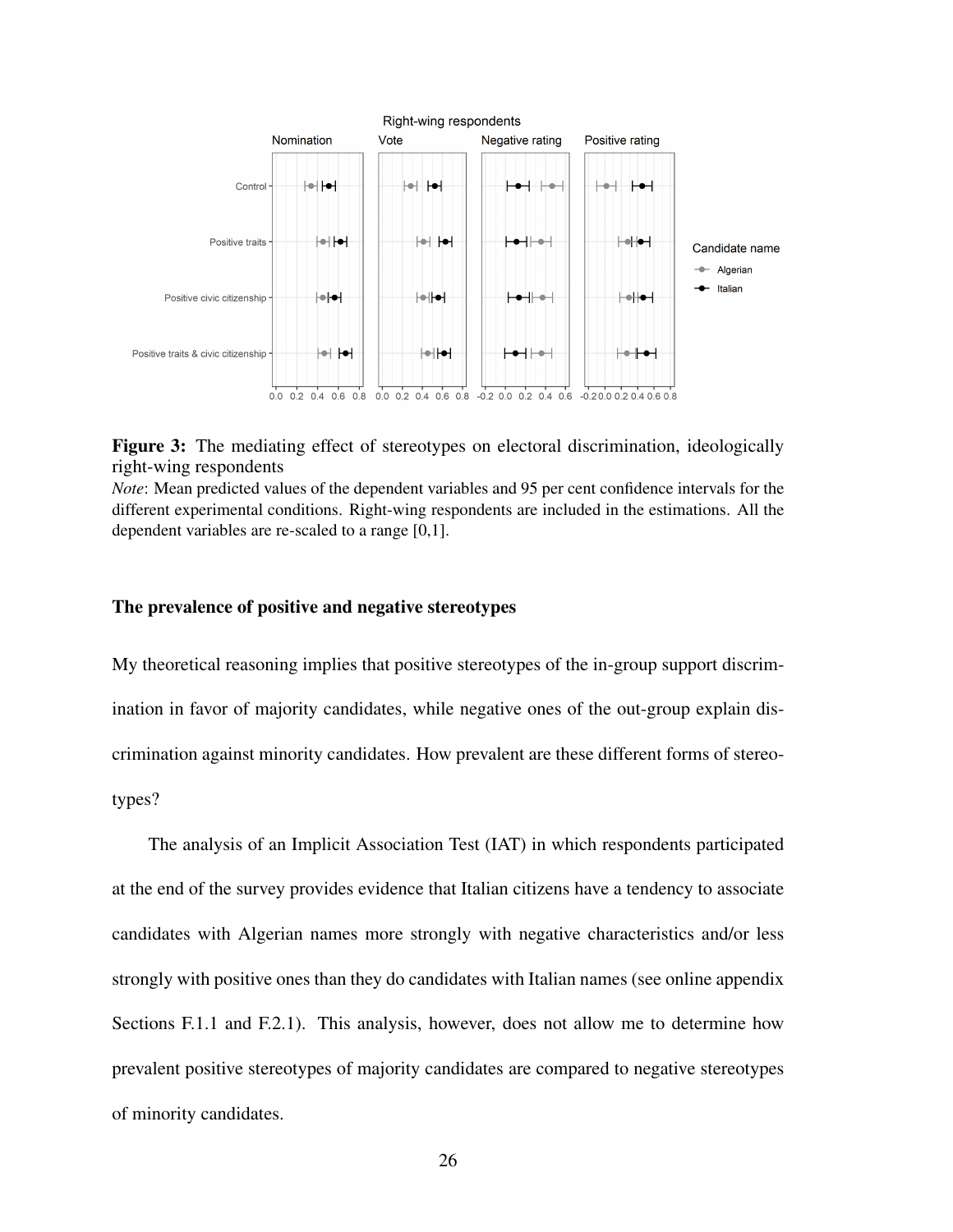Therefore, I had respondents participate in an additional task after the experiment. Before they took part in the IAT they evaluated another set of two hypothetical candidates: one with an Italian name (Lorenzo Marino) and one with an Algerian name (Omar Zidane). The hypothetical candidates were presented in a randomly selected order regarding nine characteristics capturing traits and civic citizenship (Section G of the online appendix reports the complete survey flow including all questions). Each of the nine characteristics was presented on a separate bipolar scale ranging from the most negative (e.g., incompetent) to the most positive (e.g., competent). Figure 2 in the appendix shows that Italian citizens, on average, rate both the candidate with the Algerian name and the one with the Italian name positively with regard to a majority of characteristics. However, the respondents' evaluations of the candidate with the Algerian name were on average consistently *less positive* (and regarding certain characteristics even slightly negative).

In order to assess positive or negative stereotypes at the individual level, I follow recent political science research that has used latent profile analysis to detect clusters in the data (Ahlquist and Breunig  $2012$ ; Alvarez, Levin, and Núñez  $2017$ ). This approach serves to identify different groups of individuals in the sample who show similarities regarding the stereotypes they hold (e.g., positive in-group stereotypes, negative out-group stereotypes or the combination thereof). Latent profile analysis is a form of cluster analysis that relies on mixture models (for a description see Section F.1.2 in the online appendix). It identifies hidden groups (i.e. profiles) in the data based on statistical models, and one advantage of this approach is that the number of clusters can be determined by comparing different models (see Ahlquist and Breunig [2012\)](#page-35-4). I compare BIC scores to identify the model that best approximates the data (Ahlquist and Breunig [2012;](#page-35-4) see Table 13 in the online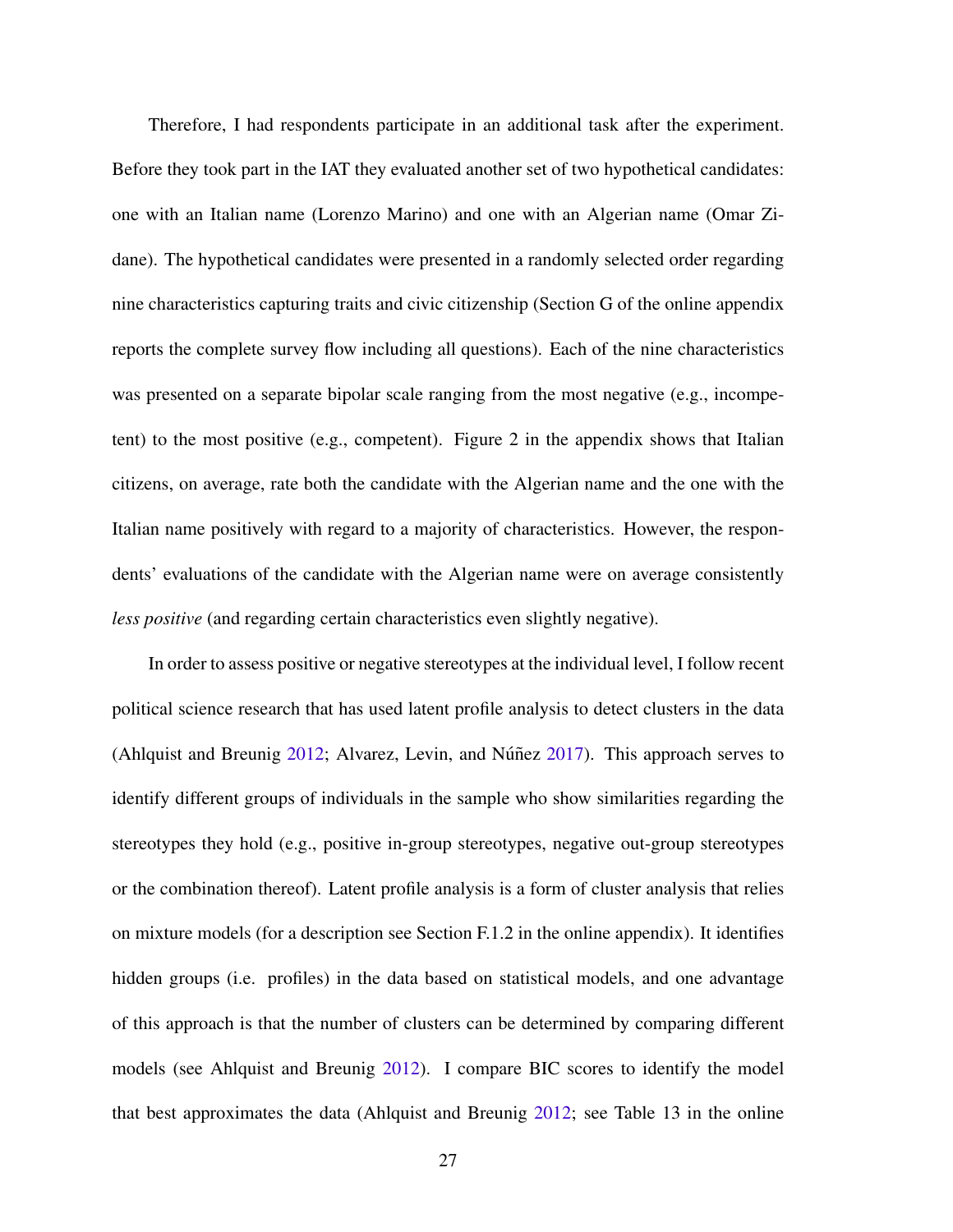appendix).

Applying this evaluation criteria results in a three-profile model solution. Figure 4 shows the estimated mean evaluation (and 95 per cent confidence intervals) regarding each characteristic for the three profiles derived from the model. The preferred model solution identifies two profiles that show a tendency to evaluate the candidate with the Italian name more favorably than the one with the Algerian name (see Profiles A and B in Figure 4). In the third profile (Profile C), which covers only a relatively small number of the respondents (3 per cent), the evaluation does not observably vary in a consistent way with candidate names. Of the two profiles where bias is evident, both point towards an in-group favoritism. In the most prevalent profile (Profile A; 65 per cent of respondents), however, this tendency exists mainly for characteristics that capture civic citizenship (less so regarding character traits). With regard to these characteristics, respondents who are attributed to this profile evaluate the candidate with an Algerian name neutrally (except with regard to "knowledge of Italian politics," where the evaluation is slightly negative) and the candidate with an Italian name positively. The last profile (33 per cent of respondents) reveals a surprisingly consistent picture of in-group favoritism. Regarding all characteristics, the immigrantorigin candidate is evaluated neutrally, but the majority candidate is rated positively (see Profile B).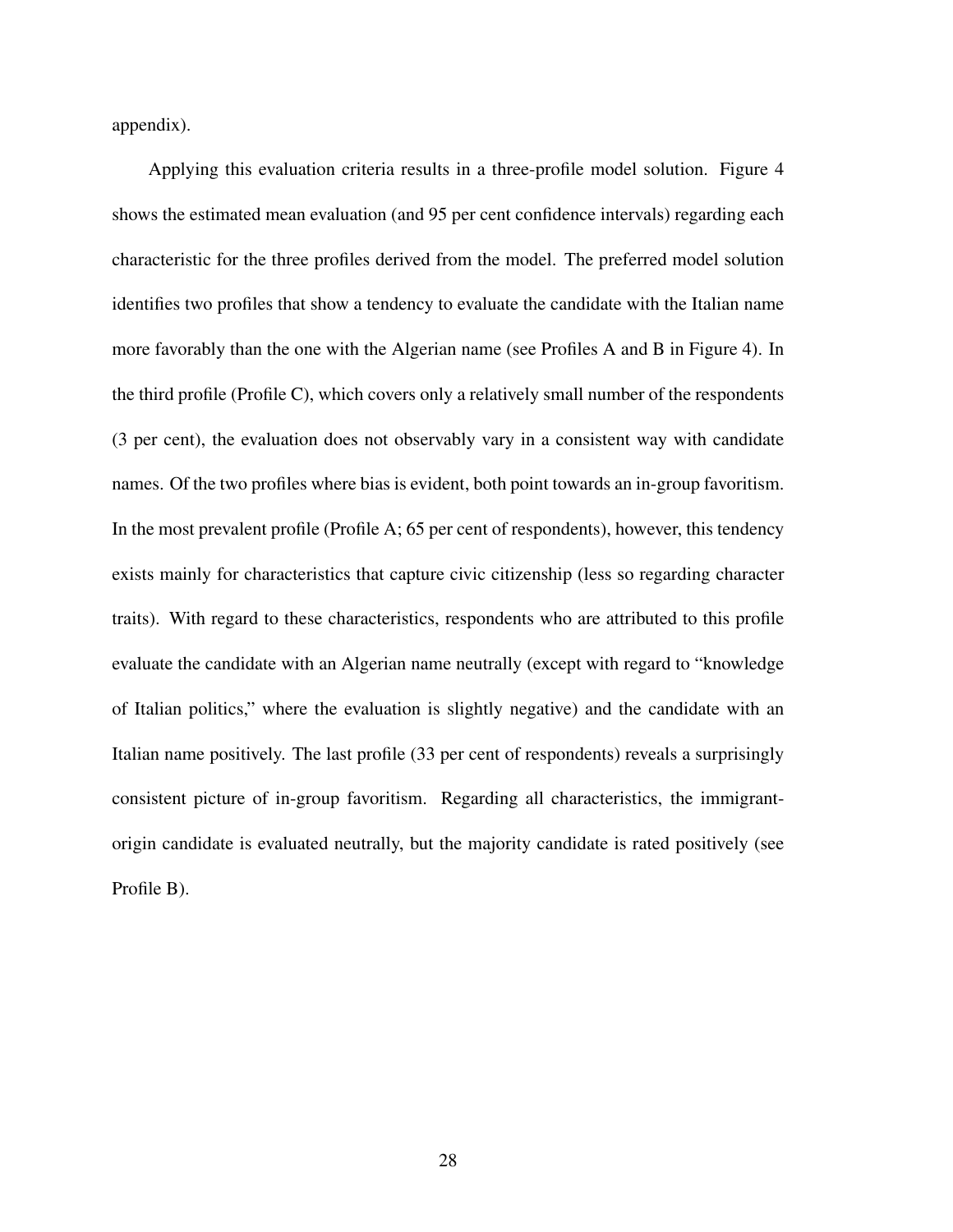

Figure 4: Evaluation of candidates (Algerian vs. Italian name) for the three profiles identified by latent profile analysis

*Note*: The plot depicts mean ratings of traits and civic citizenship surrounded and 95% confidence intervals. The three groups/profiles are derived from latent profile analysis. Symbols indicate the name of the candidate (Algerian, Italian) that respondents rated. The respondents are distributed among the profiles as follows: Profile A (in-group favoritism regarding civic citizenship): 895 (65%); Profile B (in-group favoritism general pattern): 451 (33%); Profile C (unbiased/unclear pattern): 41 (3%).

Overall, these two approaches to measure the pervasiveness and positive/negative valence of stereotypes provide strong evidence for the notion that stereotypes of immigrantorigin candidates are widespread in the Italian population. Specifically, results suggest that a large share of respondents hold positive stereotypes of the majority candidate, but mostly without being negatively biased toward the immigrant-origin candidate.

# **Conclusion**

Do candidates with a migration background incur an electoral penalty? What form does this discrimination take, a positive in-group bias or a negative out-group bias? And (how) can stereotype-based approaches contribute to explaining this electoral discrimination? Al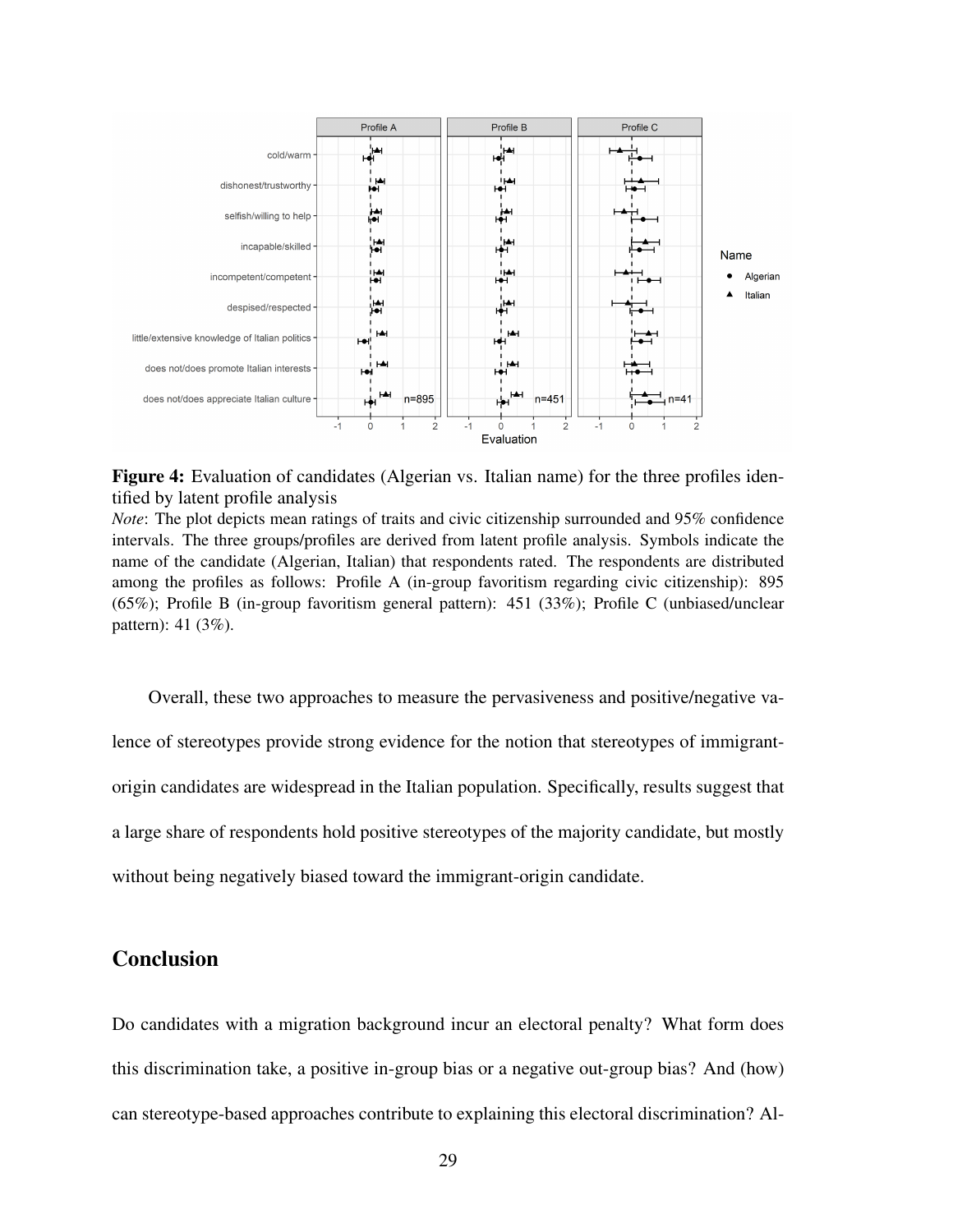though the mediating role of stereotypes has attracted considerable attention in the political science literature on racial minority candidates, we know little about these questions as they pertain to immigrant-origin minorities. And despite widespread consensus in social psychological research that discrimination can result from both out-group hostility ("discrimination against") and in-group favoritism ("discrimination in favor of"), the extant research on electoral discrimination has not distinguished between these two conceptualizations. Specifically, the latter form of discrimination, which expresses itself by reserving benefits for the in-group, has been largely ignored in political behavior literature. This article, therefore, crosses disciplinary boundaries and offers a new perspective on the study of electoral discrimination by including in-group favoritism in the research.

In line with prior studies, I show that immigrant-origin candidates incur an electoral penalty, strongly driven by right-wing citizens. Can stereotype-based approaches contribute to explaining this electoral discrimination among right-wing individuals? Yes, but in a different way than has often been assumed. Providing citizens with positive information about candidates' character traits and civic citizenship—which is expected to counter stereotypes in the case of immigrant-origin candidates—does not substantially reduce discrimination *against* an immigrant-origin candidate. However, presenting these positive descriptions alongside candidates' names diminishes—in line with stereotype-based explanations—discrimination *in favor of* the majority candidate. These findings, which point to the importance of stereotypes in explaining discrimination in the form of in-group favoritism, are further corroborated by the results from a latent profile analysis. This additional analysis shows that a clear majority of Italian citizens hold positive stereotypes of majority candidates (which are expected to underlie discrimination in favor of majority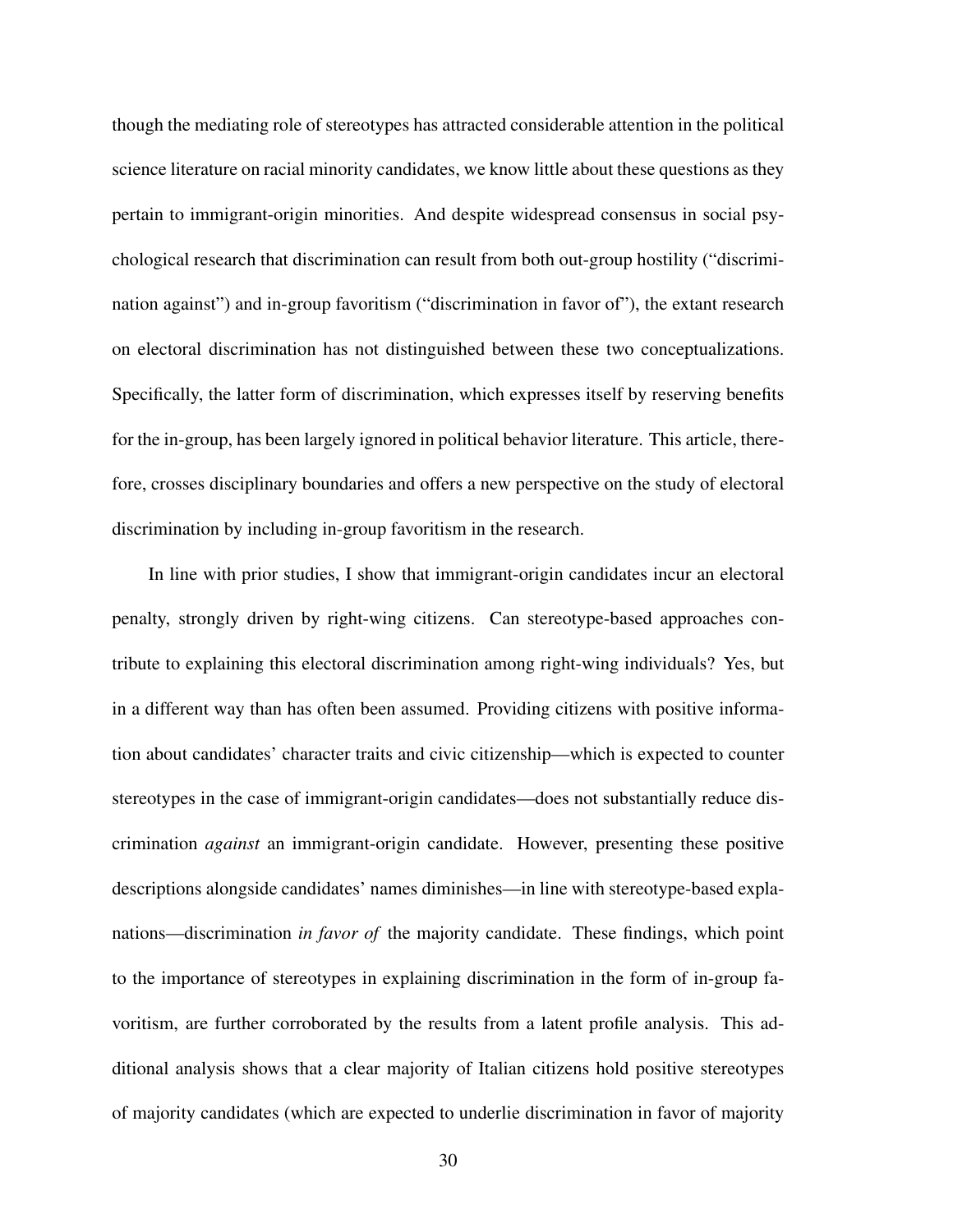candidates) without being negatively biased toward immigrant-origin candidates (i.e., they evaluate the latter candidates in largely neutral terms).

This study adds to the literature on electoral discrimination in at least two respects. First, findings from this study highlight the importance of distinguishing between "discrimination against" minority candidates and "discrimination in favor of" majority candidates, by showing that stereotypes mediate the latter form of discrimination in particular. Second, my results suggest that stereotypes about minority candidates are not solely negative; actually, they often take the form of disproportionately *less positive* evaluations of said candidates. This points to new paths for research, which has so far largely neglected the role that in-group favoritism among majority voters (i.e. those without a migration background) plays in explaining electoral behavior (for recent exceptions see Jardina [2019,](#page-39-2) [2020;](#page-39-0) Petrow, Transue, and Vercellotti [2018\)](#page-41-2).

I expect that findings from this research will, in important ways, inform the debate about strategies to combat discrimination against minority candidates. These strategies must not (only) aim to remedy the hostility and discrimination against candidates with a migration background; they should also address in-group favoritism. Parties and the media have the means to encourage positive perceptions of candidates who are members of a minority in order to increase support for these candidates (Gaertner and McLaughlin [1983,](#page-38-4) 5). My results indicate that, by contrast, de-emphasizing race and racial issues ("deracialization") may not be an effective strategy for winning votes if it only focuses on alleviating "acting against" behaviors and beliefs, without promoting "acting for" minority candidates. Finally, if we want to attack the roots of in-group favoritism, this will require measures that change social categorization itself, in terms of in-group and out-group members (Brewer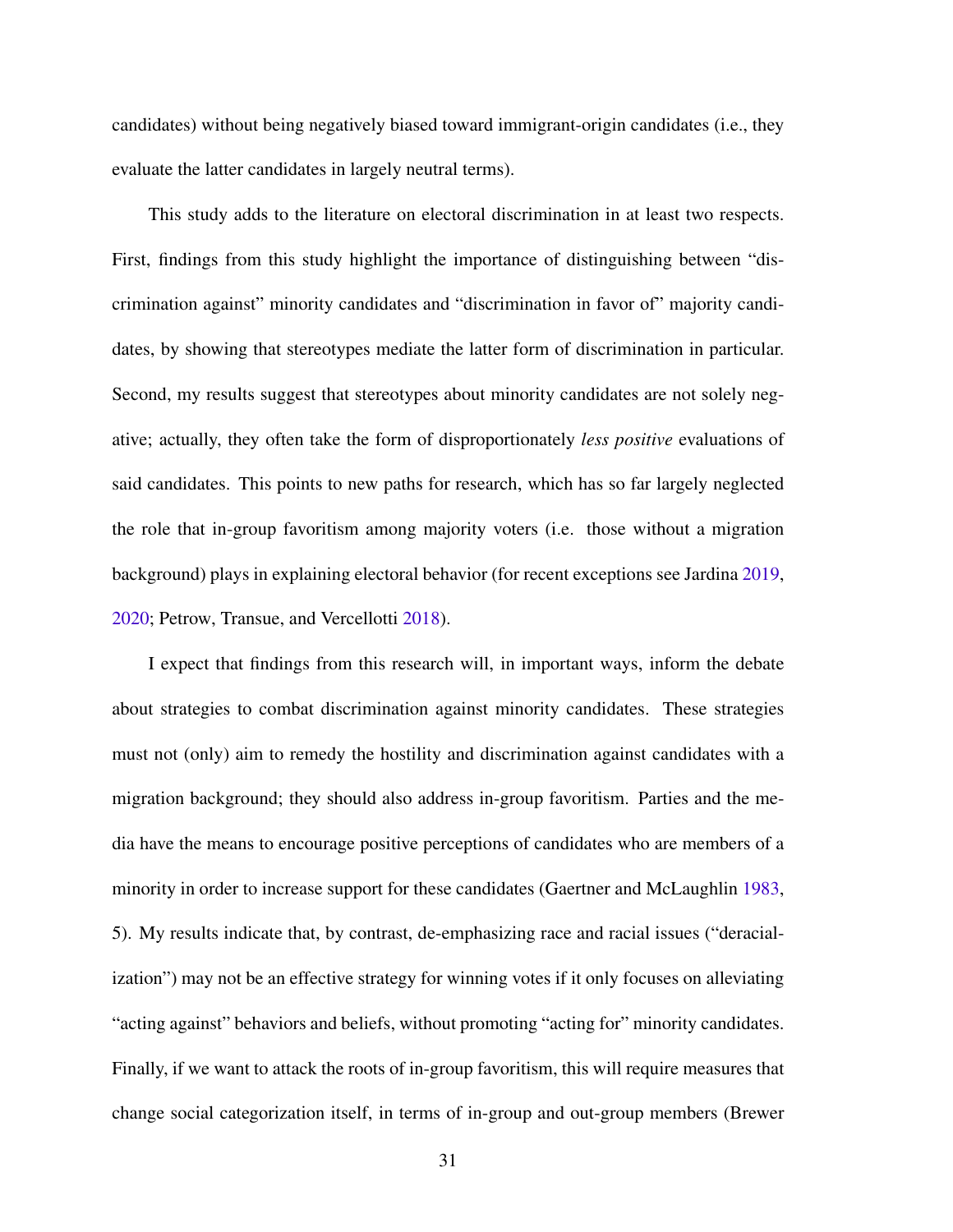[2017;](#page-36-1) Gaertner et al. [1993\)](#page-38-5). In this vein, emphasizing goals and identities common to people with a migration background and the majority could help to establish individuals with a migration background as part of the in-group (see also Ocampo [2018\)](#page-41-8).

I have studied electoral discrimination with respect to a candidate with an Algerian name in fictitious Italian elections. First of all, it is important to note that on Italian party ballots (at the regional, national, and European level) still only a small minority of candidates do not have a typical Italian name, i.e., have a name that indicates a migration background. And very few actually have an Algerian name. Although this raises some questions about the external validity of this experiment, I would like to stress that it is likely (and desirable) that candidates with a migration background will be more represented among candidates in the future, in Italy and other countries. For this reason, and because questions about ethnic diversity in Western democracies are garnering increasing political interest (Sobolewska [2017,](#page-42-1) 235), addressing these issues is of growing importance. Do my results have the potential to be generalized to candidates with other, non-Algerian migration backgrounds? While some studies suggest that stereotyping and electoral discrimination differ depending on the immigrant-origin group in question (see, e.g., Visalvanich [2017\)](#page-43-5), other research shows that stereotypes affect various immigrant groups on a similar basis (e.g., Sniderman et al. [2000;](#page-42-6) Tajfel [1970,](#page-43-2) 96). As Sniderman et al. [\(2000,](#page-42-6) 143) note, "a person who dislikes one group of immigrants is, to a striking degree, likely to dislike other groups of immigrants and is distinctly unlikely to come to the aid of one of these groups even if he dislikes another group more." Future studies may want to devote more attention to analyzing electoral discrimination, and to the psychological or cognitive factors that explain it, with regard to specific groups of immigrant-origin candidates.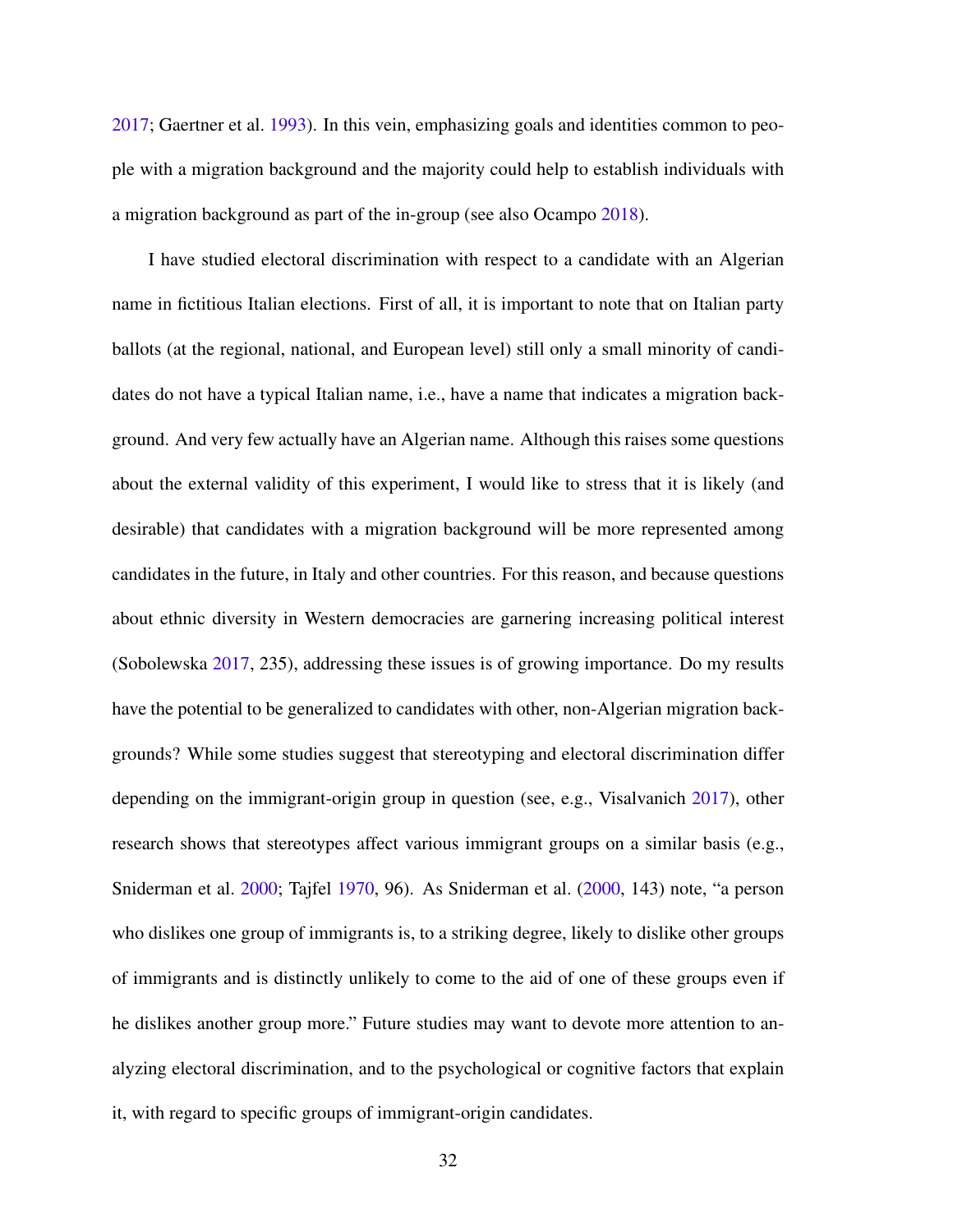Finally, is Italy a special case in terms of the population's reactions to immigrants? On the one hand, Italy has its unique variation of xenophobia and nationalism. From this view, the weakness of the state, the relatively late development of a national culture, and the parochial structure in Italian politics may have resulted in particularly exclusive definitions of an Italian identity and hostile reactions toward immigrants (Levy [2018,](#page-40-5) 51, 55; Sniderman et al. [2000\)](#page-42-6). On the other hand, and without attempting to negate the specificity of these characteristics to Italy, it can also be argued that "the alarms, concerns, prejudices and neuroses of the Italians were not that different from their neighbours' reactions" (Levy [2018,](#page-40-5) 51; see also Sniderman and Hagendoorn [2007\)](#page-42-7). The generalizability of the results is further supported by the fact that the findings of this article regarding electoral discrimination among right-wing respondents are comparable to those of recent studies in other contexts (Besco [2020;](#page-36-0) Portmann and Stojanović [2019;](#page-41-0) Street [2014\)](#page-43-0). Having said this, comparing electoral discrimination and stereotyping on the part of voters between countries would be a valuable contribution to this field of research.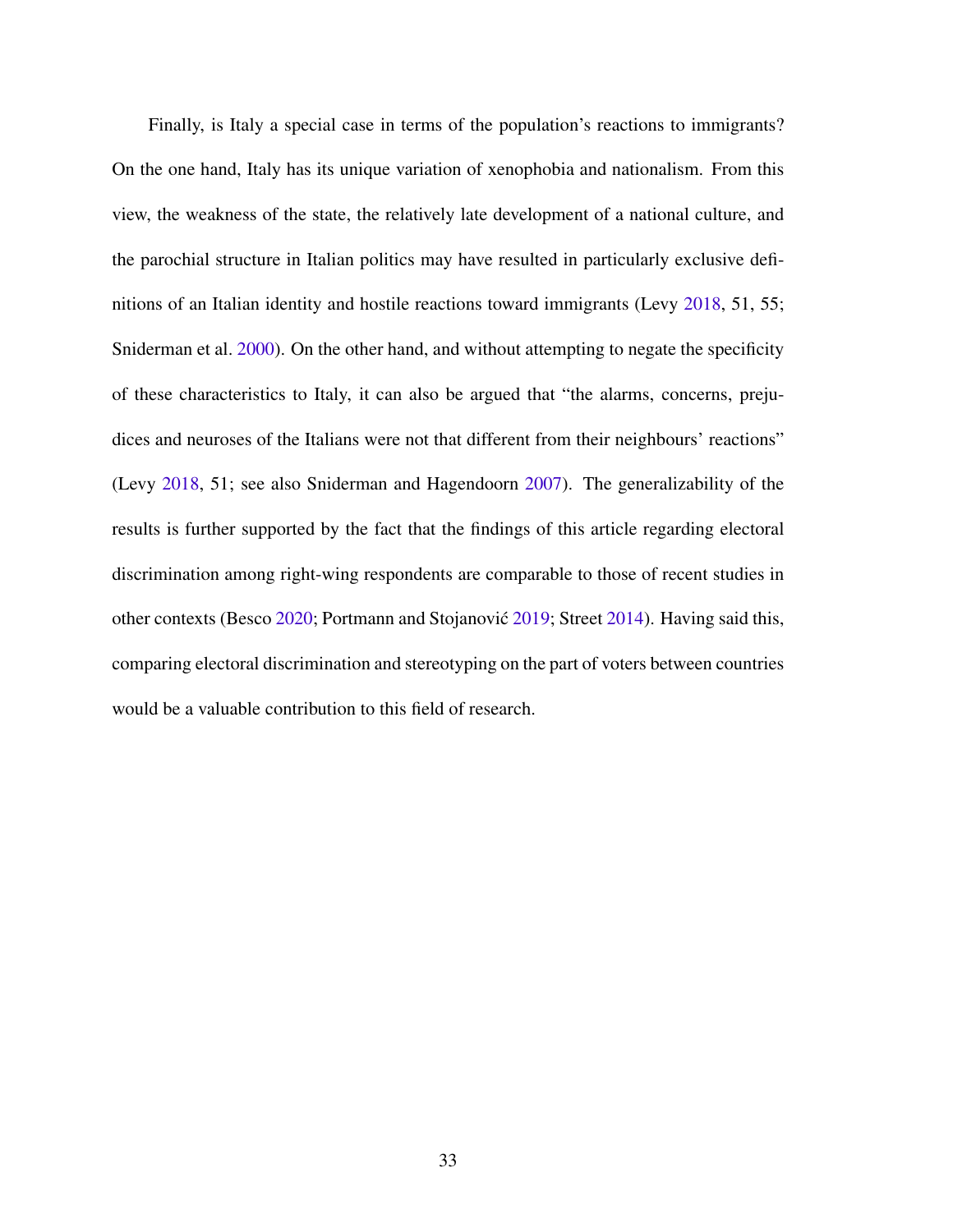# Acknowledgments

I would like to thank Tarik Abou-Chadi, Matt Barreto, Luca Bernardi, Andrea de Angelis, Diego Garzia, Anina Hanimann, Lusine Mkrtchyan, Rune Slothuus, Mark Stinson, Nenad Stojanović, Alexander Trechsel, Resul Umit, and three reviewers as well as participants of the following events for enriching discussions, helpful advice and feedback: a workshop and research stay at Aarhus University in November 2018, the Annual Conference of the Swiss Political Science Association 2019, the European Political Science Association Conference 2019, and the Workshop "Political Representation in Democratic Systems" taking place in August 2019 at the University of Zurich. I am grateful to Giada Crivelli for her excellent research assistance and Peter Cook's valuable support in editing the text.

# Data Availability Statement

Replication material for this paper is available in Harvard Dataverse at: [https://doi.org/10.](https://doi.org/10.7910/DVN/BNSXB2) [7910/DVN/BNSXB2.](https://doi.org/10.7910/DVN/BNSXB2)

# Supplementary Material

The online appendix is available at: [link to be added].

A: Sample and data

- B: Experimental manipulations
- C: Measurement of dependent variables
- D: Results regarding overall electoral discrimination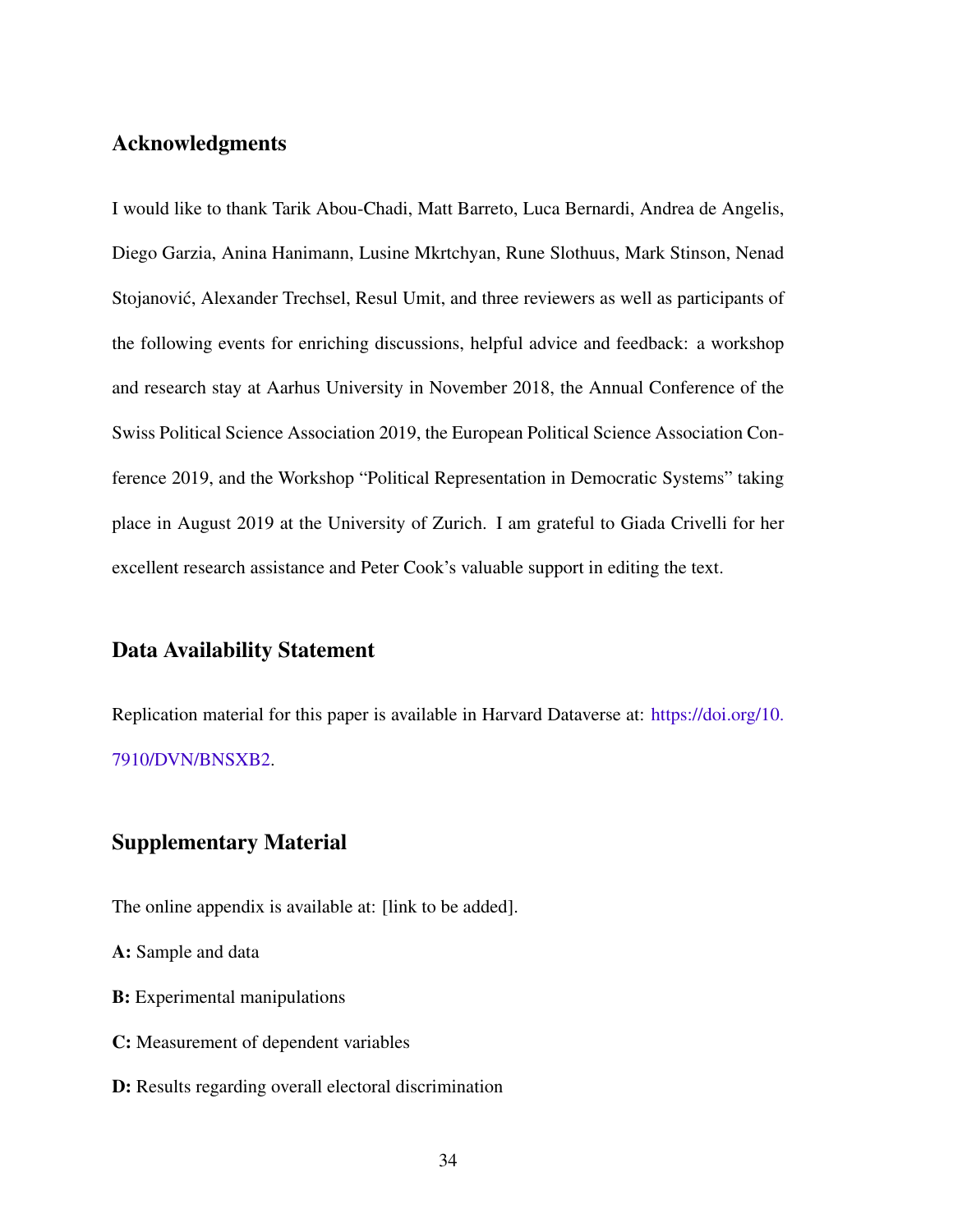- E: Regression output tables main analyses
- F: The prevalence of positive and negative stereotypes

G: Survey text

# Financial Support

This research was supported by the Swiss National Science Foundation (grant number: PZ00P1 154983); and the National Centre of Competence in Research nccr – on the move funded by the Swiss National Science Foundation (grant number: 51NF40-182897).

# References

- <span id="page-35-2"></span>Acharya, Avidit, Matthew Blackwell, and Maya Sen. 2018. "Analyzing Causal Mechanisms in Survey Experiments." *Political Analysis* 26 (4): 357–378.
- <span id="page-35-4"></span>Ahlquist, John S, and Christian Breunig. 2012. "Model-Based Clustering and Typologies in the Social Sciences." *Political Analysis* 20:92–112.
- <span id="page-35-5"></span><span id="page-35-1"></span>Allport, Gordon W. 1954. *The Nature of Prejudice.* Reading, Mass.: Addison-Wesley.
- Alvarez, R. Michael, Ines Levin, and Lucas Núñez. 2017. "The Four Faces of Political Participation in Argentina: Using Latent Class Analysis to Study Political Behavior." *Journal of Politics* 79 (4): 1386–1402.
- <span id="page-35-3"></span>Bail, Christopher A. 2008. "The Configuration of Symbolic Boundaries Against Immigrants in Europe." *American Sociological Review* 73:37–59.
- <span id="page-35-0"></span>Balliet, Daniel, Junhui Wu, and Carsten K. W. De Dreu. 2014. "Ingroup Favoritism in Cooperation: A Meta-Analysis." *Psychological Bulletin* 140 (6): 1556–1581.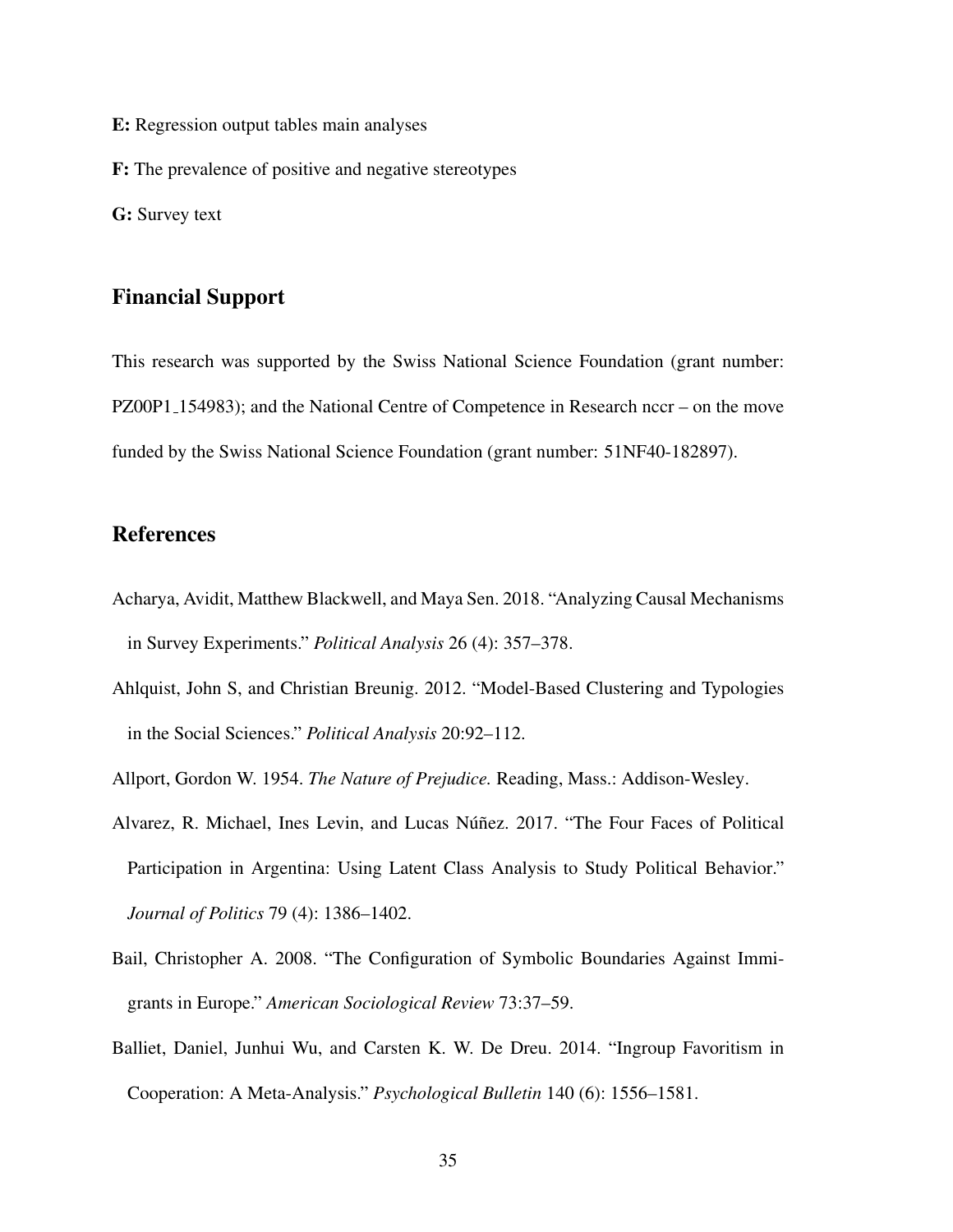- <span id="page-36-6"></span>Barreto, Matt A., Lorrie Frasure-Yokley, Edward D. Vargas, and Janelle Wong. 2018. "Best Practices in Collecting Online Data with Asian, Black, Latino, and White Respondents: Evidence from the 2016 Collaborative Multiracial Post-Election Survey." *Politics, Groups, and Identities* 6 (1): 171–180.
- <span id="page-36-0"></span>Besco, Randy. 2020. "Friendly Fire: Electoral Discrimination and Ethnic Minority Candidates." *Party Politics* 26 (2): 215–226.
- <span id="page-36-2"></span>Bizumic, Boris, John Duckitt, Dragan Popadic, Vincent Dru, and Stephen Krauss. 2009. "A Cross-Cultural Investigation into a Reconceptualization of Ethnocentrism." *European Journal of Social Psychology* 39 (6): 871–899.
- <span id="page-36-3"></span>Block, Ray. 2019. "Racial Stereotyping in Political Decision Making." In *Oxford Research Encyclopedia of Politics,* edited by William R. Thompson. Oxford: Oxford University Press. doi[:10.1093/acrefore/9780190228637.013.967.](http://dx.doi.org/10.1093/acrefore/9780190228637.013.967)
- <span id="page-36-5"></span>Bor, Alexander. 2020. "Evolutionary Leadership Theory and Economic Voting: Warmth and Competence Impressions Mediate the Effect of Economic Perceptions on Vote." *The Leadership Quarterly* 31 (2): 1–18.
- <span id="page-36-7"></span>Brambor, Thomas, William Roberts Clark, and Matt Golder. 2006. "Understanding Interaction Models: Improving Empirical Analyses." *Political Analysis* 14:63–82.
- <span id="page-36-4"></span>Brewer, Marilynn B. 1999. "The Psychology of Prejudice: Ingroup Love or Outgroup Hate?" *Journal of Social Issues* 55 (3): 429–444.
- <span id="page-36-1"></span>. 2017. "Intergroup Discrimination: Ingroup Love or Outgroup Hate?" In *The Cambridge Handbook of the Psychology of Prejudice,* edited by Chris G. Sibely and Fiona K. Barlow, 90–110. Cambridge: Cambridge University Press.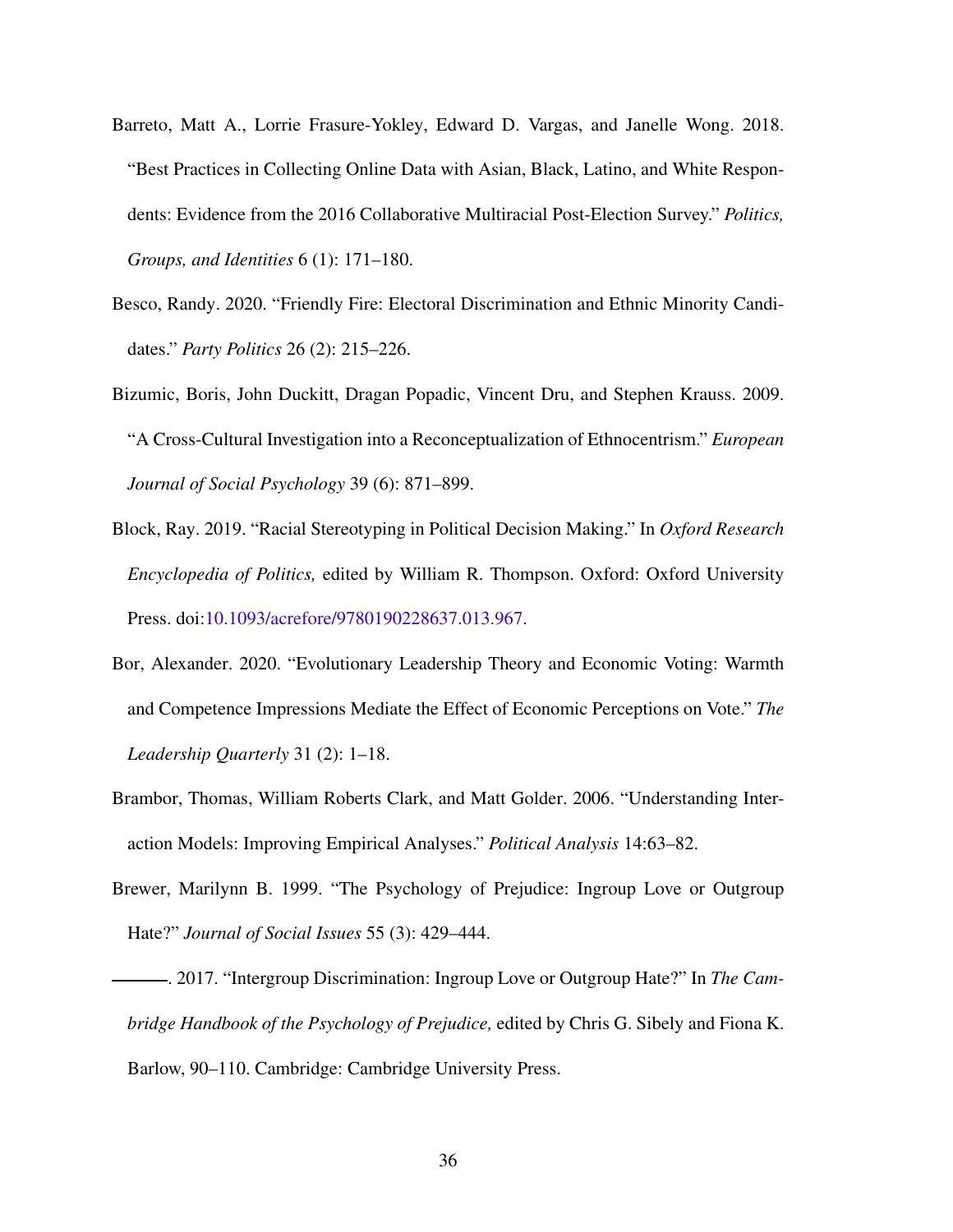- <span id="page-37-3"></span>Buttelmann, David, and Robert Böhm. 2014. "The Ontogeny of the Motivation that Underlies In-Group Bias." *Psychological science* 25 (4): 921–7.
- <span id="page-37-4"></span>Campbell, Rosie, Philip Cowley, Nick Vivyan, and Markus Wagner. 2019. "Why Friends and Neighbors? Explaining the Electoral Appeal of Local Roots." *Journal of Politics* 81 (3): 937–951.
- <span id="page-37-7"></span>Castelli Gattinara, Pietro. 2017. "The 'Refugee Crisis' in Italy as a Crisis of Legitimacy." *Contemporary Italian Politics* 9 (3): 318–331.
- <span id="page-37-9"></span>Cohen, Jacob. 1988. *Statistical Power Analysis for the Behavioral Sciences.* 2nd ed. Hillsdale: Lawrence Erlbaum.
- <span id="page-37-8"></span>Conroy-Krutz, Jeffrey. 2013. "Information and Ethnic Politics in Africa." *British Journal of Political Science* 43 (2): 345–373.
- <span id="page-37-1"></span><span id="page-37-0"></span>Dahl, Robert A. 2006. *On Political Equality.* New Haven, London: Yale University Press.
- Dancygier, Rafaela, Karl-Oskar Lindgren, Sven Oskarsson, and Kare Vernby. 2015. "Why Are Immigrants Underrepresented in Politics? Evidence from Sweden." *American Political Science Review* 109 (4): 703–724.
- <span id="page-37-2"></span>De Dreu, Carsten K.W. 2010. "Social Value Orientation Moderates Ingroup Love but not Outgroup Hate in Competitive Intergroup Conflict." *Group Processes & Intergroup Relations* 13 (6): 701–713.
- <span id="page-37-6"></span>De Figueiredo, Rui J. P., and Zachary Elkins. 2003. "Are Patriots Bigots? An Inquiry into the Vices of In-Group Pride." *American Journal of Political Science* 47 (1): 171–188.
- <span id="page-37-5"></span>Dovidio, John F., Miles Hewstone, Peter Glick, and Victoria M. Esses, eds. 2010. *The SAGE Handbook of Prejudice, Stereotyping and Discrimination.* Thousand Oaks: Sage Publications.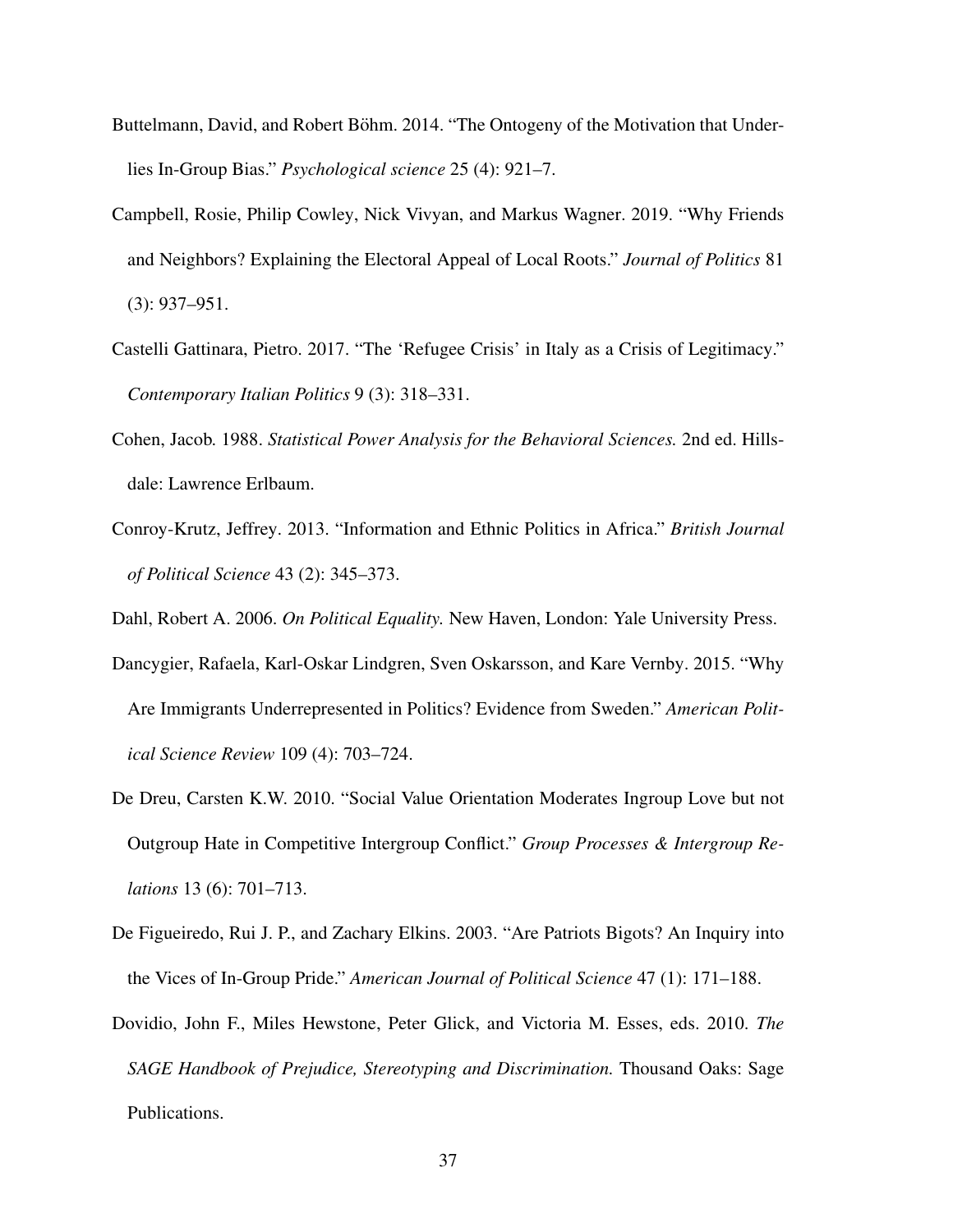- <span id="page-38-3"></span>Dovidio, John F., Jeffrey Mann, and Samuel L. Gaertner. 1989. "Resistance to Affirmative Action: The Implications of Aversive Racism." In *Affirmative Action in Perspective,* edited by Fletcher A. Blanchard and Faye J. Crosby, 83–102. New York: Springer.
- <span id="page-38-2"></span>Fischer, Ronald, and Crysta Derham. 2016. "Is In-Group Bias Culture-Dependent? A Meta-Analysis Across 18 Societies." *SpringerPlus* 5:70.
- <span id="page-38-0"></span>Fisher, Stephen D., Anthony F. Heath, David Sanders, and Maria Sobolewska. 2015. "Candidate Ethnicity and Vote Choice in Britain." *British Journal of Political Science* 45 (4): 883–905.
- <span id="page-38-6"></span>Fokkema, Tineke, and Hein de Haas. 2011. "Pre- and Post-Migration Determinants of Socio-Cultural Integration of African Immigrants in Italy and Spain." *International Migration* 53 (6): 3–26.
- <span id="page-38-5"></span>Gaertner, Samuel L., John F. Dovidio, Phyllis A. Anastasio, Betty A. Bachman, and Mary C. Rust. 1993. "The Common Ingroup Identity Model: Recategorization and the Reduction of Intergroup Bias." *European Review of Social Psychology* 4 (1): 1–26.
- <span id="page-38-4"></span>Gaertner, Samuel L., and John P. McLaughlin. 1983. "Racial Stereotypes: Associations and Ascriptions of Positive and Negative Characteristics." *Social Psychology Quarterly* 46 (1): 23–30.
- <span id="page-38-7"></span>Garzia, Diego. 2019. "The Italian Election of 2018 and the First Populist Government of Western Europe." *West European Politics* 42 (3): 670–680.
- <span id="page-38-1"></span>Greenwald, Anthony G., and Thomas F. Pettigrew. 2014. "With Malice Toward None and Charity for Some: Ingroup Favoritism Enables Discrimination." *American Psychologist* 69 (7): 669–684.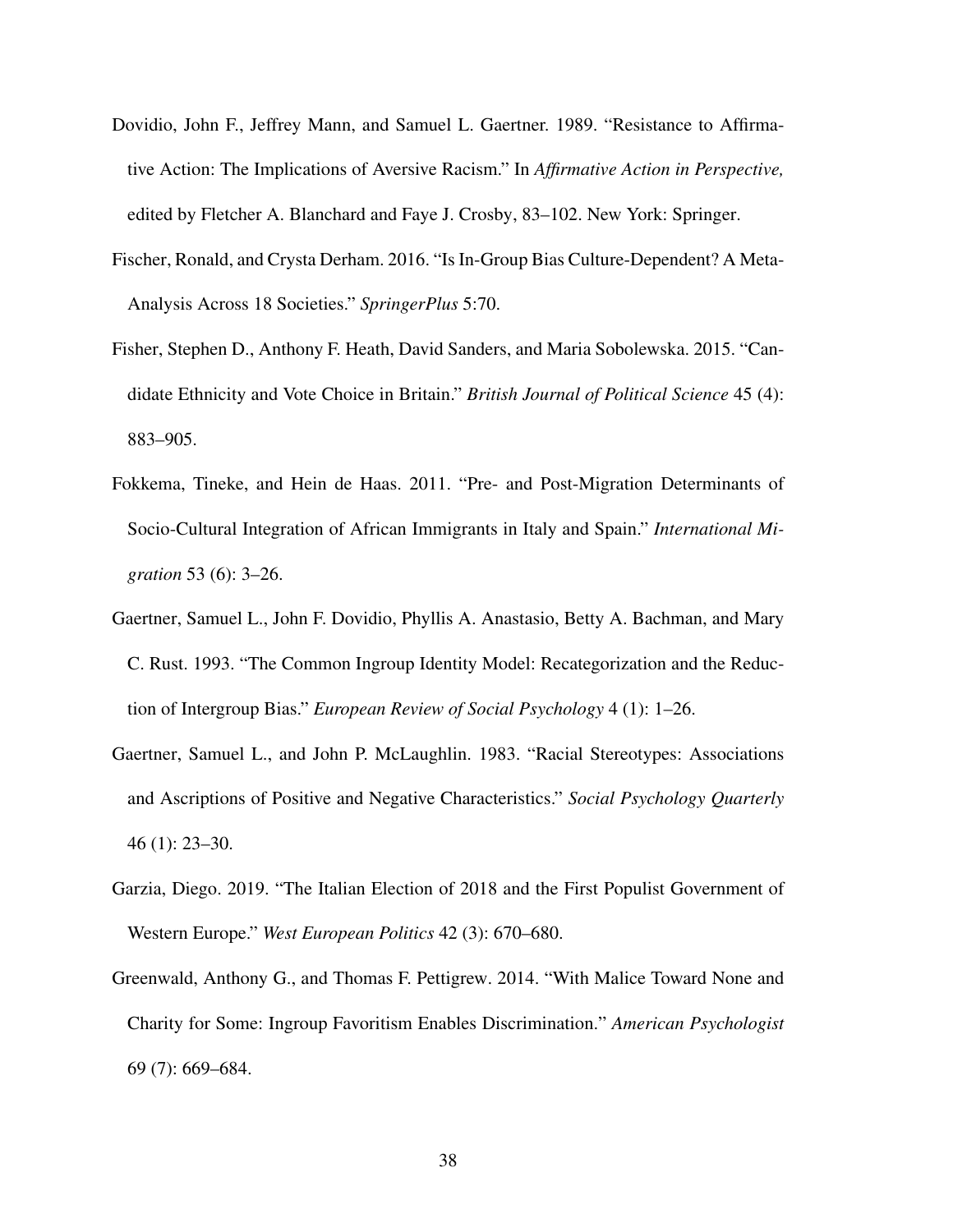- <span id="page-39-7"></span>Halevy, Nir, Gary Bornstein, and Lilach Sagiv. 2008. "'In-Group love' and 'Out-Group Hate' as Motives for Individual Participation in Intergroup Conflict: A New Game Paradigm: Research Article." *Psychological Science* 19 (4): 405–411.
- <span id="page-39-1"></span>Hamley, Logan, Carla A Houkamau, Danny Osborne, Fiona Kate Barlow, and Chris G Sibley. 2020. "Ingroup Love or Outgroup Hate (or Both)? Mapping Distinct Bias Profiles in the Population." *Personality & social psychology bulletin* 46 (2): 171–188.
- <span id="page-39-3"></span>Hewstone, Miles, Mark Rubin, and Hazel Willis. 2002. "Intergroup Bias." *Annual Review of Psychology* 53:575–604.
- <span id="page-39-6"></span>Imai, Kosuke, Gary King, and Elizabeth A. Stuart. 2008. "Misunderstandings Between Experimentalists and Observationalists about Causal Inference." *Journal of the Royal Statistical Society, Series A (Statistics in Society)* 171 (2): 481–502.
- <span id="page-39-5"></span>Ivarsflaten, Elisabeth, Scott Blinder, and Lise Bjanesøy. 2020. "How and Why the Populist ˚ Radical Right Persuades Citizens." In *The Oxford Handbook of Electoral Persuasion,* edited by Elizabeth Suhay, Bernard Grofman, and Alexander H. Trechsel. Oxford: Oxford University Press. doi[:10.1093/oxfordhb/9780190860806.013.50.](http://dx.doi.org/10.1093/oxfordhb/9780190860806.013.50)
- <span id="page-39-4"></span>Janssen, Chloé. 2020. "Shaping the (Dis)advantage: The Impact of Partisan and Demographic Factors on Ethnic Minority Candidates' Success in Preferential Voting Systems. Evidence from the Brussels Case." *Journal of Elections, Public Opinion and Parties.* doi[:https://doi.org/10.1080/17457289.2020.1746966.](http://dx.doi.org/https://doi.org/10.1080/17457289.2020.1746966)
- <span id="page-39-2"></span>Jardina, Ashley. 2019. *White Identity Politics.* Cambridge, New York: Cambridge University Press.
- <span id="page-39-0"></span>. 2020. "In-Group Love and Out-Group Hate: White Racial Attitudes in Contemporary U.S. Elections." *Political Behavior.* doi[:10.1007/s11109-020-09600-x.](http://dx.doi.org/10.1007/s11109-020-09600-x)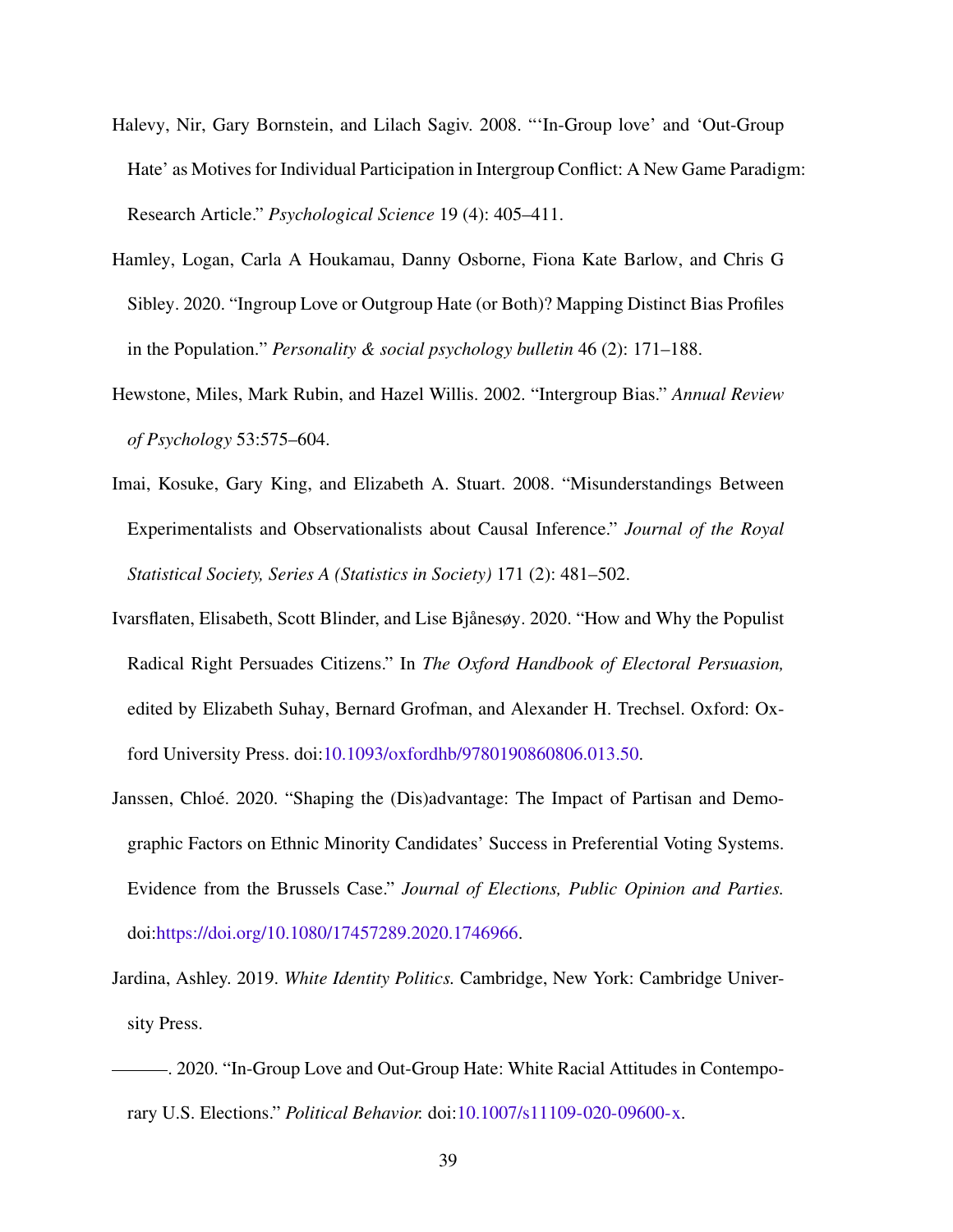- <span id="page-40-3"></span>Kinder, Donald R. 2013. "Prejudice and Politics." In *The Oxford Handbook of Political Psychology (Second Edition),* edited by Leonie Huddy, David O. Sears, and Jack S. Levy, 812–851. Oxford, New York: Oxford University Press.
- <span id="page-40-8"></span>Kosic, Ankica, Lucia Mannetti, and David Lackland Sam. 2005. "The Role of Majority Attitudes Towards Out-group in the Perception of the Acculturation Strategies of Immigrants." *International Journal of Intercultural Relations* 29 (3): 273–288.
- <span id="page-40-7"></span>Lee, Tiane L., and Susan T. Fiske. 2006. "Not an Outgroup, not Yet an Ingroup: Immigrants in the Stereotype Content Model." *International Journal of Intercultural Relations* 30:751–768.
- <span id="page-40-5"></span>Levy, Carl. 2018. "Racism, Immigration, and New Identities in Italy." In *The Routledge Handbook of Contemporary Italy. History, Politics, Society,* edited by Andrea Mammone and Ercole Giap Parini, 49–63. Abingdon, New York: Routledge.
- <span id="page-40-2"></span>Lippert-Rasmussen, Kasper, ed. 2018. *The Routledge Handbook of the Ethics of Discrimination.* London, New York: Routledge.
- <span id="page-40-4"></span><span id="page-40-1"></span>Lippmann, Walter. 1922. *Public Opinion.* New York: Macmillan.
- Magni, Gabriele. 2020. "Economic Inequality, Immigrants and Selective Solidarity: From Perceived Lack of Opportunity to In-group Favoritism." *British Journal of Political Science.* doi[:10.1017/S0007123420000046.](http://dx.doi.org/10.1017/S0007123420000046)
- <span id="page-40-0"></span>McDermott, Monika L. 1998. "Race and Gender Cues in Low-Information Elections." *Political Research Quarterly* 51 (4): 895–918.
- <span id="page-40-6"></span>Morales, Laura, Daniela Vintila, Lucas Geese, Lisa Mugge, Daphne Van der Pas, and Marc ¨ Van de Wardt. 2017. *Codebook and Data Collection Guidelines of Work Package 1 on Descriptive Political Representation in National Parliaments of the Project Pathways to*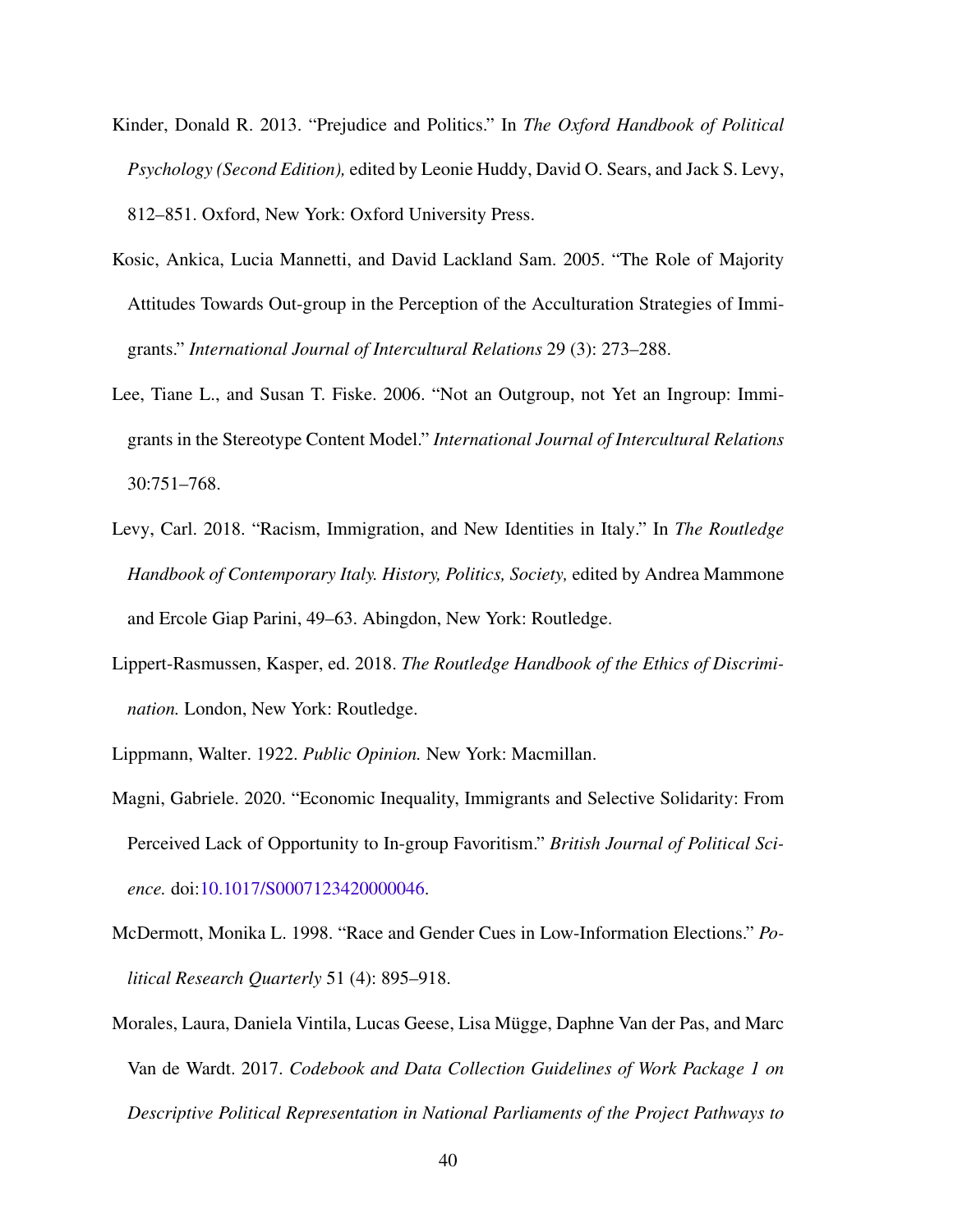*Power.* Technical report. Leicester: University of Leicester. [https://dataverse.harvard.](https://dataverse.harvard.edu/dataset.xhtml?persistentId=doi:10.7910/DVN/MRKJJF) [edu/dataset.xhtml?persistentId=doi:10.7910/DVN/MRKJJF.](https://dataverse.harvard.edu/dataset.xhtml?persistentId=doi:10.7910/DVN/MRKJJF)

- <span id="page-41-1"></span>Mullen, Brian, Rupert Brown, and Colleen Smith. 1992. "Ingroup Bias as a Function of Salience, Relevance, and Status: An Integration." *European Journal of Social Psychology* 22 (2): 103–122.
- <span id="page-41-5"></span>Mummendey, Amelie, and Sabine Otten. 1998. "Positive–Negative Asymmetry in Social ´ Discrimination." *European Review of Social Psychology* 9 (1): 107–143.
- <span id="page-41-6"></span>Mutz, Diana C. 2011. *Population-Based Survey Experiments.* Princeton: Princeton University Press.
- <span id="page-41-8"></span>Ocampo, Angela X. 2018. "The Politics of Inclusion: A Sense of Belonging to US Society and Latino Political Participation." PhD thesis, University of California.
- <span id="page-41-4"></span>Oskooii, Kassra A.R. 2020. "Perceived Discrimination and Political Behavior." *British Journal of Political Science* 50 (3): 867–892.
- <span id="page-41-7"></span>Pepinsky, Thomas B. 2018. "Visual Heuristics for Marginal Effects Plots." *Research & Politics* 5 (1): 1–9.
- <span id="page-41-2"></span>Petrow, Gregory A., John E. Transue, and Timothy Vercellotti. 2018. "Do White In-Group Processes Matter, Too? White Racial Identity and Support for Black Political Candidates." *Political Behavior* 40 (1): 197–222.
- <span id="page-41-3"></span>Piston, Spencer. 2010. "How Explicit Racial Prejudice Hurt Obama in the 2008 Election." *Political Behavior* 32 (4): 431–451.
- <span id="page-41-0"></span>Portmann, Lea, and Nenad Stojanovic. 2019. "Electoral Discrimination Against Immigrant- ´ Origin Candidates." *Political Behavior* 41 (1): 105–134.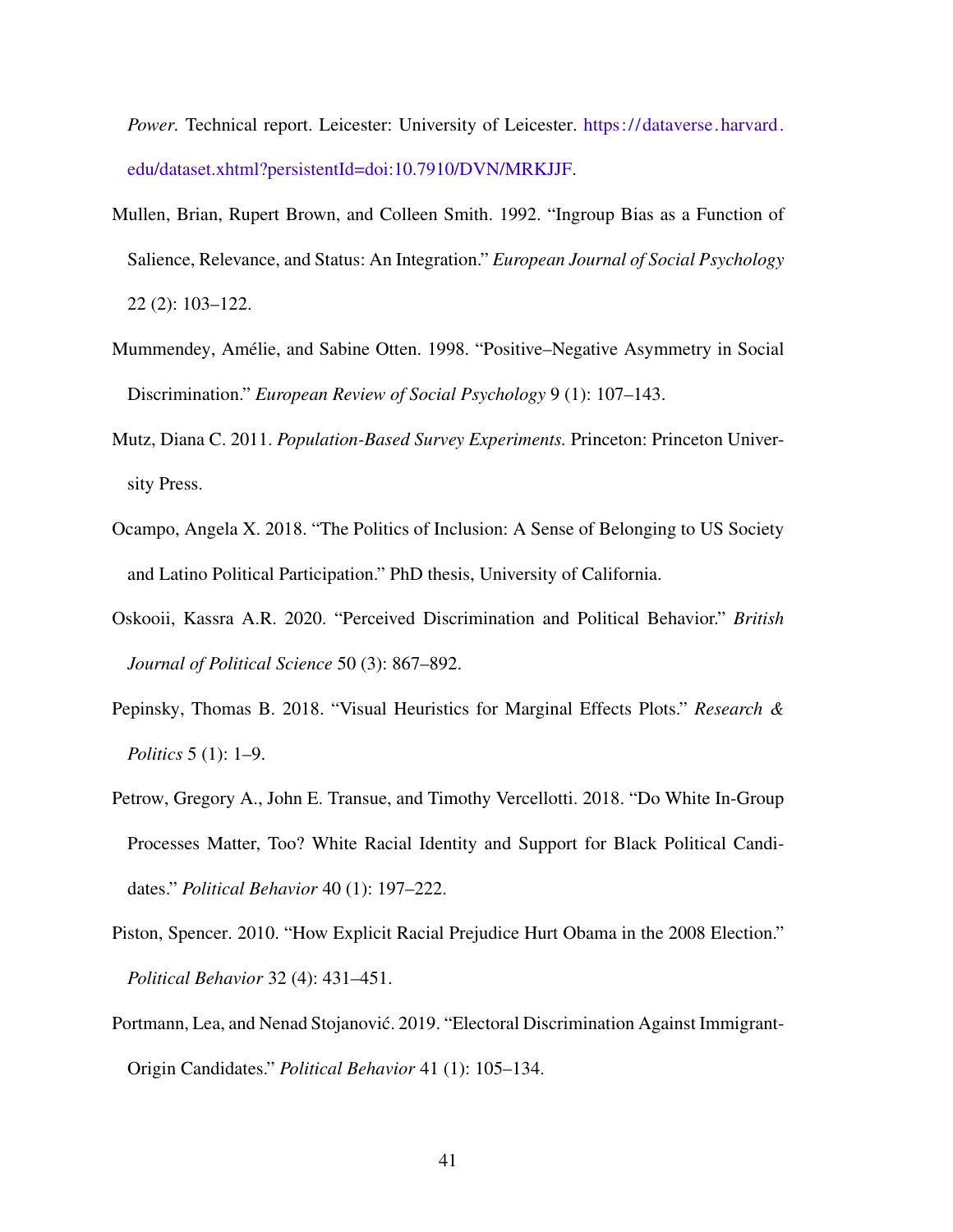- <span id="page-42-5"></span>Portmann, Lea, and Nenad Stojanović. 2020. "Are Immigrant-Origin Candidates Penalized in Virtue of Ingroup Favoritism or Outgroup Hostility?" Working paper.
- <span id="page-42-2"></span>Shah, James Y, Paige C Brazy, and E Tory Higgins. 2004. "Promoting Us or Preventing Them: Regulatory Focus and Manifestations of Intergroup Bias." *Personality & social psychology bulletin* 30 (4): 433–46.
- <span id="page-42-8"></span>Simonsen, Kristina B., and Bart Bonikowski. 2020. "Is Civic Nationalism Necessarily Inclusive? Conceptions of Nationhood and Anti-Muslim Attitudes in Europe." *European Journal of Political Research* 59:114–136.
- <span id="page-42-6"></span>Sniderman, Paul M., Pierangelo Peri, Rui J. P. de Figueiredo, and Thomas Piazza. 2000. *The Outsider: Prejudice and Politics in Italy.* Princeton: Princeton University Press.
- <span id="page-42-3"></span>Sniderman, Paul M., Michael Bang Petersen, Rune Slothuus, and Rune Stubager. 2014. *Paradoxes of Liberal Democracy: Islam, Western Europe, and the Danish Cartoon Crisis.* Princeton: Princeton University Press.
- <span id="page-42-4"></span>Sniderman, Paul M., and Edward H. Stiglitz. 2008. "Race and the Moral Character of the Modern American Experience." *The Forum* 6 (4).
- <span id="page-42-7"></span>Sniderman, Paul, and Louk Hagendoorn. 2007. *When Ways of Life Collide: Multiculturalism and Its Discontents in the Netherlands.* Princeton, NJ: Princeton University Press.
- <span id="page-42-0"></span>Sobolewska, Maria. 2013. "Party Strategies and the Descriptive Representation of Ethnic Minorities: The 2010 British General Election." *West European Politics* 36 (3): 615–633.
- <span id="page-42-1"></span>. 2017. "Race, Ethnicity and Elections: From Recognizable Patterns to Generalized Theories." In *The SAGE Handbook of Electoral Behavior (Volume 1),* edited by Kai Arzheimer, Jocelyn Evans, and Michael S. Lewis-Beck, 220–240. London: Sage Publications.